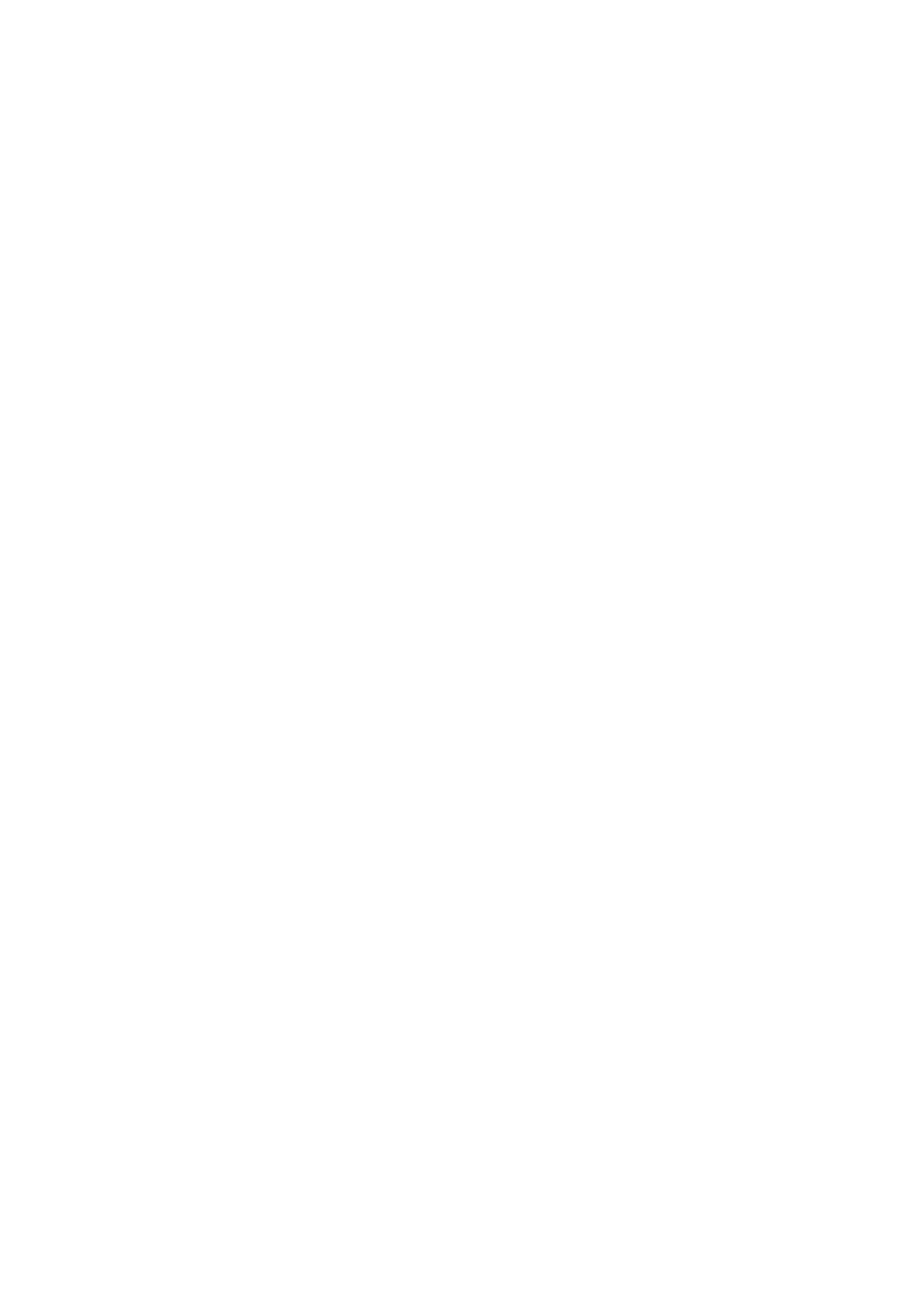## **Preface**

 Following the promulgation of the much awaited CompetencyBased Medical Education (CBME) for post graduate by the Medical Council of India (MCI)(superseded by the Board of Governors), adoption of CBME for implementing post-graduate programs is a welcome move. Sri Balaji Vidyapeeth (SBV), Puducherry, Deemedtobe University, declared u/s 3 of the UGC Act. and accredited by the NAAC with A grade, takes immense privilege in preparing such an unique document in a comprehensive mannerand most importantly the onus is on the Indian setting for the first time,with regard to the competency based medical education for post graduate programs that are being offered in the broad specialty departments. SBV is committed to making cardinal contributions that would be realised by exploring newer vistas.Thus, post graduate medical education in the country could be made to scale greater heights and SBV is poised to show the way in this direction.

> **Prof. Subhash Chandra Parija,**  MBBS, MD, PhD, DSc, FRCPath,FAMS, FICPath, FABMS, FICAI, FISCD, FIAVP,FIATP and FIMSA. Vice-Chancellor Sri Balaji Vidyapeeth, Puducherry.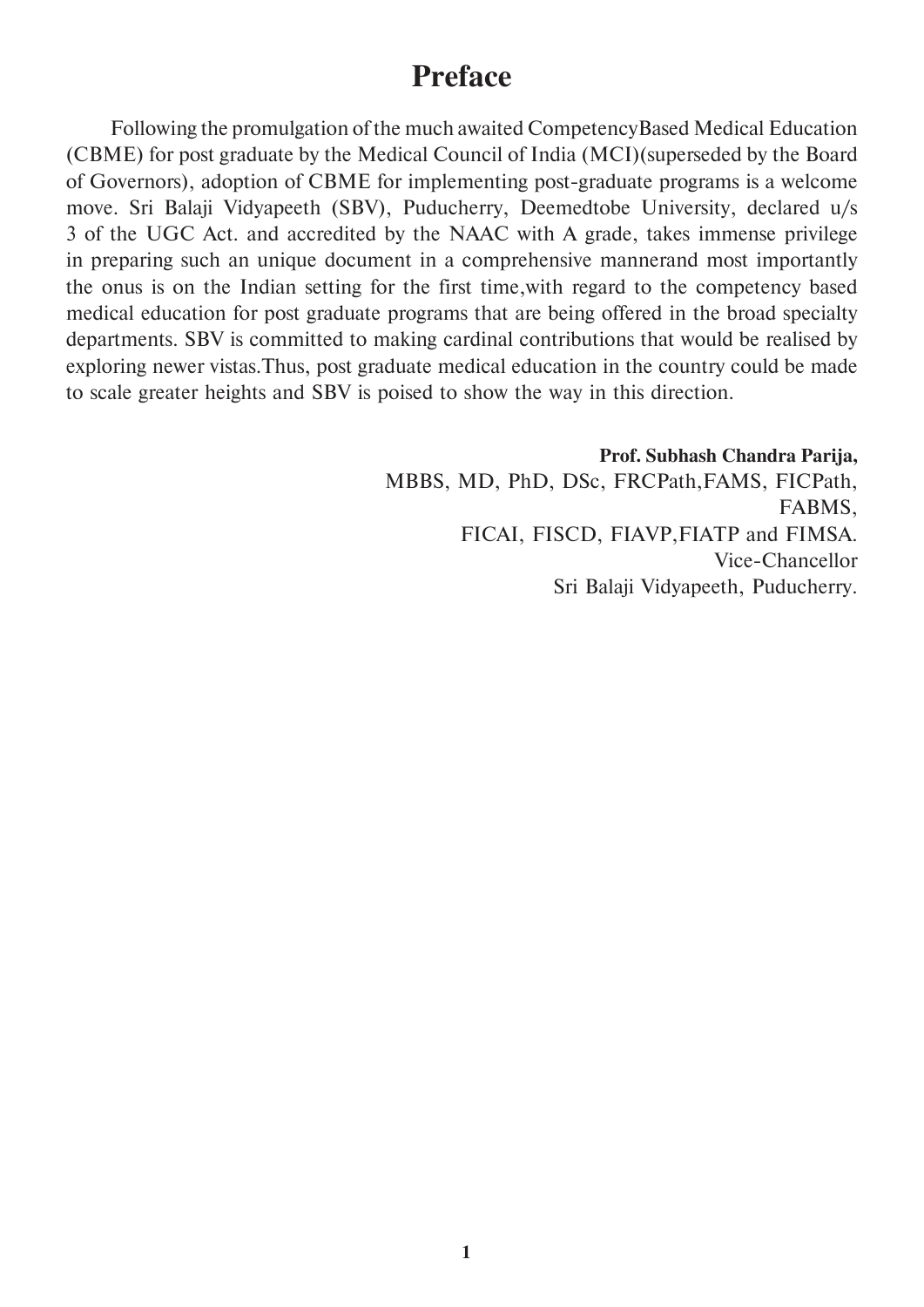## **Preface**

Following roll out of much awaited Competency-Based Medical Education (CBME) for undergraduate by the Medical Council of India (MCI)(superseded by the Board of Governors) , adoption of CBME for post-graduate by it is welcome move.

The MCI has laid down the syllabus course wise, listing competency to some extent, teaching learning methods and the assessment methods as well. The MCI describes competencies in three domains (knowledge, skill, and attitude). However, the most significant problem in competency-based training is the development of appropriate assessment tools.

The salient feature of this document is defining the program educational objectives (PEO) for its postgraduate program as a whole, defining program outcomes (PO) based on the competencies to be practiced by the specialist, course outcomes (CO) and program specific sub-competencies and their progression in the form of milestones. The compilation of the milestone description leads to the formation of the required syllabus. This allows the mentors to monitor the progress in sub-competency milestone levels. It also defines milestone in five levels, for each sub-competency. Although MCI has described three domains of competencies, the domain 'Attitude' is elaborated into 4 more competencies for ease of assessment. The six competency model (ACGME) for residency education: Medical Knowledge, Patient Care, Practice Based Learning and Improvement, Systems Based Practice, Professionalism, Inter personal and Communication Skills gives better clarity and in-depth explanation. The sub-competency and their milestone levels are mapped into the entrustable professional activities (EPA) that are specific to the individual postgraduate program. To make the program more relevant, PEO, PO, CO and EPAs are mapped with each other. EPA's which are activity based are used for formative assessment and graded. EPA assessment is based on workplace based assessment (WPBA), multisource feedback (MSF) and e-portfolio. A great emphasis is given on monitoring the progress in acquisition of knowledge, skill and attitude through various appraisal forms including e-portfolios during three years of residency period.



Prof. **M .Ravishankar**  MBBS, MD (Anaesthesia), FRCP. Dean, MGMCRI Puducherry. 607402



**Dr. Sukumaran Annamalai**  MBBS, M.D., (GM), D.H.H.M., Dean, SSSMCRI Kancheepuram District Tamil Nadu 603108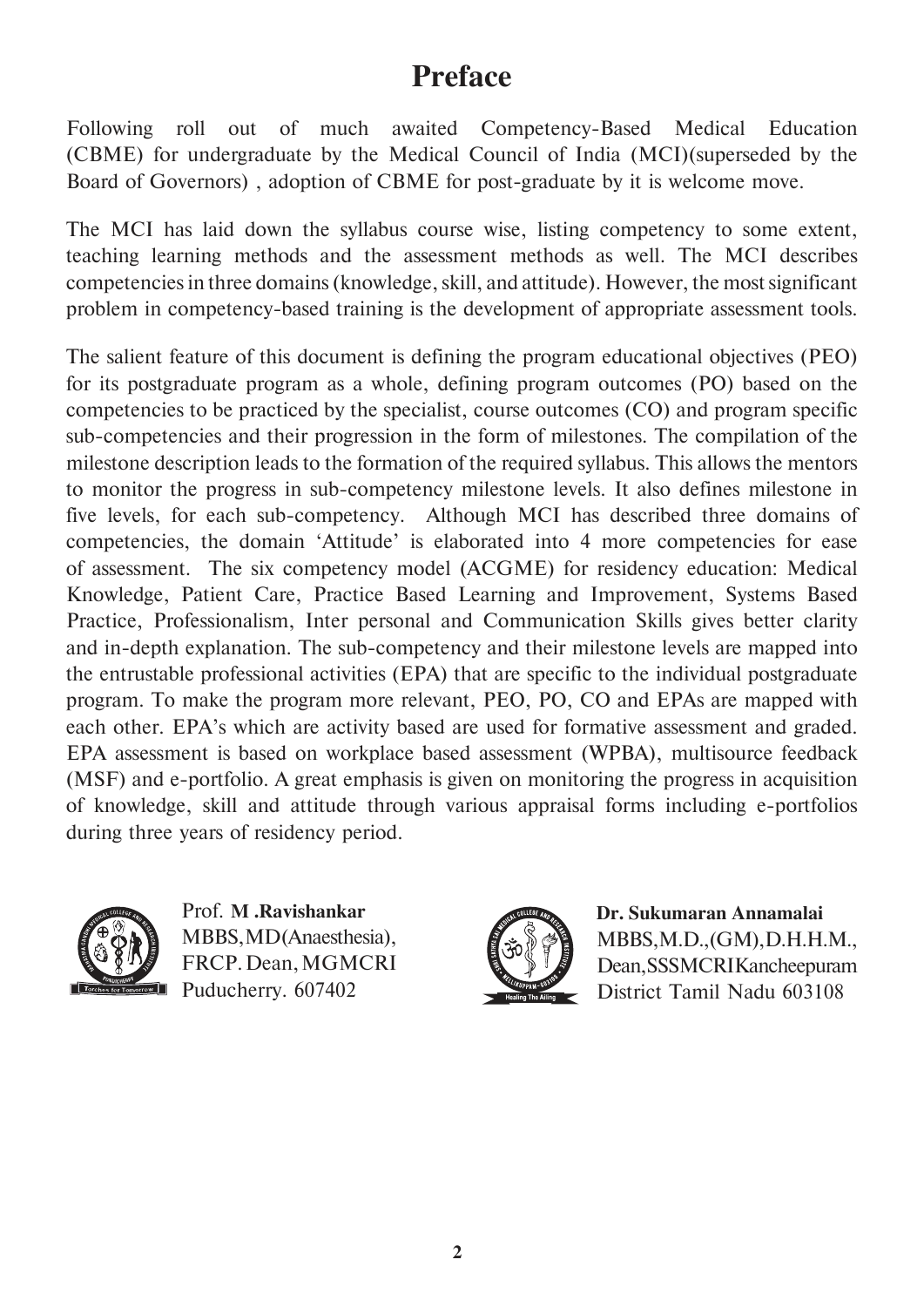## **Foreword**

 The ability to use drugs safely and effectively is a defining characteristic of a good medical pharmacologist. This ability is predicated upon an up-to-date knowledge of the ever expanding information of drugs.

 The extensive change made to our curriculum of MD Pharmacology reflects enormous progress and profusion of new knowledge regarding drugs across a wide range of therapeutic areas.

 Although the content has been revised and refreshed our objective always is to provide a comprehensive emphasis on the principles of clinical pharmacology, prescribing skills, the way the drugs are used in clinical practice, an updated and succinct understanding of the major pathogenic mechanisms in context with the action of drugs and the consequences of their therapeutic uses.

 Our curriculum offers a structured approach to the principles of disease management, outlining core principles of drug choices and planning a therapeutic regimen for many common diseases.

 It is our intention that our MD Pharmacology curriculum will encourage students to develop a deeper understanding of the principles of drug usage that will help them to become a safe and effective pharmacologist and to carry out basic clinical research and teach. As medical science advances, these principles should underpin the lifelong learning essential for the maintenance of these skills of clinical pharmacologist.

 With an MD in Pharmacology, you can teach or conduct research in higher educational institutions, work in the pharmaceutical industry, research and develop new medicines, conduct clinical research, work in regulatory and marketing divisions of industry, employ in hospitals, career in medical editing or develop new chemicals.

 We thank our team wholeheartedly for their spontaneous and unforced enthusiasm in preparing this curriculum.

With a handshake in thought

God bless you all.

**Prof. Mamimekalai K.**  Prof and Head, Dept. of Pharmacology MGMCRI, Puducherry - 607 402

**Prof. Sreelakshmi**  Prof & Head, Dept. of Pharmacology, SSSMCRI, Kancheepuram - 603 108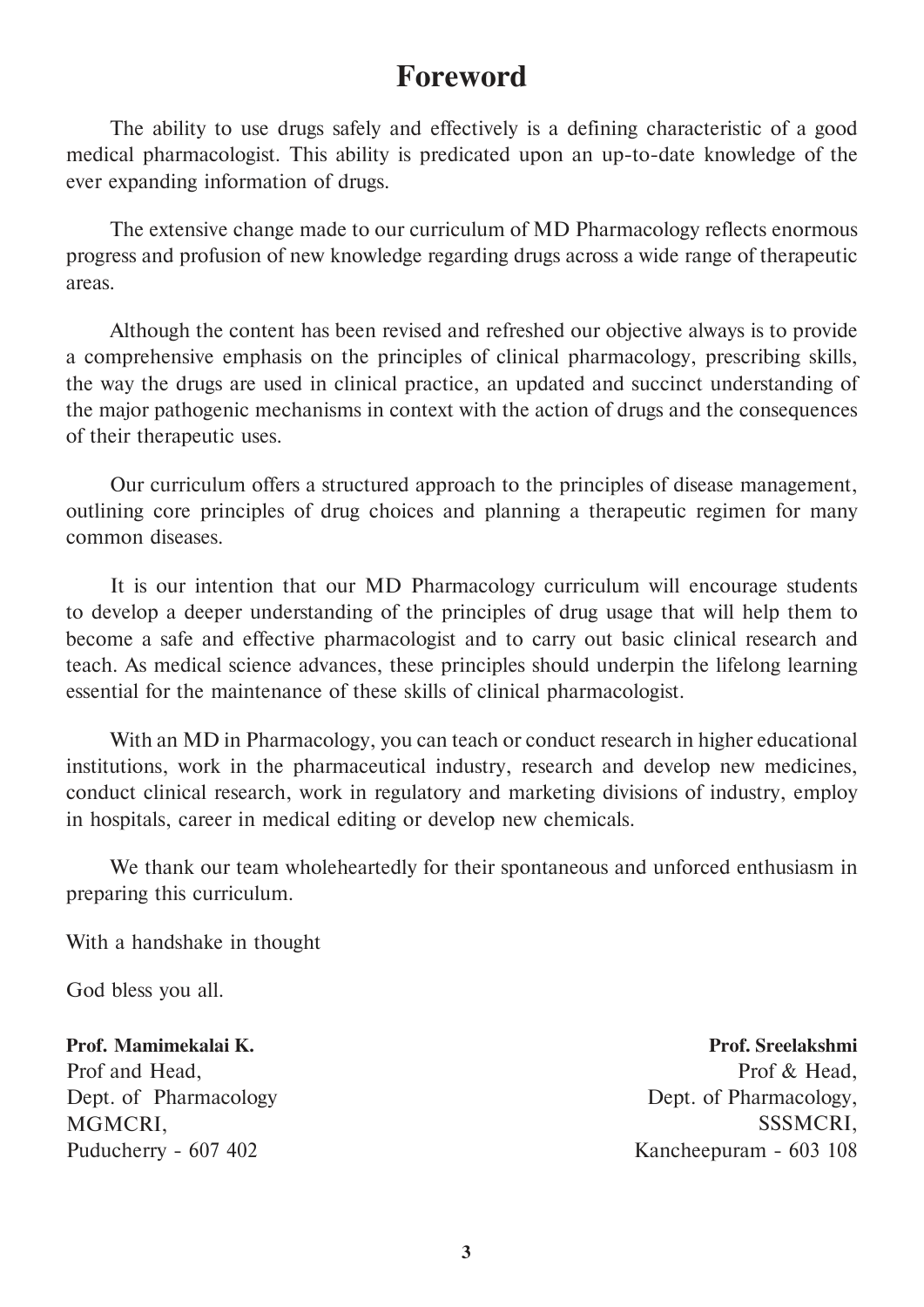## **List of Contributors**

Dr.Manimekalai. K. Prof.& HOD Pharmacology, MGMCRI, Puducherry.

Dr.Shree Lakshmi, Professor & HOD of Pharmacology, SSSMCRI, Chennai.

Dr.KartikSalwe,Professor of Pharmacology, MGMCRI, Puducherry.

Dr.Sudar Codi, Professor of Pharmacology, MGMCRI, Puducherry.

Dr.Maduram, Professor of Pharmacology, SSSMCRI, Chennai.

Dr.Lavakumar, Professor, SSSMCRI, Chennai.

Dr.Johan Pandian, Asso. Professor, MGMCRI, Puducherry.

Dr.Barathane, Asso. Professor, MGMCRI, Puducherry.

#### **Acknowledgements**

#### **External experts:**

 Dr. Isabella Topno, Prof & HOD of Pharmacology, Pondicherry Institute of Medical Sciences, Puducherry

Dr.Somasundaram.G, Prof & HOD of Pharmacology, SriLakshminarayana Institute of Medical Sciences, Puducherry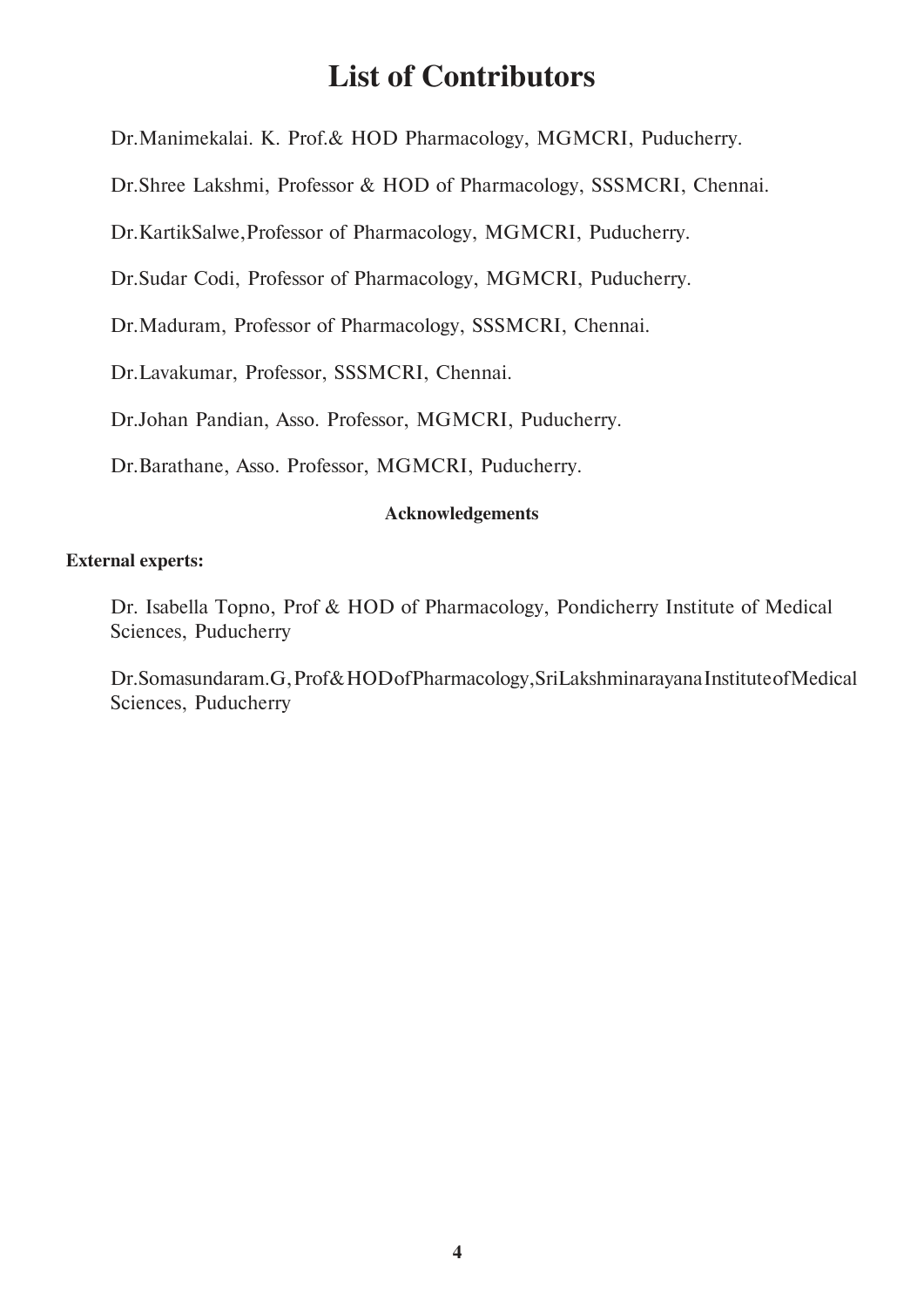## **Table of Contents**

| 1. |     |        |                                               | 7  |
|----|-----|--------|-----------------------------------------------|----|
| 2. |     |        |                                               | 7  |
| 3. |     |        |                                               | 8  |
| 4. |     |        |                                               | 8  |
|    |     |        |                                               | 8  |
|    | 4.2 |        |                                               | 8  |
|    | 4.3 |        |                                               | 9  |
|    |     |        |                                               | 9  |
| 5. |     |        |                                               | 22 |
|    | 5.1 |        |                                               | 22 |
|    |     | 5.1.1. |                                               | 22 |
|    |     | 5.1.2. |                                               | 23 |
|    |     | 5.1.3  |                                               | 23 |
|    | 5.2 |        |                                               | 23 |
|    |     | 5.2.1  |                                               | 23 |
|    |     | 5.2.2. |                                               | 23 |
|    |     | 5.2.3  |                                               | 23 |
|    |     | 5.2.4. |                                               | 24 |
|    |     | 5.2.5. |                                               | 24 |
|    | 5.3 |        |                                               | 24 |
|    |     |        |                                               | 25 |
|    |     | 5.4.1  |                                               | 25 |
|    |     | 5.4.2  |                                               | 25 |
|    |     | 5.4.3  |                                               | 25 |
| 6. |     |        |                                               | 25 |
|    | 6.1 |        |                                               | 27 |
|    | 6.2 |        |                                               | 27 |
| 7. |     |        |                                               | 28 |
|    | 7.1 |        |                                               | 29 |
|    |     | 7.1.1  | List the of Entrustable Professional Activity | 29 |
|    | 7.2 |        |                                               | 44 |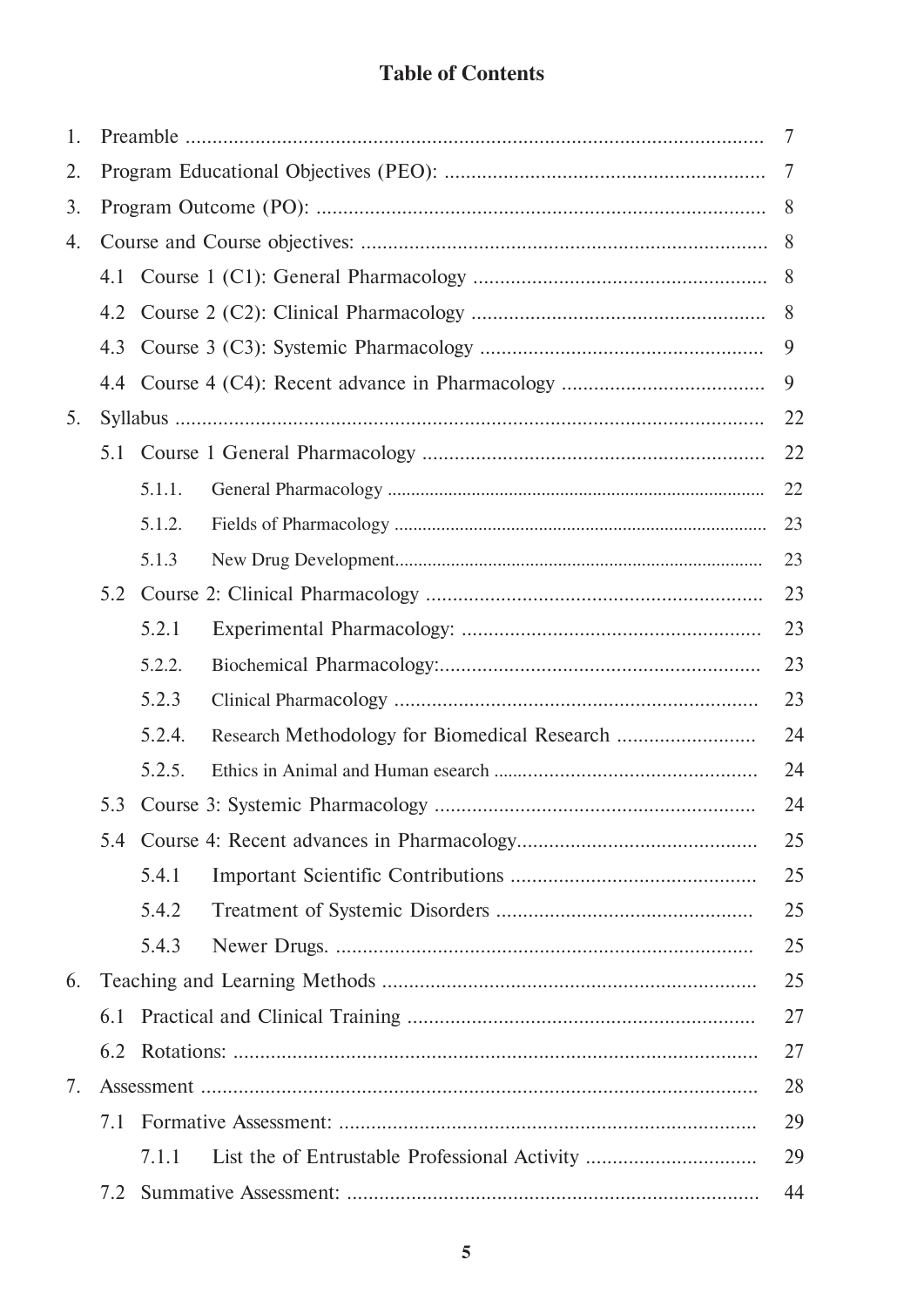| 8. | 45 |
|----|----|
|    | 46 |
|    | 46 |
|    | 47 |
|    | 47 |
| 9. | 48 |
|    | 48 |
|    | 48 |
|    | 49 |
|    | 49 |
|    | 50 |
|    | 50 |
|    | 50 |
|    | 51 |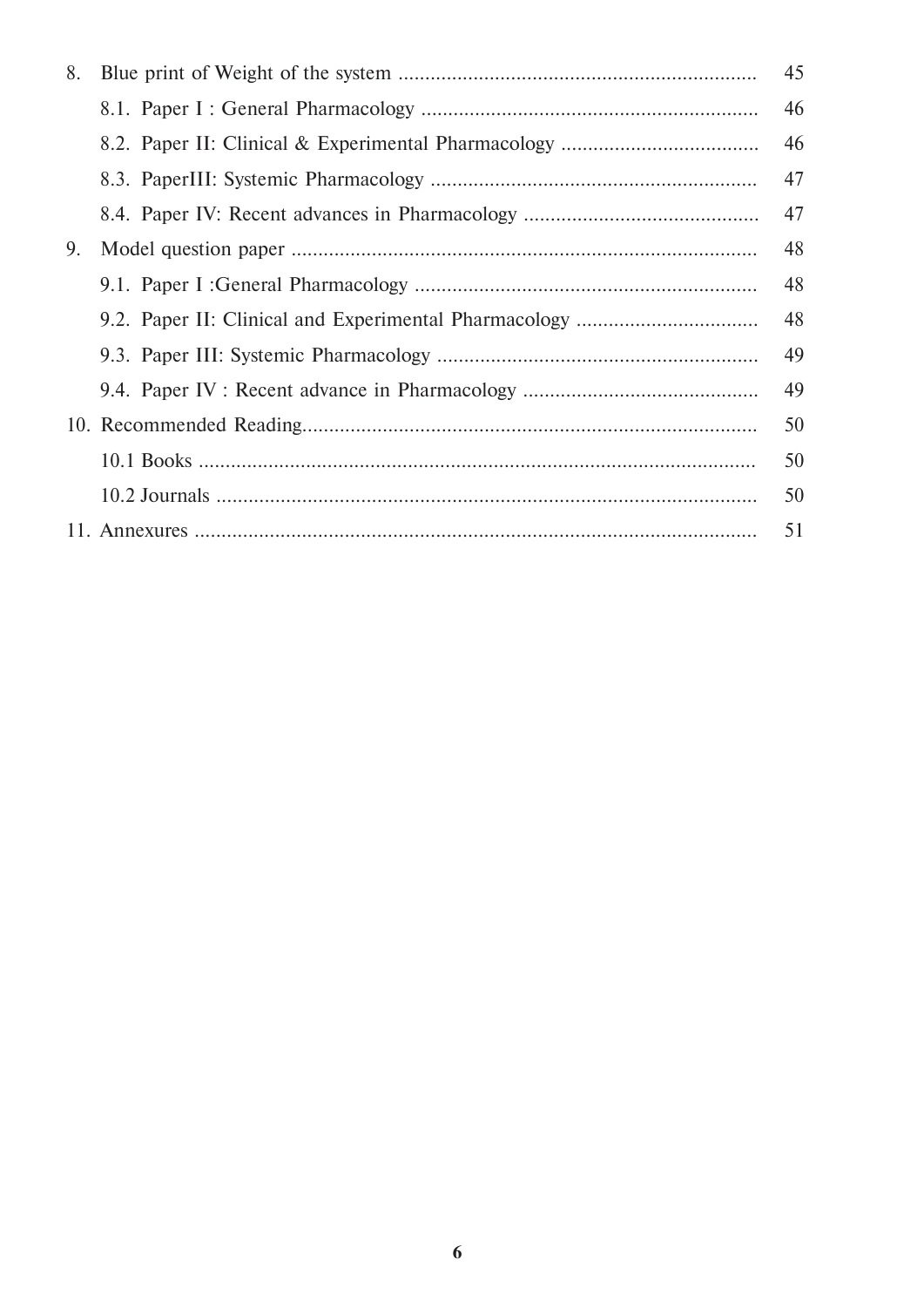#### **Sri Balaji University**

#### **Department of Pharmacology**

#### **Post- Graduate Program**

#### **1. Preamble**

 The purpose of Post graduate education is to create specialists who would provide high quality health care and advance the cause of science through research & training. Pharmacology consists of both the experimental (basic) and clinical sciences. Experimental Pharmacology is essential to understanding of drug action in diseases as well as for the pharmaceutical industry for drug discovery and development. Clinical Pharmacology is essential for prescribing practice in medicine, adverse drug reactions,clinical trial and pharmacovigilance. The job Pros pects for a medical Pharmacologist arein academics, pharmaceutical industry/clinical research organization, governmentresearch institutions, in regulatory bodies and as scientific writer or science manager.

 Accordingly, a post graduate (MD) student in Pharmacology should be competent to meet the job requirements at all these places.The applied nature of the discipline, the move towards integrated course structures, the widening of discipline boundaries and increasing number of students seeking postgraduation degree raise issues concerning maintaining and improving competency asalong with maintenance of academic standards. These issues also necessitate integration with other biomedical and clinical disciplines. A pragmatic approach to Postgraduate Pharmacology teaching in India is an important step towards addressing the aforesaidchallenges and facilitating a fresh curriculum design.

 The purpose of this document is to provide teachers and learners illustrative guidelines toachieve defined outcomes through learning and assessment. This document was prepared by various subject-content specialists. The Reconciliation Board of the AcademicCommittee has attempted to render uniformity without compromise to purpose andcontent of the document. Compromise in purity of syntax has been made in order to preserve the purpose and content. This has necessitated retention of "domains of learning" under the heading "competencies".

#### **2. Program Educational Objectives (PEO)**

- **PEO1:** Specialist who can explain clearly the concepts and principles of Pharmacology and therapeutics.
- **PEO2:** Leader and team member who understands health care system and act to provide safe patient care by training the health care professionals with accountability and responsibility.
- **PEO3:** Communicator possessing adequate communication skill to convey required information in an appropriate manner in various health care setting.
- **PEO4:** Lifelong learner keen on updating oneself regarding the advancement in the field of Pharmacology and therapeutics and able to perform the role of researcher and teacher
- **PEO5:** Professional who understands and follows the principle of bio-ethics / ethics related to health care system.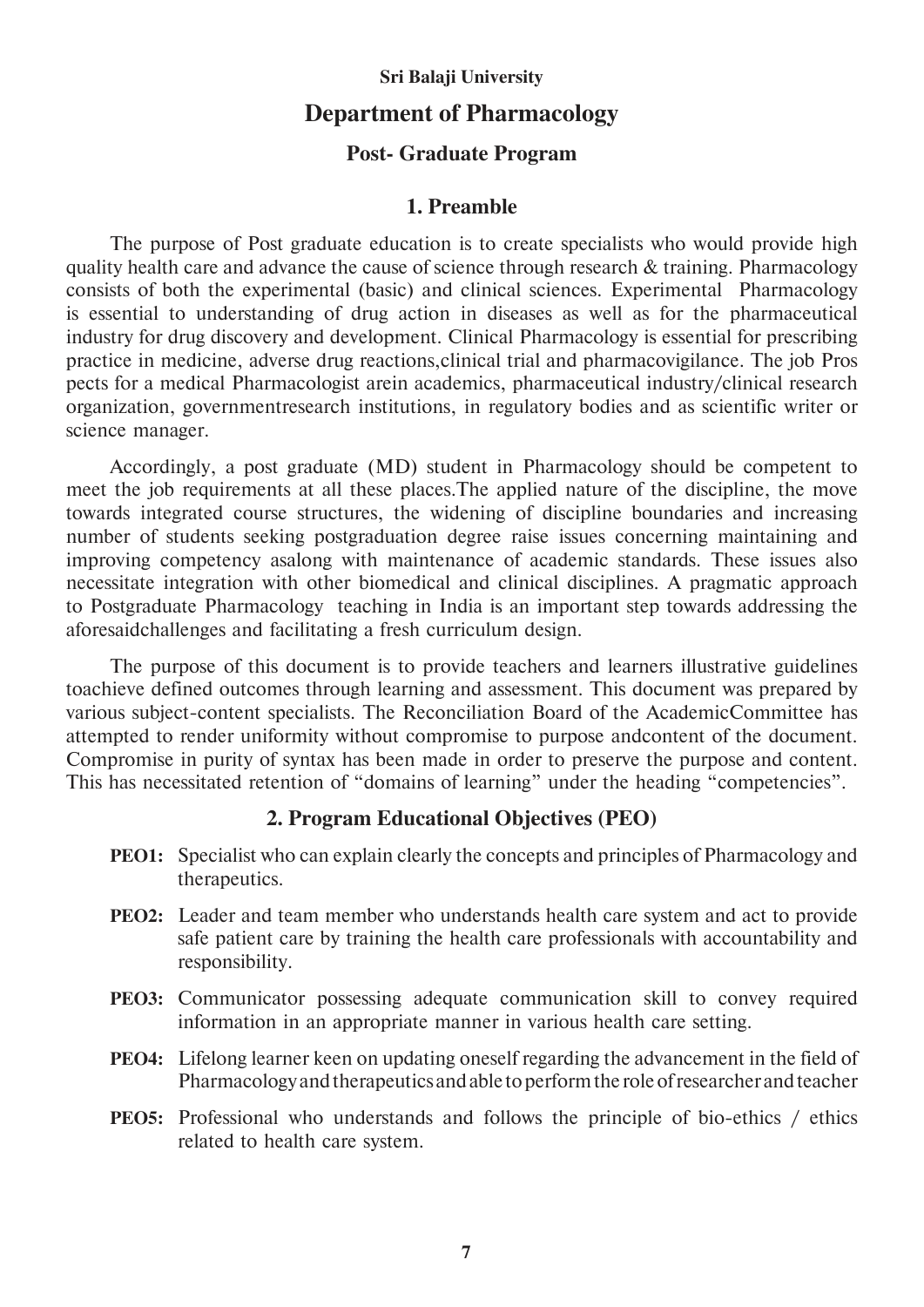### **3. Program Outcome (PO)**

#### **After three years of residency program postgraduate should be able to**

- **PO1:** Able to explain clearly concepts and principles of Pharmacology and therapeutics
- **PO2**: Apply and integrate the knowledge of pathophysiology of diseases and its modulation by drugs
- **PO3:** Acquire Knowledge of the various recent advances in pharmacology pertaining to new drug development and treatment approach of various disorders.
- **PO4:** Able to effectively teach undergraduate students in medicine (MBBS, Dentistry, Nursing and Allied Health Sciences) so they become competent healthcare professionals and able to contribute to training of postgraduate trainees.
- **PO5:** Perform major in vivo and in vitro animal experiments with proper animal handling and care according to guidelines proposed for animal research.
- **PO6:** Demonstrate the skills in prescription writing, auditing and effectively communicate with the patients, health care team, faculty and peers on the rational use of drugs, adverse drug reaction reporting and medication adherence.
- **PO7:** Demonstrate and apply the knowledge of basics of research methodology, ethics, biostatistics and important guidelines to perform animal and human research and to have the potential ability to pursue further specializations and eventually be competent to guide students.
- **PO8:** Apply skills for self-directed learning to keep up with developments in the field and to continuously build to improve on skills, expertise and perpetual professional development.

#### **4. Course and Course Objectives (CO)**

#### **4.1. Course 1 (C1): General Pharmacology**

#### **Objectives: At the end of three years post graduate student should be able to**

- **1.1** Acquire sound knowledge of general pharmacological principles to explain the mechanisms of action, pharmacokinetics, pharmacodynamics and adverse effects of drugs for various disorders
- **1. 2** Acquire knowledge on the rational use of drugs
- **1.3.** Acquire knowledge of the various branches of pharmacology and the principles underlying each
- **1.4.** Demonstrate the skills in prescription writing, auditing and effectively communicate with the patients, health care team, faculty and peers on the rational use of drugs, adverse drug reaction reporting and medication adherence.

#### **4.2. Course 2 (C2): Clinical & Experimental Pharmacology**

#### **Objectives: At the end of three years post graduate student should be able to**

**2.1.** Acquire knowledge, understand and apply the principles of various national guidelines proposed and the legal and ethical issues involved in doing human and animal research.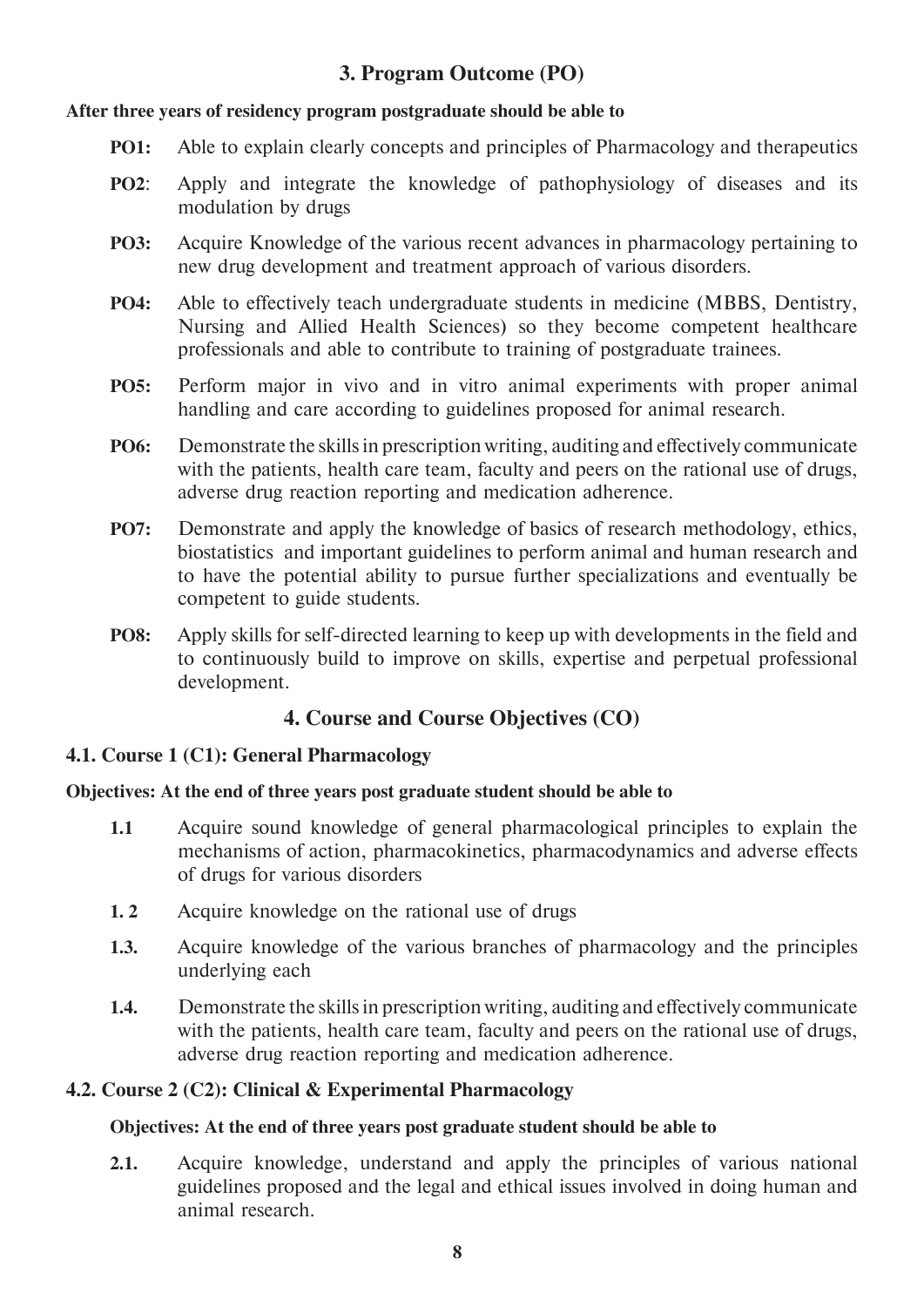- **2.2.** Describe how to evaluate, analyze and monitor preclinical and clinical data in drug discovery
- 2.2. Demonstrate and apply the knowledge of basics of research methodology and biostatistics, develop a research protocol, prepare and take Informed consent form and patient information sheet, conduct the study, record experimental observations, analyse data using currently available statistical software, interpret results and write up a research paper
- 2.4. Demonstrate standard operating procedures of various methods and techniques used in clinical trials and research.
- **2.5.** Demonstrate knowledge about computer assisted learning (CAL) software and instrumentation to use them efficiently in promoting learning of pharmacology.
- **2.6.** Perform major in vivo and in vitro animal experiments with proper animal handling and care
- **2.7.** Demonstrate presentation skills at academic meetings, publications and writing research projects for funding agencies
- **2.8.** Estimate toxic drug levels using chemical and biological tests (alkaloids, glycosides, steroids, barbiturates, salicylates) by commonly used method
- **2.9.** Evaluate promotional drug literature, prepare "Drug Information Sheet" (WHO criteria), Interpret bioavailability parameters with the help of given pharmacokinetics data, Perform causality assessment and report ADR as per Pharmacovigilance Programme of India (PvPI)

#### **4.3. Course 3 (C3): Systemic Pharmacology**

#### **Objectives: At the end of three years post graduate student should be able to**

- **2.1.** Apply and integrate the knowledge of pathophysiology of diseases and its modulation by drugs
- **2.2.** Understand and apply the concepts of general pharmacology on the treatment of various systemic disorders.
- **2.3.** Understand and apply the principles of various teaching learning technology in their practice

#### **4.4. Course 4 (C4): Recent advances in Pharmacology**

#### **Objectives: At the end of three years post graduate student should be able to**

- **4.1.** Acquire Knowledge of the various recent advances in pharmacology pertaining to new drug development and treatment approach of various disorders.
- **4.2.** Apply skills for self-directed learning to keep up with developments in the field and to continuously build to improve on skills, expertise and perpetual professional development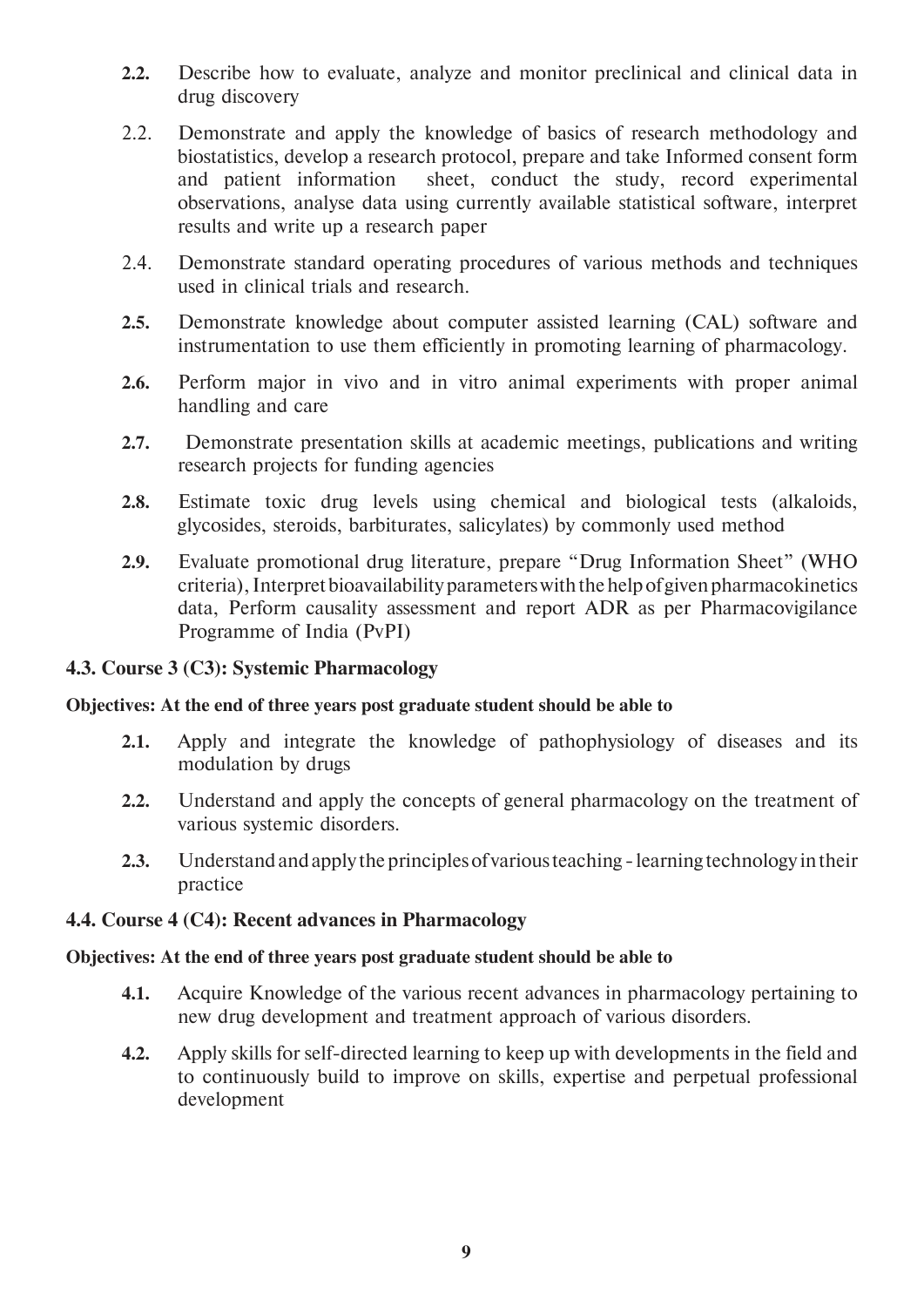The PEO, PO and the CO are mapped with each other. (Table 1)

|                |                                                 | PEO <sub>1</sub> |                 | PEO <sub>2</sub> | PEO <sub>3</sub> |                 |                 | PEO <sub>4</sub> | PEO <sub>5</sub> |
|----------------|-------------------------------------------------|------------------|-----------------|------------------|------------------|-----------------|-----------------|------------------|------------------|
|                | PO <sub>1</sub>                                 | PO <sub>2</sub>  | PO <sub>3</sub> | PO <sub>4</sub>  | PO <sub>5</sub>  | PO <sub>6</sub> | PO <sub>7</sub> | PO <sub>8</sub>  | PO <sub>8</sub>  |
| C <sub>1</sub> | $\overline{\mathbf{x}}$ $\overline{\mathbf{r}}$ |                  |                 |                  |                  | $\mathbf{v}$    |                 |                  |                  |
| C <sub>2</sub> |                                                 |                  |                 |                  |                  |                 |                 |                  |                  |
| C <sub>3</sub> |                                                 |                  | v               |                  |                  |                 |                 |                  |                  |
| $\mathcal{C}4$ |                                                 |                  |                 |                  |                  |                 |                 |                  |                  |

**Table1. Mapping of PEO, PO and CO**

All courses run concurrently for 3 years with a summative assessment at the end of 3 years. The program is competency based and the competencies, sub-competencies and milestones are detailed. These are mapped to the Entrustable professional activities (EPA) identified as essential for a specialist.Formative assessment is carried out every three months using appropriate tools, for identifying eligibility for transfer of trust

**Competencies, Sub-competencies and Milestone:**

 At the end of the MD course in Pharmacology, the student should have acquired various competencies i.e. medical knowledge, patient care, interpersonal communication skill, system based practice, practice based learning and implementation and professionalism. Details of each with milestone as level is described below. (Table 2)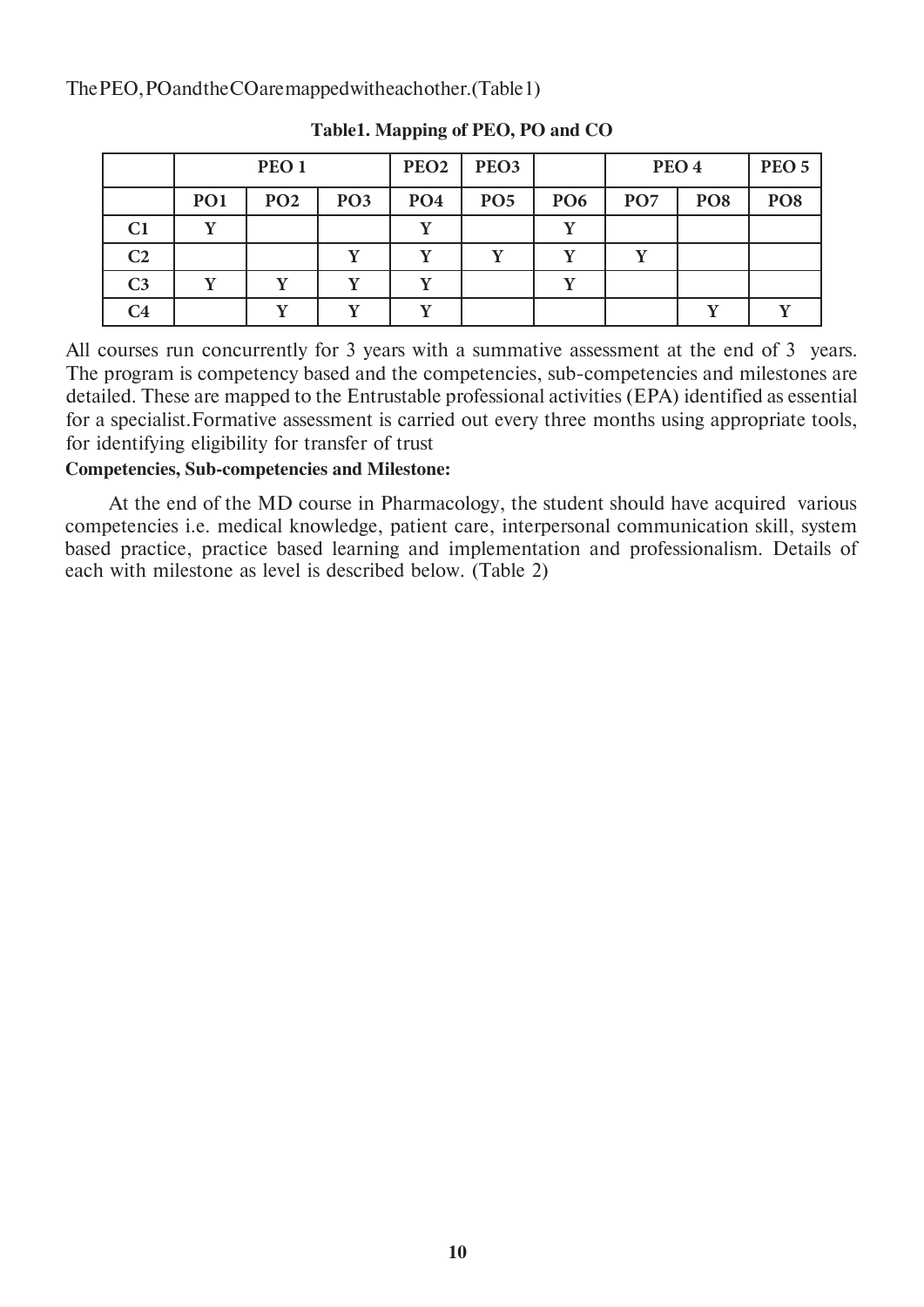Table 2. Description of Competencies, Sub-competencies and Milestone **Table 2. Description of Competencies, Sub-competencies and Milestone**

**COMPETENCY – 1: Medical Knowledge (MK):** 

COMPETENCY - 1: Medical Knowledge (MK):

|                                                                                                                                                                                          | Level 5   | Ability to plan and<br>share their knowl-                          | edge | Able to make a           | lesson plan and           | educate the un-          | dergraduates and          | paramedics on the           | pharmacological           | principles underly-   | ing the mechanism    | of action, PK, PD,    | drug interactions   | of drugs used in      | diagnosis, preven-    | tion and treatment | of diseases | Able to make a les-          | son plan and edu-           | cate the undergradu-         | ates and paramedics          | on pathophysiology    | of diseases and its | modulation by          | drugs.                |        |
|------------------------------------------------------------------------------------------------------------------------------------------------------------------------------------------|-----------|--------------------------------------------------------------------|------|--------------------------|---------------------------|--------------------------|---------------------------|-----------------------------|---------------------------|-----------------------|----------------------|-----------------------|---------------------|-----------------------|-----------------------|--------------------|-------------|------------------------------|-----------------------------|------------------------------|------------------------------|-----------------------|---------------------|------------------------|-----------------------|--------|
|                                                                                                                                                                                          | Level 4   | Demonstrates the                                                   |      | Demonstrates the         | knowledge gained to       | the peer groups and      | faculties and ensure      | right learning of the       | pharmacological prin-     | ciples to explain the | mechanism of action, | PK, PD, drug interac- | tions of drugs used | in diagnosis, preven- | tion and treatment of | diseases           |             | Demonstrates the             | knowledge gained to         | the peer groups and          | faculties and ensure         | right learning of the | knowledge of patho- | physiology of diseases | and its modulation by | drugs. |
| Demonstrateknowledge of established and evolving biomedical, clinical, epidemiological, and social-<br>behavioral sciences, as well as the application of this knowledge to patient care | Level 3   | the knowledge for treatment   knowledge<br>Analyze/Correlate/Apply |      | Analyse the knowledge    | gained and correlates the | mechanism of action,     | PK, PD, drug interactions | of various drugs used in    | diagnosis, prevention and | treatment of diseases |                      |                       |                     |                       |                       |                    |             | Analyze, correlateand arrive | at the drugs of choice used | in the treatment of a clini- | cal condition based on their | pathophysiology.      |                     |                        |                       |        |
|                                                                                                                                                                                          | Level 2   | explain Concepts<br>Understand and                                 |      | Understands the          | pharmacologi-             | cal principles and       | explains the con-         | cepts underlying            | the mechanism of          | action, PK, PD,       | drug interactions    | of drugs used in      | diagnosis, preven-  | tion and treatment    | of diseases           |                    |             | Apply and integrate          | the knowledge of            | various groups of            | drugs based on the           | pathophysiology       | of diseases and     | its modulation by      | drugs.                |        |
|                                                                                                                                                                                          | Level 1   | Acquire knowl-<br>edge and recall                                  |      | Acquire knowl-           | edge and able to          | recall the general       | pharmacologi-             | cal principles to           | explain the               | mechanism of          | action, PK, PD,      | drug interactions     | of drugs used in    | diagnosis, pre-       | vention and treat-    | ment of diseases   |             | Acquire knowl-               | edge of the                 | pathophysiology              | of diseases and              | the drugs used in     | treatment of vari-  | ous diseases.          |                       |        |
|                                                                                                                                                                                          | MILESTONE | S, No Sub Competency                                               |      | Describe and apply phar- | macological principles to | explain the mechanism of | action, PK, PD, drug in-  | teractions of drugs used in | diagnosis, prevention and | treatment of diseases |                      |                       |                     |                       |                       |                    |             | Apply and integrate          | knowledge of pathophysi-    | ology of diseases and its    | modulation by drugs.         |                       |                     |                        |                       |        |
|                                                                                                                                                                                          |           |                                                                    |      | MK                       |                           |                          |                           |                             |                           |                       |                      |                       |                     |                       |                       |                    |             | MK                           | $\mathbf{\Omega}$           |                              |                              |                       |                     |                        |                       |        |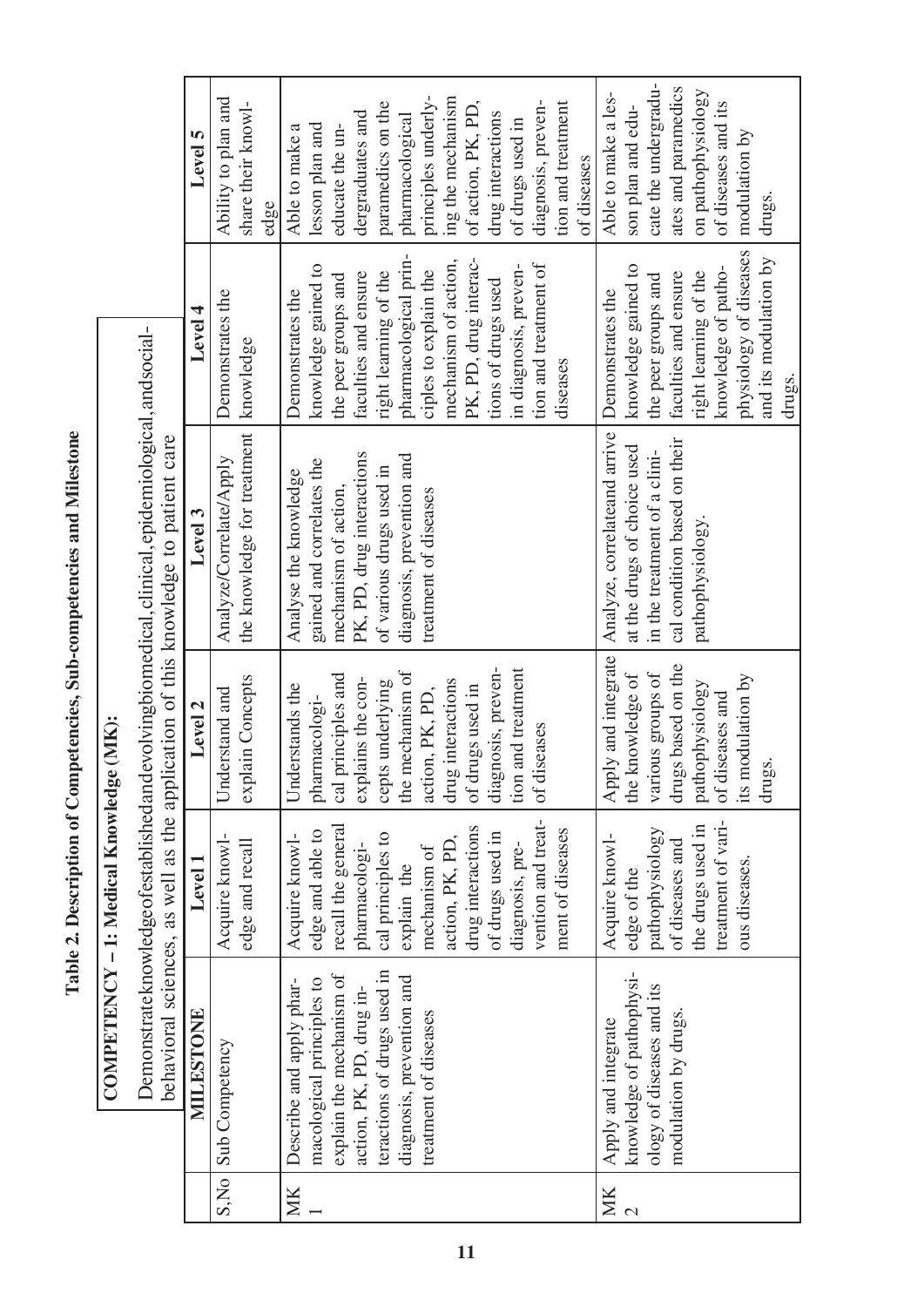| cate the undergradu-<br>onprinciples of vari-<br>ates and paramedics<br>Able to make a les-<br>macology and their<br>clinical application<br>ous fields of Phar-<br>son plan and edu-<br>ogy and their clinical<br>knowledge gained to<br>principles of various<br>fields of Pharmacol-<br>right learning of the<br>faculties and ensure<br>the peer groups and<br>Demonstrates the<br>application | principles of basic<br>in Pharmacology.<br>Instruments used<br>and their clinical<br>dergraduates and<br>educate the un-<br>lesson plan and<br>Able to make a<br>paramedics on<br>and advanced<br>application<br>ing of the principles<br>vanced Instruments<br>used in Pharmacol-<br>ogy and their clini-<br>ensure right learn-<br>to the peer groups<br>Demonstrates the<br>knowledge gained<br>and faculties and<br>of basic and ad-<br>cal application | various drugs used<br>and rehabilitation<br>son consumption<br>dergraduates and<br>of common poi-<br>in the treatment<br>educate the un-<br>lesson plan and<br>Able to make a<br>paramedics on<br>of patient.<br>ensure right learn-<br>to the peer groups<br>knowledge gained<br>Demonstrates the<br>ous drugs used in<br>consumption and<br>and faculties and<br>the treatment of<br>rehabilitation of<br>common poison<br>ing of the vari-<br>patient. |
|----------------------------------------------------------------------------------------------------------------------------------------------------------------------------------------------------------------------------------------------------------------------------------------------------------------------------------------------------------------------------------------------------|-------------------------------------------------------------------------------------------------------------------------------------------------------------------------------------------------------------------------------------------------------------------------------------------------------------------------------------------------------------------------------------------------------------------------------------------------------------|-----------------------------------------------------------------------------------------------------------------------------------------------------------------------------------------------------------------------------------------------------------------------------------------------------------------------------------------------------------------------------------------------------------------------------------------------------------|
| knowledge of various fields<br>treatment of a given condi-<br>of pharmacology in the<br>Analyze and apply the<br>tion.                                                                                                                                                                                                                                                                             | knowledge of basic and<br>Analyze and apply the<br>used in Pharmacology<br>advanced Instruments<br>for the treatment of a<br>given condition                                                                                                                                                                                                                                                                                                                | ment of common poison<br>drugs used in the treat-<br>Analyze and apply the<br>for the treatment of a<br>knowledge of various<br>given condition.                                                                                                                                                                                                                                                                                                          |
| tioning of various<br>fields of Pharma-<br>behind the func-<br>basic principles<br>Understand the<br>cology                                                                                                                                                                                                                                                                                        | Instruments used<br>behind the func-<br>Understand the<br>basic principles<br>tioning of basic<br>in Pharmacol-<br>and advanced<br>ogy.                                                                                                                                                                                                                                                                                                                     | ment of common<br>itation of patient.<br>used in the treat-<br>poison consump-<br>tion and rehabil-<br>Understand the<br>various drugs<br>basic mecha-<br>nisms of the                                                                                                                                                                                                                                                                                    |
| fields of Pharma-<br>edge on various<br>Acquire knowl-<br>cology                                                                                                                                                                                                                                                                                                                                   | edge on various<br>Acquire knowl-<br>Pharmacology.<br>vanced Instru-<br>ments used in<br>basic and ad-                                                                                                                                                                                                                                                                                                                                                      | rehabilitation of<br>edge on various<br>Acquire knowl-<br>sumption and<br>the treatment<br>drugs used in<br>poison con-<br>of common<br>patient.                                                                                                                                                                                                                                                                                                          |
| various fields of Pharma-<br>Acquire knowledge on<br>cology                                                                                                                                                                                                                                                                                                                                        | Instruments used in<br>basic and advanced<br>Acquire knowledge<br>about principles of<br>Pharmacology.                                                                                                                                                                                                                                                                                                                                                      | detoxification and reha-<br>Acquire knowledge on<br>bilitation                                                                                                                                                                                                                                                                                                                                                                                            |
| MK<br>$\epsilon$                                                                                                                                                                                                                                                                                                                                                                                   | $\frac{NK}{4}$                                                                                                                                                                                                                                                                                                                                                                                                                                              | $\frac{NK}{5}$                                                                                                                                                                                                                                                                                                                                                                                                                                            |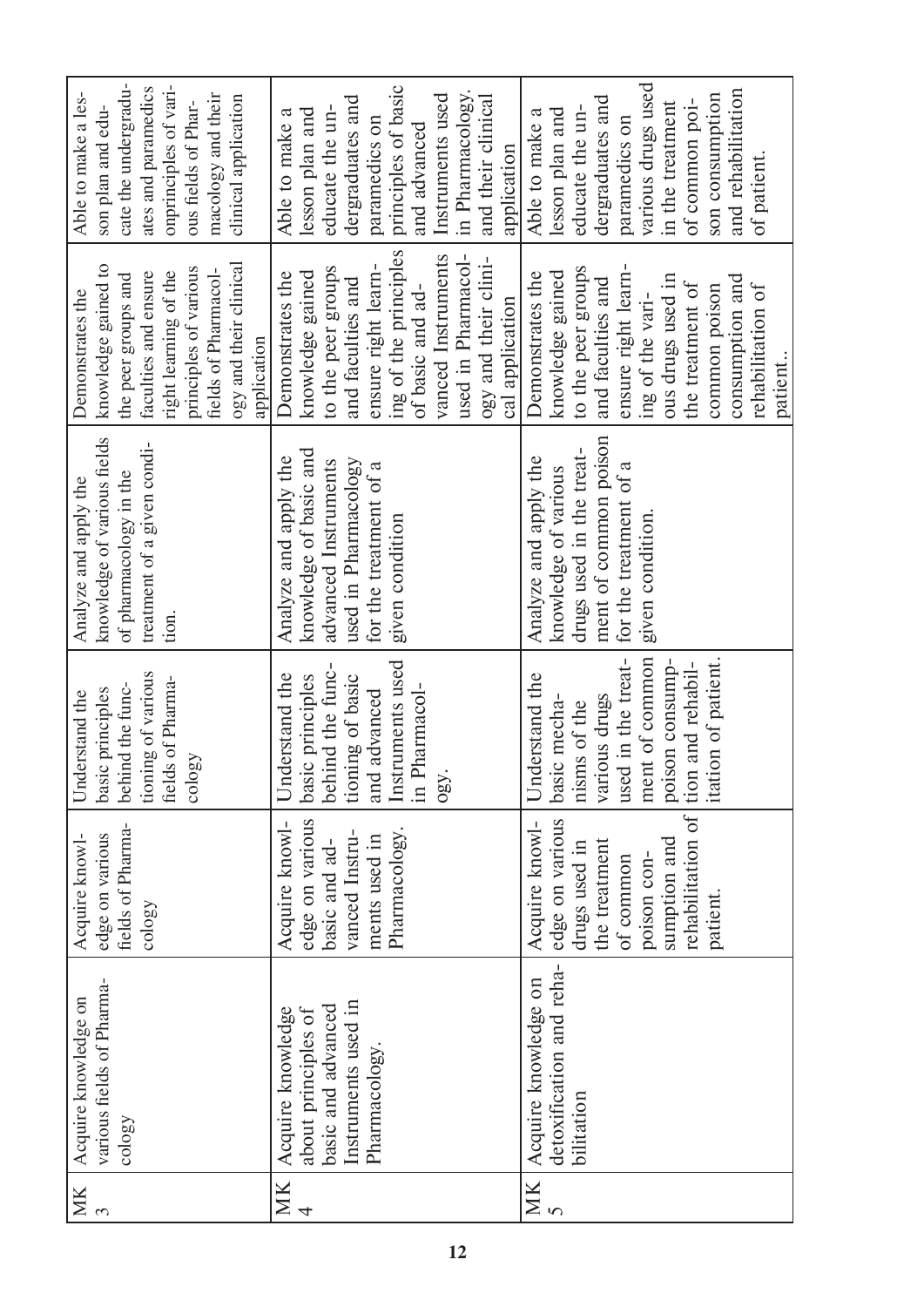**COMPETENCY - 2:** PATIENT CARE - Provide patient-centered care that is compassionate, appropriate, **COMPETENCY-2:PATIENTCARE-Providepatient-centeredcarethatiscompassionate, appropriate,**<br>and effective for the treatment of health problems and the promotion of health. and effective for the treatment of health problems and the promotion of health.

|                 | MILESTONE              | ${\rm Level}\,1$       | $\overline{a}$<br>Level | Level 3                  | Level 4                 | Level 5                   |
|-----------------|------------------------|------------------------|-------------------------|--------------------------|-------------------------|---------------------------|
| S.No            | Sub Competency         | Acquire knowledge      | Understand and ex-      | Analyze/Correlate/Ap-    | Demonstrates the        | Ability to plan and       |
|                 |                        | and recall             | plain Concepts          | ply the knowledge for    | knowledge               | share their knowledge     |
|                 |                        |                        |                         | treatment                |                         |                           |
| PC <sub>1</sub> | Acquire knowledge      | Acquire knowledge      | Apply the essential     | Apply the essential      | Apply the essential     | Able to make a lesson     |
|                 | on essential medicines | on essential medicines | medicine concept on     | medicine concept on      | medicine concept to     | plan and educate the      |
|                 | and generic drugs      | and generic drugs      | the choice of treatment | the choice of treatment  | choose the right choice | undergraduates and        |
|                 |                        |                        | of a given medical      | of a given medical       | of treatment of a given | paramedics on essen-      |
|                 |                        |                        | condition with direct   | condition in routine     | medical condition       | tial medicine concept     |
|                 |                        |                        | supervisionby faculty   | activities with indirect | independently           | and its utility in clini- |
|                 |                        |                        |                         | supervision by faculty   |                         | cal scenario.             |
| PC2             | Acquire knowledge on   | Acquire knowledge      | Apply the essential     | Apply the essential      | Apply the essential     | Able to make a lesson     |
|                 | rational use of drugs  | on the rational use of | medicine concept on     | medicine concept on      | medicine concept to     | plan and educate the      |
|                 | and prescription writ- | drugs and its clinical | the choice of treatment | the choice of treatment  | choose the right choice | undergraduates and        |
|                 | ing and prescription   | importance             | of a given medical      | of a given medical       | of treatment of a given | paramedics on essen-      |
|                 | auditing               |                        | condition with direct   | condition in routine     | medical condition       | tial medicine concept     |
|                 |                        |                        | supervisionby faculty   | activities with indirect | independently           | and its utility in clini- |
|                 |                        |                        |                         | supervision by faculty   |                         | cal scenario.             |
| PC2             | Acquire knowledge on   | Acquire knowledge      | Apply the knowledge     | Apply the knowledge      | Write and audit a pre-  | Able to educate and       |
|                 | rational use of drugs  | on the rational use of | of rational use of      | of rational use of       | scription for a given   | train the undergradu-     |
|                 | and prescription writ- | drugs and its clinical | drugs in writing and    | drugs in writing and     | medical condition       | ates and paramedics       |
|                 | ing and prescription   | importance             | auditing a prescription | auditing a prescrip-     | independently           | on effective prescrip-    |
|                 | auditing               |                        | given medical<br>for a  | tion for a given medi-   |                         | tion writing and audit-   |
|                 |                        |                        | condition under direct  | cal condition under      |                         | mg                        |
|                 |                        |                        | supervision by faculty  | indirect supervision by  |                         |                           |
|                 |                        |                        |                         | faculty                  |                         |                           |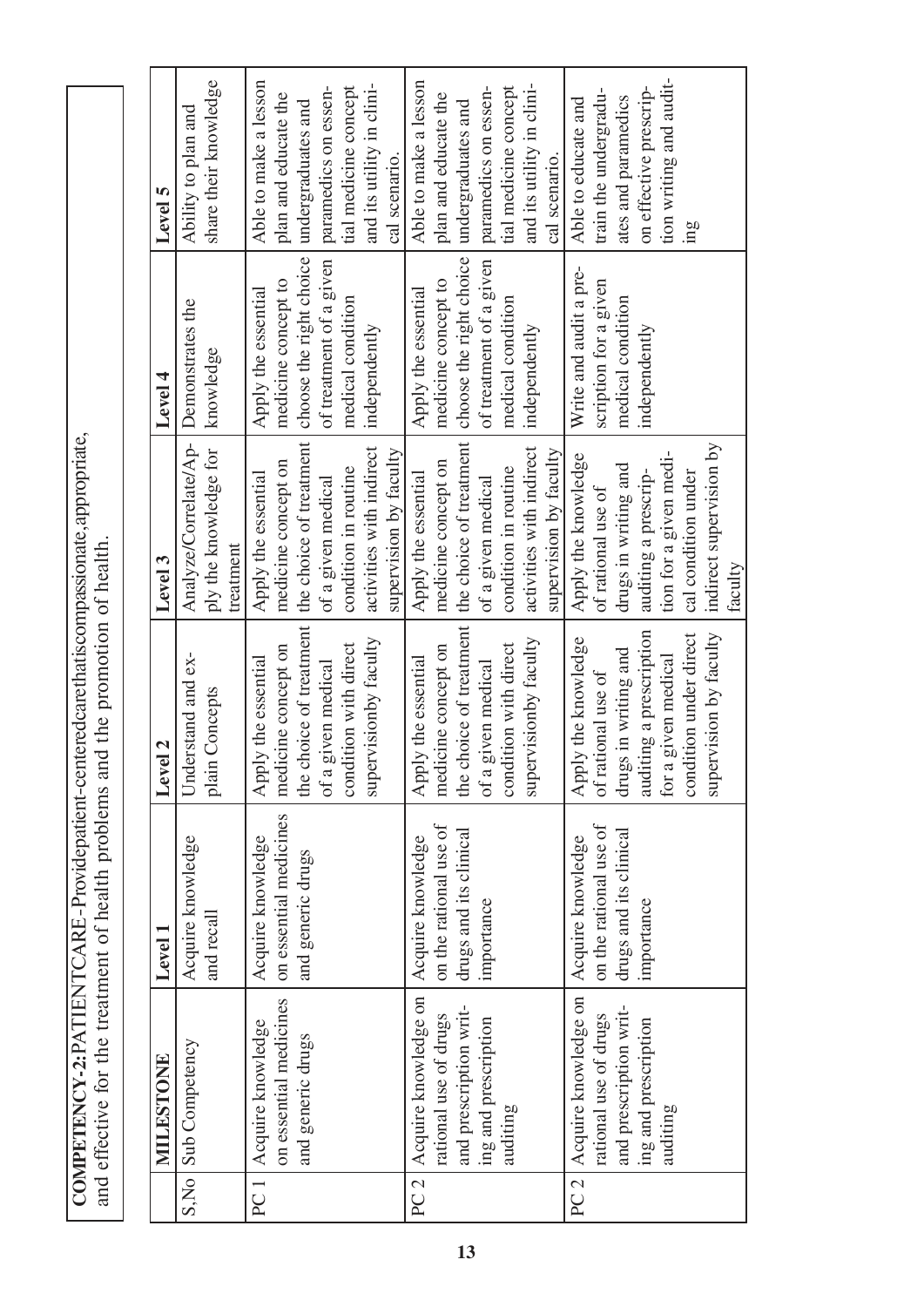| PC 3   Acquire knowledge |                         |                                                |                                                                 |                         |                       |
|--------------------------|-------------------------|------------------------------------------------|-----------------------------------------------------------------|-------------------------|-----------------------|
|                          | Acquire knowledge       | Apply the knowledge,                           | Apply the knowledge,                                            | Perform Casualty        | Able to make a lesson |
| on pharmacovigilance     | on pharmacovigilance    | perform casualty as-                           | perform casualty as-                                            | assessment, report      | plan and educate the  |
| and able to predict      | and causality assess-   |                                                | sessment and report an   sessment and report an   Independently |                         | undergraduates and    |
| efficacy and adverse     | ment to report an       | adverse drug reaction                          | adverse drug reaction                                           |                         | paramedics on Phar-   |
| effects associated with  | adverse drug reaction   | with direct supervision with indirect supervi- |                                                                 |                         | macovigilance and     |
| use of drugs             |                         | by faculty                                     | sion by faculty                                                 |                         | Casualty Assessment   |
| PC 4   Acquire knowledge | Acquire knowledge       | Apply the knowledge                            | Apply the knowledge                                             | Choose the right        | Able to make a lesson |
| about antimicrobial      | on drugs used for the   | on choose the right                            | on choose the right                                             | choice of drug for the  | plan and educate the  |
| stewardship programs     | treatment of infections | drugs used for the                             | drugs used for the                                              | treatment of infections | undergraduates and    |
| and strategies for con-  | and the antimicrobial   | treatment of infections                        | treatment of infections                                         | and participate inde-   | paramedics on right   |
| tainment of antibiotic   | stewardship program     | and participate in the                         | and participate in the                                          | pendently to combat     | choice of drug for    |
| resistance               |                         | hospital antimicrobial                         | hospital antimicrobial                                          | antimicrobial resis-    | treatment of various  |
|                          |                         | stewardship program                            | stewardship program                                             | tance                   | infections            |
|                          |                         | under direct supervi-                          | under indirect supervi-                                         |                         |                       |
|                          |                         | by faculty<br>sion b                           | sion by faculty                                                 |                         |                       |
|                          |                         |                                                |                                                                 |                         |                       |
|                          |                         |                                                |                                                                 |                         |                       |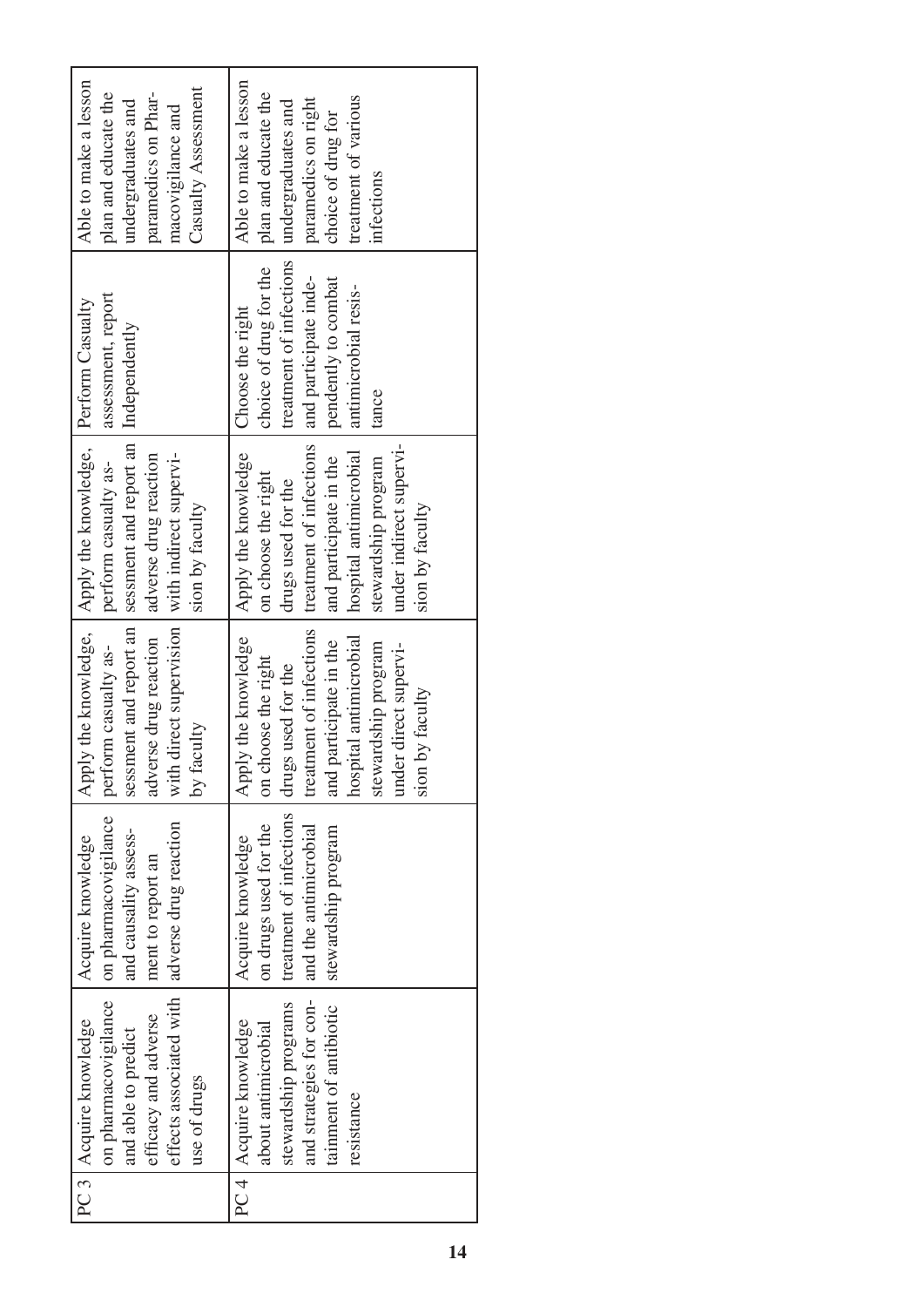| COMPETENCY-3: INTERPERSONAL COMMUNICATIONSKILLS-Demonstrate interpersonal | $\mid$ and communications kills that result in the effective exchange of information and collaboration with $\mid$ |                                                    |
|---------------------------------------------------------------------------|--------------------------------------------------------------------------------------------------------------------|----------------------------------------------------|
|                                                                           |                                                                                                                    |                                                    |
|                                                                           |                                                                                                                    |                                                    |
|                                                                           |                                                                                                                    |                                                    |
|                                                                           |                                                                                                                    | patients, their families, and health professionals |
|                                                                           |                                                                                                                    |                                                    |
|                                                                           |                                                                                                                    |                                                    |
|                                                                           |                                                                                                                    |                                                    |
|                                                                           |                                                                                                                    |                                                    |

|                                 | MILESTONE                                                                                                                                 | Level 1                                                                                                                                                        | Level <sub>2</sub>                                                                                                                                                                  | Level 3                                                                                                                                                                                | Level 4                                                                                                                                                                                                                    | Level 5                                                                                                                                                                                       |
|---------------------------------|-------------------------------------------------------------------------------------------------------------------------------------------|----------------------------------------------------------------------------------------------------------------------------------------------------------------|-------------------------------------------------------------------------------------------------------------------------------------------------------------------------------------|----------------------------------------------------------------------------------------------------------------------------------------------------------------------------------------|----------------------------------------------------------------------------------------------------------------------------------------------------------------------------------------------------------------------------|-----------------------------------------------------------------------------------------------------------------------------------------------------------------------------------------------|
|                                 | S, No Sub Competency                                                                                                                      | Acquire knowledge<br>and recall                                                                                                                                | Understand and ex-<br>plain Concepts                                                                                                                                                | Analyze/Correlate/Ap-<br>ply the knowledge for<br>treatment                                                                                                                            | Demonstrates the<br>knowledge                                                                                                                                                                                              | share their knowledge<br>Ability to plan and                                                                                                                                                  |
| PC <sub>1</sub>                 | strument used routine-<br>Demonstrate the In-<br>ly in Pharmacology                                                                       | routinely in Pharma-<br>on Instruments used<br>Acquire knowledge<br>cology                                                                                     | functioning of Instru-<br>principles behind the<br>Understand the basic<br>ments used routinely<br>in Pharmacology.                                                                 | Analyze and apply the<br>knowledge of instru-<br>ments used routinely<br>in Pharmacology for<br>the treatment of a<br>given condition.                                                 | in Pharmacology and<br>their clinical applica-<br>knowledge gained to<br>ments used routinely<br>right learning of the<br>faculties and ensure<br>principles of Instru-<br>the peer groups and<br>Demonstrates the<br>tion | used routinely in Phar-<br>Able to make a lesson<br>ciples of Instruments<br>plan and educate the<br>paramedics on prin-<br>macology. and their<br>undergraduates and<br>clinical application |
| ICS<br>$\overline{\mathcal{C}}$ | volved in drug devel-<br>and ethical issues in-<br>opment and research<br>to patients and peer<br>Communicate legal<br>groups             | volved in drug devel-<br>and ethical issues in-<br>Understand the legal<br>opment and research<br>to patients and peer<br>sdnong                               | groups with direct su-<br>volved in drug devel-<br>and ethical issues in-<br>opment and research<br>pervision by faculty.<br>to patients and peer<br>Communicate legal              | supervision by faculty.<br>volved in drug devel-<br>and ethical issues in-<br>opment and research<br>groups with indirect<br>to patients and peer<br>Communicate legal                 | groups independently.<br>volved in drug devel-<br>and ethical issues in-<br>opment and research<br>to patients and peer<br>Communicate legal                                                                               | ethical issues involved<br>tients and peer groups<br>Train others to Com-<br>in drug development<br>municate legal and<br>and research to pa-                                                 |
| ICS                             | cluding the need for<br>effects of drugs, in-<br>Effectively explain<br>medication adher-<br>effects and side<br>to patients, the<br>ence | side effects of drugs,<br>for medication ad-<br>patients, the efand<br>including the need<br>learns to explain<br>Understands the<br>importance and<br>herence | cluding the need for<br>pervision by faculty.<br>ence with direct su-<br>effects of drugs, in-<br>Effectively explains<br>medication adher-<br>effects and side<br>to patients, the | Effectively explains<br>rect supervision by<br>for medication ad-<br>including the need<br>herence with indi-<br>effects of drugs,<br>effects and side<br>to patients, the<br>faculty. | cluding the need for<br>ence independently.<br>effects of drugs, in-<br>Effectively explains<br>medication adher-<br>effects and side<br>to patients, the                                                                  | need for medication<br>drugs, including the<br>patients, the effects<br>Train others to Ef-<br>fectively explain to<br>and side effects of<br>adherence                                       |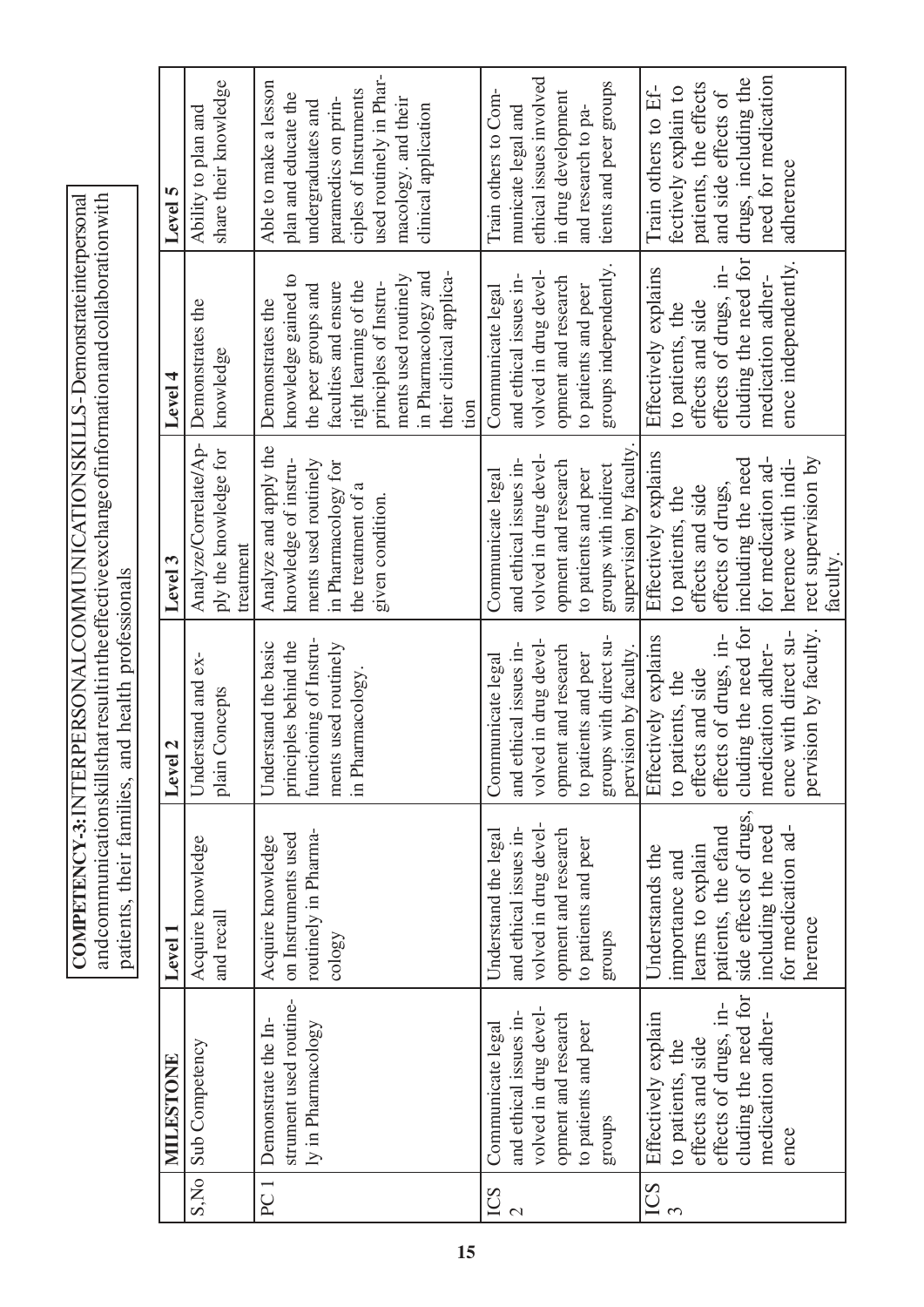| ICS      | Communicate ef-                                 | Learns to Com-           | Communicates ef-                  | Communicate ef-                                                                 | Communicate ef-        | Train others to         |
|----------|-------------------------------------------------|--------------------------|-----------------------------------|---------------------------------------------------------------------------------|------------------------|-------------------------|
|          | fectively with health                           | municate effectively     | fectively with health             | fectively with health                                                           | fectively with health  | Communicate ef-         |
|          | care team on ratio-                             | with health care         | team on ratio-<br>care 1          | care team on ratio-                                                             | care team on ra-       | fectively with health   |
|          | nal use of drugs and                            | team on rational         | nal use of drugs and              | nal use of drugs and                                                            | tional use of drugs    | care team on ratio-     |
|          | ADR reporting                                   | use of drugs and         | ADR reporting with                | ADR reporting with                                                              | and ADR reporting      | nal use of drugs and    |
|          |                                                 | ADR reporting            | direct supervision<br>by faculty. | indirect supervision<br>by faculty.                                             | independently.         | ADR reporting           |
| ICS      | Demonstrate ability                             | Acquire knowledge        | Demonstrate ability               | Demonstrate ability                                                             | Demonstrate ability    | Train others to         |
| $\Omega$ | to generate aware-                              | about the use of         | to generate aware-                | to generate aware-                                                              | to generate aware-     | generate aware-         |
|          | ness about the use                              | generic drugs in         | ness about the use                | ness about the use                                                              | ness about the use     | ness about the use      |
|          | of generic drugs in                             | patients.                | of generic drugs in               | of generic drugs in                                                             | of generic drugs in    | of generic drugs in     |
|          | patients.                                       |                          | patients with di-                 | patients with indi-                                                             | patients indepen-      | patients.v              |
|          |                                                 |                          | rect supervision by               | rect supervision by                                                             | dently.                |                         |
|          |                                                 |                          | faculty.                          | faculty                                                                         |                        |                         |
|          |                                                 |                          |                                   |                                                                                 |                        |                         |
|          | COMPETENCY-4: SYSTEM BASED PRACTICE             |                          | $\mathbf{I}$                      | Demonstrate the ability to follow the standard operating procedures relevant to |                        |                         |
|          | practices of the organisations for patient care |                          |                                   |                                                                                 |                        |                         |
|          |                                                 |                          |                                   |                                                                                 |                        |                         |
|          | MILESTONE                                       | Level 1                  | $\mathcal{L}$<br>Level            | Level 3                                                                         | Level 4                | Level 5                 |
| S.No     | Sub Competency                                  | Acquire knowledge        | Understand and ex-                | Analyze/Correlate/Ap-                                                           | Demonstrates the       | Ability to plan and     |
|          |                                                 | and recall               | Concepts<br>plain (               | ply the knowledge for<br>treatment                                              | knowledge              | share their knowledge   |
| SBP      | Acquire knowledge                               | Acquire knowledge        | Demonstrates knowl-               | Demonstrates knowl-                                                             | Demonstrates knowl-    | Trains others in ac-    |
|          | and understanding of                            | and understanding of     | edge and understand-              | edge and understand-                                                            | edge and understand-   | quiring knowledge and   |
|          | principles of Good                              | principles of Good       | ing of principles of              | ing of principles of                                                            | ing of principles of   | understanding of prin-  |
|          | clinical practice (GCP)                         | clinical practice (GCP)  | Good clinical practice            | Good clinical practice                                                          | Good clinical practice | ciples of Good clinical |
|          | and Good laboratory                             | and Good laboratory      | (GCP) and Good labo-              | (GCP) and Good labo-                                                            | (GCP) and Good labo-   | practice (GCP) and      |
|          | practice (GLP) guide-                           | practice (GLP) guide-    | practice (GLP)<br>ratory          | ratory practice (GLP)                                                           | ratory practice (GLP)  | Good laboratory prac-   |
|          | lines and prepare pro-                          | lines and prepare pro-   | guidelines and prepare            | guidelines and prepare                                                          | guidelines and prepare | tice (GLP) guidelines   |
|          | tocol for clinical trial                        | tocol for clinical trial | protocol for clinical             | protocol for clinical                                                           | protocol for clinical  | and prepare protocol    |
|          |                                                 |                          | trial under direct su-            | trial under indirect                                                            | trial without supervi- | for clinical trial      |

trial under direct supervision by faculty

pervision by faculty

trial under indirect supervision by faculty

supervision by faculty

sion by faculty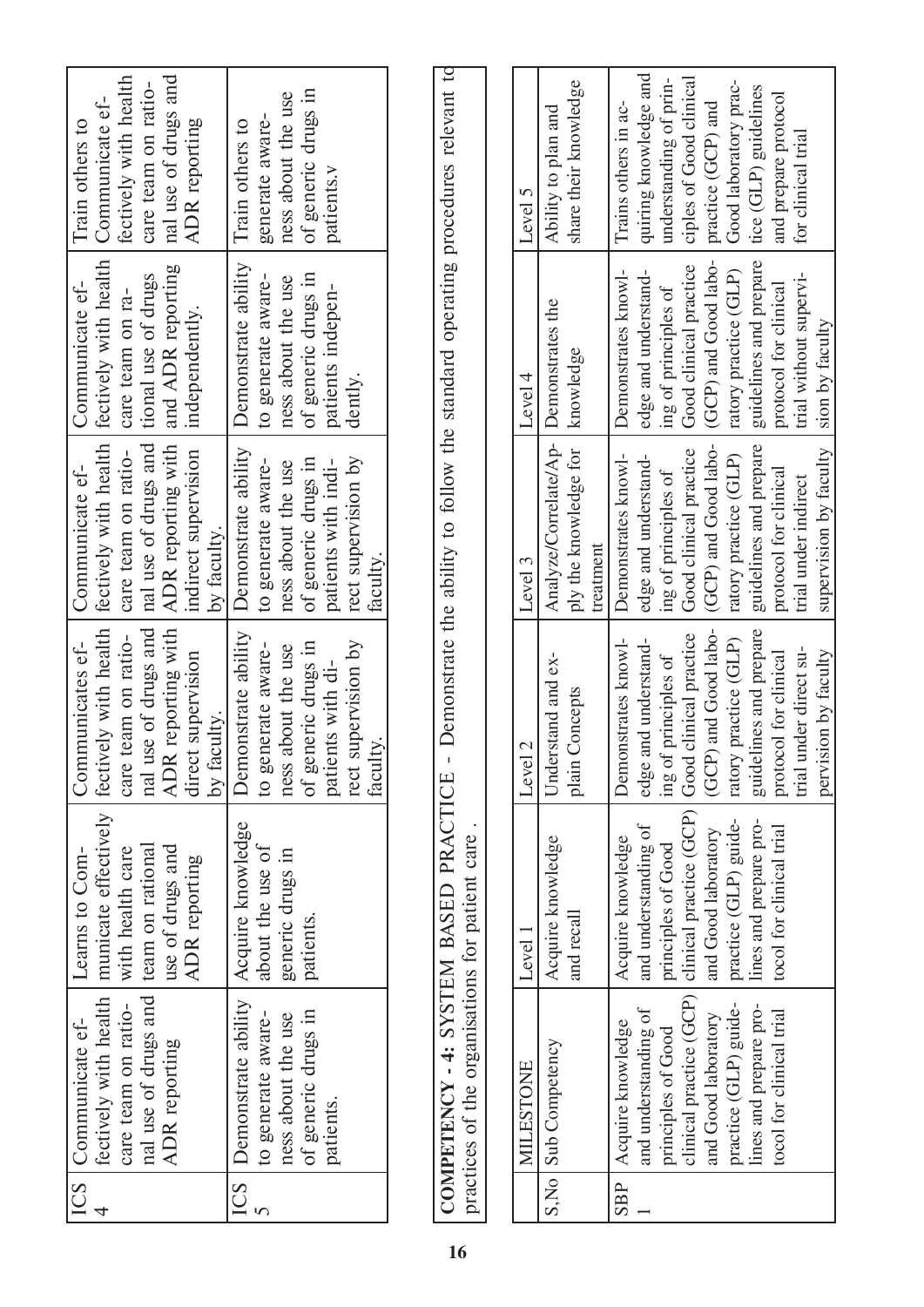| cal and experimental<br>biostatistics in clini-<br>Trains others on the<br>basics of research<br>methodology and<br>research                                            | human participants<br>research involving<br>consent form and<br>prepare Informed<br>participant infor-<br>mation sheet for<br>Train others to                            | Trains others on the<br>and in vitro animal<br>research and toxic-<br>to perform in vivo<br>basics of research<br>ethical guidelines<br>methodology and<br>ity studies                                        |
|-------------------------------------------------------------------------------------------------------------------------------------------------------------------------|--------------------------------------------------------------------------------------------------------------------------------------------------------------------------|---------------------------------------------------------------------------------------------------------------------------------------------------------------------------------------------------------------|
| without supervision by<br>experimental research<br>sics of research meth-<br>tistics in clinical and<br>Demonstrate the ba-<br>odology and biosta-<br>faculty           | human participants<br>without supervision<br>research involving<br>Prepare Informed<br>consent form and<br>participant infor-<br>mation sheet for<br>by faculty          | and in vitro animal<br>to perform in vivo<br>out supervision by<br>basics of research<br>research and tox-<br>ethical guidelines<br>methodology and<br>icity studieswith-<br>Demonstrate the<br>faculty       |
| under indirect supervi-<br>experimental research<br>sics of research meth-<br>tistics in clinical and<br>Demonstrate the ba-<br>odology and biosta-<br>sion by faculty  | pervision by faculty<br>human participants<br>research involving<br>under indirect su-<br>Prepare Informed<br>consent form and<br>participant infor-<br>mation sheet for | indirect supervision<br>and in vitro animal<br>research and toxic-<br>to perform in vivo<br>basics of research<br>ethical guidelines<br>methodology and<br>Demonstrate the<br>ity studies under<br>by faculty |
| experimental research<br>sics of research meth-<br>under direct supervi-<br>tistics in clinical and<br>Demonstrate the ba-<br>odology and biosta-<br>by faculty<br>sion | human participants<br>under direct super-<br>research involving<br>Prepare Informed<br>consent form and<br>participant infor-<br>mation sheet for<br>vision by faculty   | research and toxic-<br>and in vitro animal<br>to perform in vivo<br>basics of research<br>ethical guidelines<br>methodology and<br>direct supervision<br>Demonstrate the<br>ity studies under<br>by faculty   |
| Aquire knowledge on<br>the basics of research<br>cal and experimental<br>biostatistics in clini-<br>methodology and<br>research                                         | edge to prepare an<br>Informed consent<br>sheet for research<br>form and partici-<br>pant information<br>involving human<br>Acquires knowl-<br>participants              | animal research and<br>search methodology<br>on the basics of re-<br>lines to perform in<br>and ethical guide-<br>Aquire knowledge<br>vivo and in vitro<br>toxicity studies                                   |
| and Demonstrate the<br>cal and experimental<br>biostatistics in clini-<br>Aquire knowledge<br>basics of research<br>methodology and<br>research                         | pant information sheet<br>Prepare Informed con-<br>for research involving<br>sent form and partici-<br>human participants                                                | SBP   Acquire knowledge on<br>vitro animal research<br>research and ethical<br>and toxicity studies<br>form in vivo and in<br>guidelines and per-                                                             |
| SBP                                                                                                                                                                     | <b>SBP</b>                                                                                                                                                               | 4                                                                                                                                                                                                             |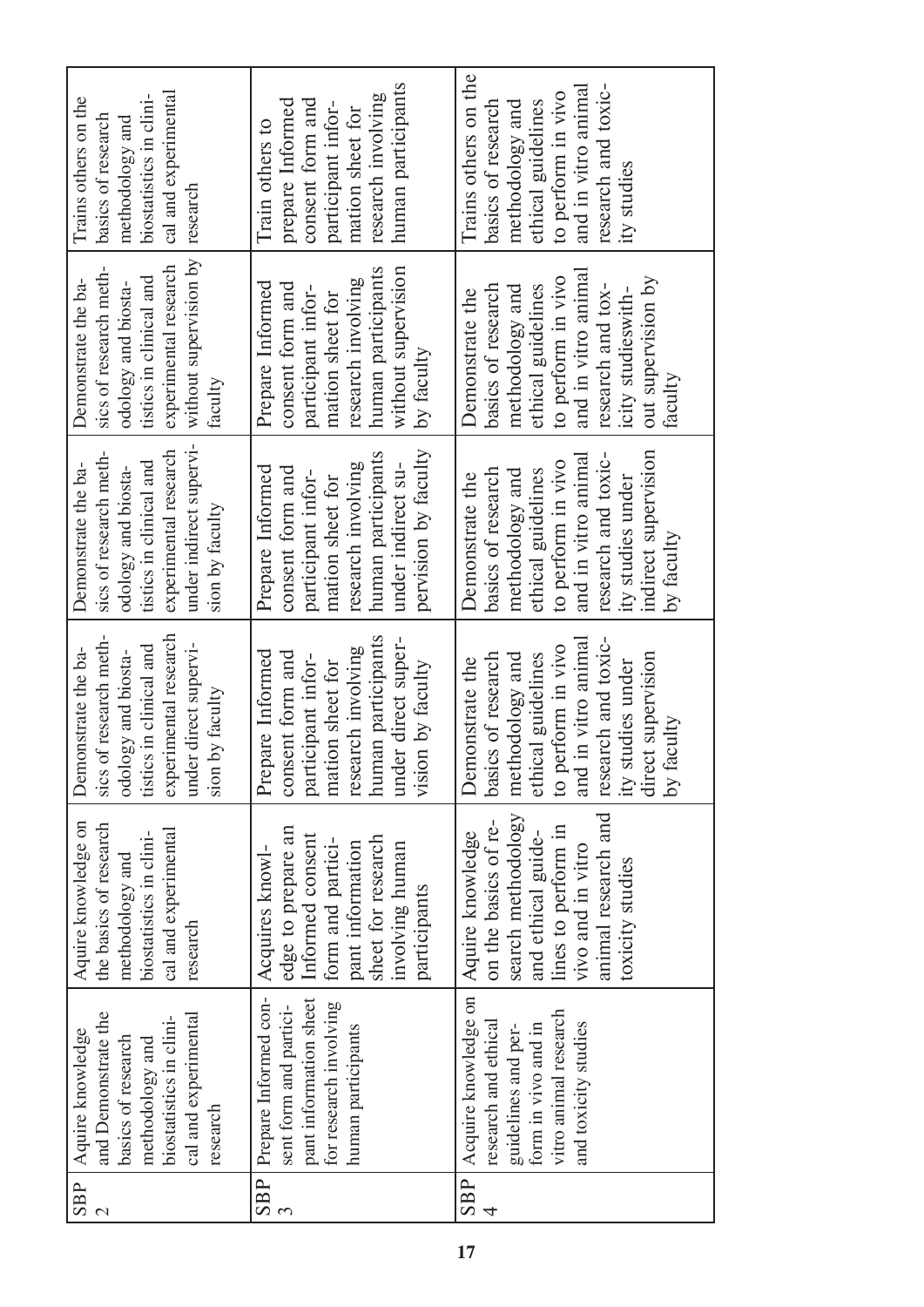| Demonstrate the commitment to learn by practice and improve upon their |  |
|------------------------------------------------------------------------|--|
|                                                                        |  |
|                                                                        |  |
|                                                                        |  |
|                                                                        |  |
|                                                                        |  |
|                                                                        |  |
|                                                                        |  |
|                                                                        |  |
|                                                                        |  |
|                                                                        |  |
|                                                                        |  |
|                                                                        |  |
|                                                                        |  |
| $\mathbf{I}$<br>ľ<br>⊃                                                 |  |
|                                                                        |  |
| Ĺ                                                                      |  |
|                                                                        |  |
|                                                                        |  |
|                                                                        |  |
|                                                                        |  |
|                                                                        |  |
| OMPETENCY - 5: PROBLEM BASED L                                         |  |
|                                                                        |  |
|                                                                        |  |
|                                                                        |  |

|                         | MILESTONE                                                                                                                                                                                                   | Level 1                                                                                                                                                                                | Level 2                                                                                                                                                                                                           | Level 3                                                                                                                                                                                                           | Level 4                                                                                                                                                                                    | Level 5                                                                                                                                                                         |
|-------------------------|-------------------------------------------------------------------------------------------------------------------------------------------------------------------------------------------------------------|----------------------------------------------------------------------------------------------------------------------------------------------------------------------------------------|-------------------------------------------------------------------------------------------------------------------------------------------------------------------------------------------------------------------|-------------------------------------------------------------------------------------------------------------------------------------------------------------------------------------------------------------------|--------------------------------------------------------------------------------------------------------------------------------------------------------------------------------------------|---------------------------------------------------------------------------------------------------------------------------------------------------------------------------------|
| S,No                    | Sub Competency                                                                                                                                                                                              | Acquire knowledge<br>and recall                                                                                                                                                        | Understand and ex-<br>plain Concepts                                                                                                                                                                              | Apply the knowledge<br>Analyze/Correlate/<br>for treatment                                                                                                                                                        | Demonstrates the<br>knowledge                                                                                                                                                              | share their knowledge<br>Ability to plan and                                                                                                                                    |
| PBLI                    | pharmacological stud-<br>odology and biostatis-<br>ple of research meth-<br>tics in the evaluation<br>and apply the princi-<br>and interpretation of<br>Acquire knowledge<br>human and animal<br><b>1es</b> | odology and biostatis-<br>ple of research meth-<br>and apply the princi-<br>tics in the evaluation<br>and interpretation of<br>Acquire knowledge<br>human and animal<br>pharmacologica | and biostatistics in the<br>research methodology<br>cological studies with<br>evaluation and inter-<br>knowledge or evalu-<br>and animal pharma-<br>pretation of human<br>ate the principle of<br>Demonstrate the | and biostatistics in the<br>research methodology<br>cological studies with<br>evaluation and inter-<br>knowledge or evalu-<br>and animal pharma-<br>pretation of human<br>ate the principle of<br>Demonstrate the | Evaluate the principle<br>of research methodol-<br>man and animal phar-<br>in the evaluation and<br>ogy and biostatistics<br>interpretation of hu-<br>macological studies<br>independently | tion of the principle of<br>and biostatistics in hu-<br>Assist others in evalu-<br>research methodology<br>man and animal phar-<br>ating and interpreta-<br>macological studies |
| PBLI<br>$\mathcal{C}$   | Describe how to                                                                                                                                                                                             | Acquire knowledge                                                                                                                                                                      | Evaluate, analyse and<br>direct supervision by<br>faculty 1 studies                                                                                                                                               | Evaluate, analyse and<br>indirect supervision<br>by faculty                                                                                                                                                       | Evaluate, analyse and                                                                                                                                                                      | Assist others to evalu-                                                                                                                                                         |
|                         | evaluate, analyse and<br>drug discovery and<br>monitor preclinical<br>and clinical data in<br>treatment                                                                                                     | in drug discovery and<br>and monitor preclini-<br>cal and clinical data<br>to evaluate, analyse<br>treatment                                                                           | supervision by faculty<br>treatment with direct<br>drug discovery and<br>and clinical data in<br>monitor preclinical                                                                                              | treatment with indirect<br>supervision by faculty<br>drug discovery and<br>and clinical data in<br>monitor preclinical                                                                                            | drug discovery and<br>monitor preclinical<br>and clinical data in<br>treatment indepen-<br>dently                                                                                          | ate, analyse and moni-<br>clinical data in drug<br>discovery and treat-<br>tor preclinical and<br>ment                                                                          |
| <b>PBLI</b><br>$\infty$ | of teaching - learning<br>Describe and demon-<br>methodology used in<br>learning Pharmacol-<br>strate the principles<br>$\Omega_{\rm SO}$                                                                   | to Describe the prin-<br>-learning methodol-<br>ogy used in learning<br>Acquire knowledge<br>ciples of teaching<br>Pharmacology                                                        | principles of teaching<br>direct supervision by<br>-learning methodol-<br>ogy used in learning<br>Pharmacology with<br>Demonstrate the<br>faculty                                                                 | supervision by faculty<br>of teaching - learning<br>Describe and demon-<br>cology with indirect<br>in learning Pharma-<br>strate the principles<br>methodology used                                               | of teaching - learning<br>Describe and demon-<br>methodology used in<br>learning Pharmacol-<br>strate the principles<br>ogy independently                                                  | onstrate the principles<br>of teaching - learning<br>Assist others to dem-<br>methodology used in<br>learning Pharmacol-<br>$\Omega$                                            |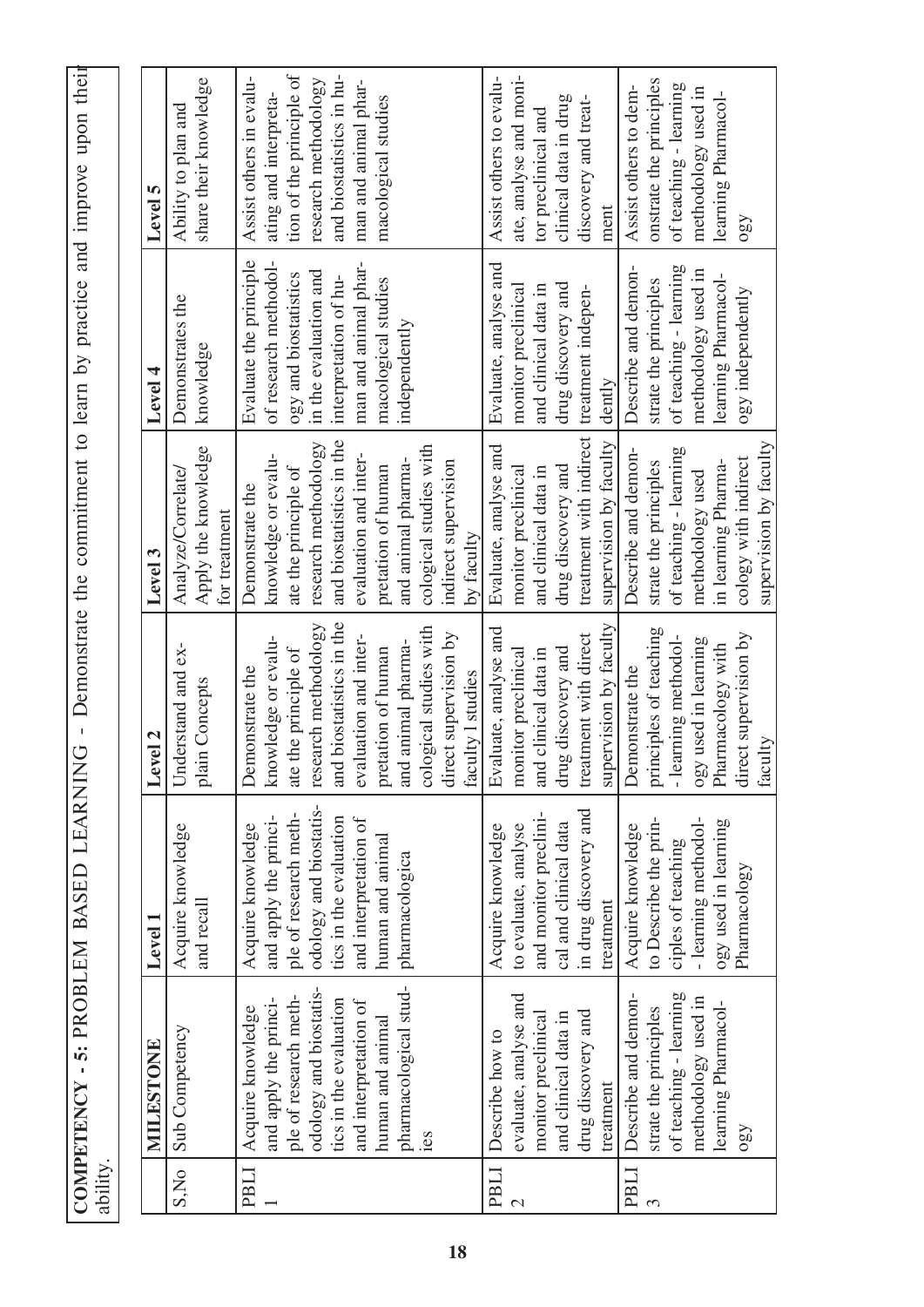| <b>PBLI</b>    | Demonstrate knowl-        | Acquire knowledge       | Demonstrate knowl-             | Demonstrate knowl-      | Demonstrate knowl-      | Train others to dem-    |
|----------------|---------------------------|-------------------------|--------------------------------|-------------------------|-------------------------|-------------------------|
| 4              | edge about com-           | about computer as-      | edge about com-                | edge about com-         | edge about com-         | onstrate knowledge      |
|                | puter assisted learning   | sisted learning (CAL)   | puter assisted learning        | puter assisted learning | puter assisted learning | about computer as-      |
|                | (CAL) softwares and       | softwares and ability   | (CAL) softwares and            | (CAL) softwares and     | (CAL) softwares and     | sisted learning (CAL)   |
|                | ability to use them       | to use them efficiently | ability to use them            | ability to use them     | ability to use them     | softwares and ability   |
|                | efficiently to promote    | to promote learning of  | efficiently to promote         | efficiently to promote  | efficiently to promote  | to use them efficiently |
|                | learning of pharma-       | pharmacology.           | learning of pharma-            | learning of pharma-     | learning of pharma-     | to promote learning of  |
|                | $\frac{\cosh y}{\cosh y}$ |                         | cology with direct             | cology indirect super-  | cology independently    | pharmacology            |
|                |                           |                         | supervision by faculty         | vision by faculty       |                         |                         |
| <b>PBLI</b>    | Evaluate promo-           | Acquire knowledge       | Evaluate promo-                | Evaluate promo-         | Evaluate promo-         | Assist others to        |
| $\overline{S}$ | tional drug litera-       | to Evaluate promo-      | tional drug litera-            | tional drug litera-     | tional drug litera      | Evaluate promo-         |
|                | ture                      | tional drug litera-     | ture with direct su-           | ture with indirect      | ture independently      | tional drug litera      |
|                |                           | ture                    | pervision by faculty           | supervision by          |                         | ture                    |
|                |                           |                         |                                | taculty                 |                         |                         |
| <b>PBLI</b>    | Evaluate promo-           | Acquire knowledge       | Evaluate promo-                | Evaluate promo-         | Evaluate promo-         | Assist others to        |
| $\Omega$       | tional drug litera-       | to Evaluate promo-      | tional drug litera-            | tional drug litera-     | tional drug litera      | Evaluate promo-         |
|                | ture                      | tional drug litera-     | ture with direct su-           | ture with indirect      | ture independently      | tional drug litera      |
|                |                           | ture                    | pervision by faculty           | supervision by          |                         | ture                    |
|                |                           |                         |                                | faculty                 |                         |                         |
| <b>PBLI</b>    | Prepare "Drug             | Acquire knowl-          | Acquire knowledge              | Acquire knowledge       | Acquire knowledge       | Assist others to        |
| $\circ$        | Information Sheet"        | edge to Prepare         | Prepare "Drug<br>$\frac{1}{2}$ | to Prepare "Drug        | to Prepare "Drug        | Prepare "Drug           |
|                | (WHO criteria)            | "Drug Info rma-         | Information Sheet"             | Information Sheet"      | Information Sheet"      | Information Sheet"      |
|                |                           | tion Sheet" (WHO        | (WHO criteria)                 | (WHO criteria)          | (WHO criteria)          | <b>WHO</b> criteria     |
|                |                           | criteria)               | with direct supervi-           | with indirect super-    | independently           |                         |
|                |                           |                         | sion by faculty                | vision by faculty       |                         |                         |
| <b>PBLI</b>    | Interpret bioavail-       | Acquire knowledge       | Interpret bioavail-            | Interpret bioavail-     | Interpret bioavail-     | Assist others to In-    |
| $\overline{ }$ | ability parameters        | to Interpret bio-       | ability parameters             | ability parameters      | ability parameters      | terpret bioavailabil-   |
|                | with the help of          | availability param-     | with the help of               | with the help of        | with the help of        | ity parameters with     |
|                | given pharmacoki-         | eters with the help     | given pharmaco-                | given pharmaco-         | given pharmaco-         | the help of given       |
|                | netics data               | of given pharmaco-      | kinetics data with             | kinetics data with      | kinetics data inde-     | pharmacokinetics        |
|                |                           | kinet                   | direct supervision             | indirect supervision    | pendently               | data                    |
|                |                           |                         | by faculty                     | by faculty              |                         |                         |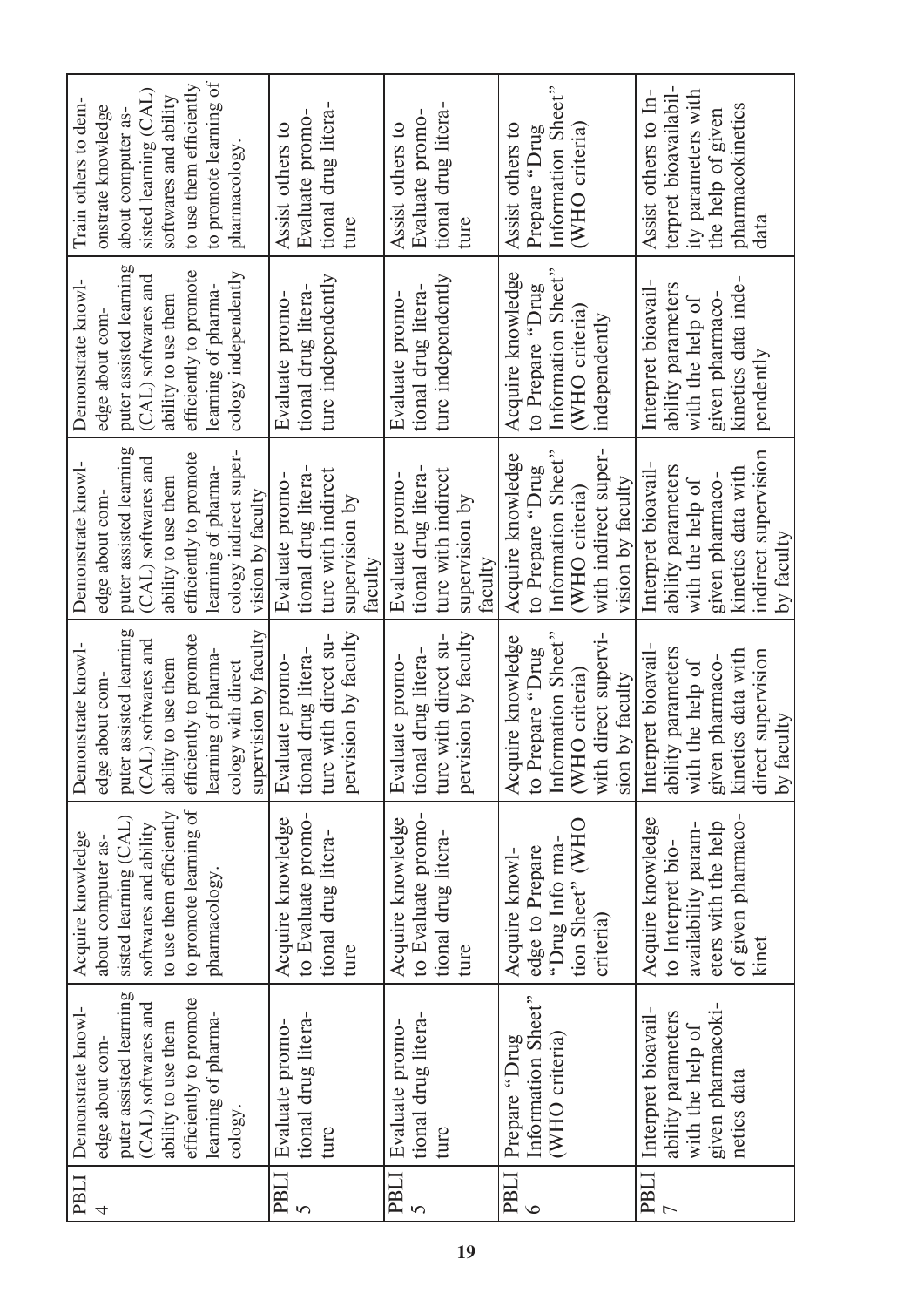| strate a commitment to carrying out professional responsibilities and an adherence |                       |
|------------------------------------------------------------------------------------|-----------------------|
|                                                                                    |                       |
|                                                                                    |                       |
|                                                                                    |                       |
|                                                                                    |                       |
|                                                                                    |                       |
|                                                                                    |                       |
|                                                                                    |                       |
|                                                                                    |                       |
|                                                                                    |                       |
|                                                                                    |                       |
|                                                                                    |                       |
|                                                                                    |                       |
|                                                                                    |                       |
|                                                                                    |                       |
|                                                                                    |                       |
|                                                                                    |                       |
|                                                                                    |                       |
|                                                                                    |                       |
|                                                                                    |                       |
|                                                                                    |                       |
|                                                                                    |                       |
|                                                                                    |                       |
|                                                                                    |                       |
|                                                                                    |                       |
|                                                                                    |                       |
|                                                                                    |                       |
| COMPETENCY - 6: PROFESSIONALISM - Demonsu                                          | to ethical principles |
|                                                                                    |                       |

|                 | MILESTONE                                                                                                                                         | Level 1                                                                                                                                           | Level 2                                                                                                                                           | Level <sub>3</sub>                                                                                                                                | Level 4                                                                                                                                           | Level 5                                                                                                                                           |
|-----------------|---------------------------------------------------------------------------------------------------------------------------------------------------|---------------------------------------------------------------------------------------------------------------------------------------------------|---------------------------------------------------------------------------------------------------------------------------------------------------|---------------------------------------------------------------------------------------------------------------------------------------------------|---------------------------------------------------------------------------------------------------------------------------------------------------|---------------------------------------------------------------------------------------------------------------------------------------------------|
| S,No            | Sub Competency                                                                                                                                    | Acquire knowledge<br>and recall                                                                                                                   | Understand and ex-<br>plain Concepts                                                                                                              | Analyze/Correlate/Ap-<br>ply the knowledge for<br>treatment                                                                                       | Demonstrates the<br>knowledge                                                                                                                     | share their knowledge<br>Ability to plan and                                                                                                      |
| $P_1$           | cal and experimental<br>students to do clini-<br>Ability to guide the<br>research                                                                 | do clinical and experi-<br>Acquire knowledge to<br>guide the students to<br>mental research                                                       | supervision by faculty<br>cal and experimental<br>students to do clini-<br>research with direct<br>ability to guide the<br>Demonstrate the        | supervision by faculty<br>research with indirect<br>cal and experimental<br>students to do clini-<br>ability to guide the<br>Demonstrate the      | students to do clinical<br>search without super-<br>and experimental re-<br>ability to guide the<br>vision by faculty<br>Demonstrate the          | leadership to guide the<br>cal and experimental<br>students to do clini-<br>Assumes longterm<br>research                                          |
| P <sub>2</sub>  | trends in research in<br>recent advances and<br>the field of pharma-<br>cology and clinical<br>knowledge about<br>Demonstrate the<br>pharmacology | trends in research in<br>recent advances and<br>the field of pharma-<br>cology and clinical<br>knowledge about<br>Demonstrate the<br>pharmacology | trends in research in<br>recent advances and<br>the field of pharma-<br>cology and clinical<br>knowledge about<br>Demonstrate the<br>pharmacology | trends in research in<br>recent advances and<br>the field of pharma-<br>cology and clinical<br>knowledge about<br>Demonstrate the<br>pharmacology | trends in research in<br>recent advances and<br>the field of pharma-<br>cology and clinical<br>knowledge about<br>Demonstrate the<br>pharmacology | trends in research in<br>recent advances and<br>the field of pharma-<br>cology and clinical<br>knowledge about<br>Demonstrate the<br>pharmacology |
| P <sub>3</sub>  | healthcare profession-<br>Demonstrate respect<br>in interactions with<br>peers, and other<br>als.                                                 | healthcare profession-<br>Demonstrate respect<br>in interactions with<br>peers, and other<br>als.                                                 | healthcare profession-<br>Demonstrate respect<br>als and accepts con-<br>in interactions with<br>structive feedback<br>peers, and other           | healthcare profession-<br>als and modifies one's<br>Demonstrate respect<br>in interactions with<br>peers, and other<br>behaviour,                 | healthcare profession-<br>respect in interactions<br>with peers, and other<br>ates to demonstrate<br>Trains undergradu-<br>als.                   | Assumes leadership in<br>departmental activi-<br>ties.                                                                                            |
| $P\overline{4}$ | behaviour and integ-<br>Demonstrate ethical<br>rity in one's work                                                                                 | behaviour and integ-<br>Demonstrate ethical<br>rity in one's work.                                                                                | Demonstrate ethi-<br>constructive feed-<br>cal behaviour and<br>work and accepts<br>integrity in one's<br>back                                    | work and modifies<br>Demonstrate ethi-<br>cal behaviour and<br>integrity in one's<br>one's behaviour                                              | ates to demonstrate<br>Trains undergradu-<br>ethical behaviour<br>and integrity in<br>one's work.                                                 | Assumes long term<br>leadership to train<br>cal behaviour and<br>integrity in one's<br>others on ethi-<br>work                                    |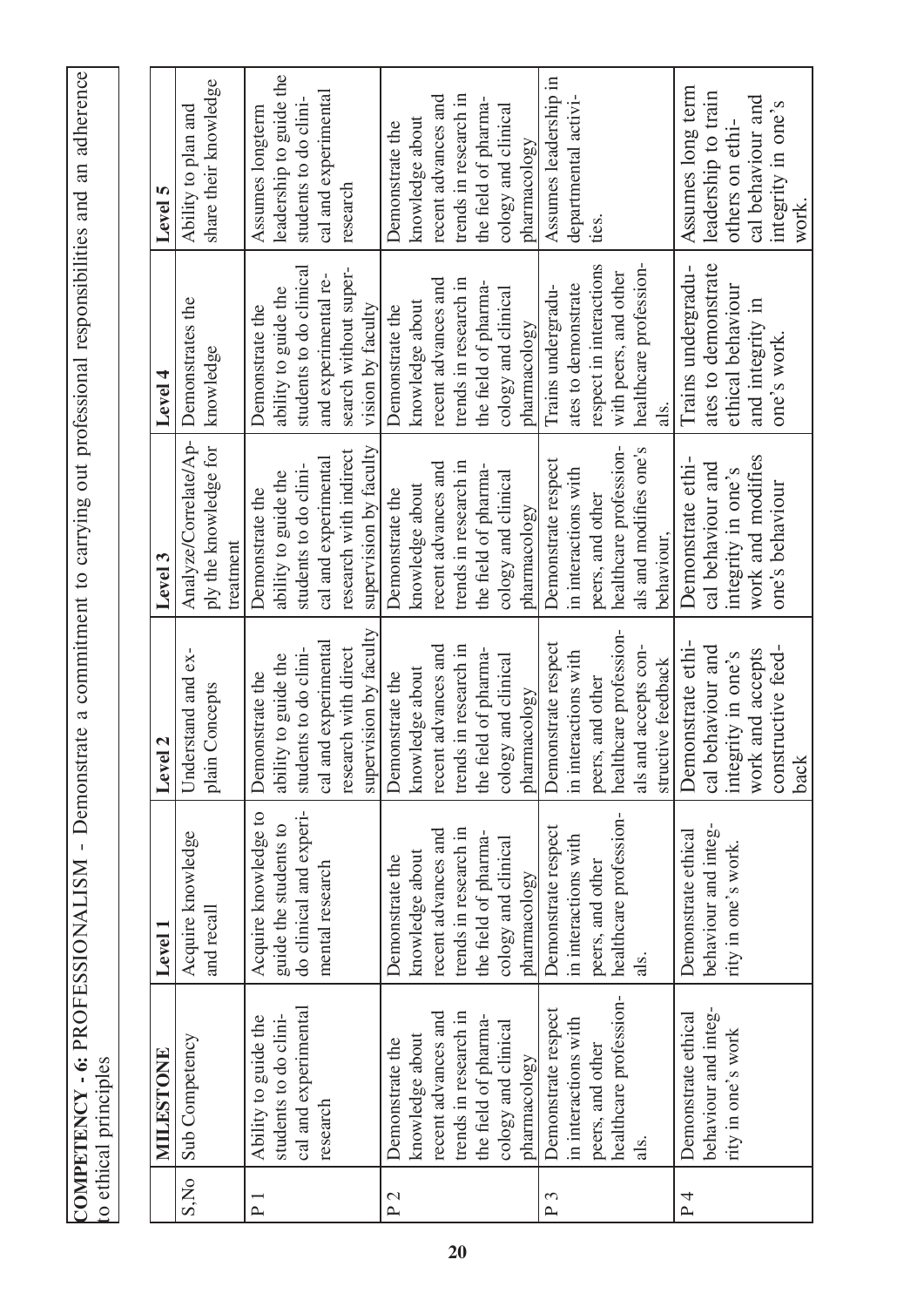| Performs long term | self-directed learn-    | ing to keep up with | developments in the  | field and to con-     | tinuously build to     | improve on skills,                                                 | expertise and per-     | petual professional | development.       |                    |                    |                     |            | Assumes longterm      | leadership in pre-      | sentation skills at    | academic meetings,   | publications and     | writing research     |                    | projects for funding |
|--------------------|-------------------------|---------------------|----------------------|-----------------------|------------------------|--------------------------------------------------------------------|------------------------|---------------------|--------------------|--------------------|--------------------|---------------------|------------|-----------------------|-------------------------|------------------------|----------------------|----------------------|----------------------|--------------------|----------------------|
| Performs self-di-  | rected learning to      | keep up with devel- | opments in the field | and to continuously   | build to improve on    | skills, expertise and                                              | perpetual profes-      | sional development  | independently      |                    |                    |                     |            | Performs presenta-    | tion at academic        | meetings, publica-     | tions and writing    | research projects    | for funding agencies |                    | independently.       |
| Demonstrates the   | skills for self-direct- | ed learning to keep | up with develop-     | ments in the field    | and to continuously    | build to improve on                                                | skills, expertise and  | perpetual profes-   | sional development | by seminar presen- | tation under indi- | rect supervision by | faculty    | Demonstrate pre-      | sentation skills at     | academic meetings,     | publications and     | writing research     | projects for fund-   | ing agencies under | indirect supervision |
| Demonstrates the   | skills for self-direct- | ed learning to keep | up with develop-     | ments in the field    | and to continuously    |                                                                    | on skills, expertise   | and perpetual pro-  | fessional develop- | ment by seminar    | presentation under | direct supervision  | by faculty | Demonstrate pre-      | sentation skills at     | academic meetings,     | publications and     | writing research     | projects for fund-   | ing agencies under |                      |
| Acquire skills for | self-directed learn-    | ing to keep up with | developments in the  | field and to continu- | ously build to improve | on skills, expertise and on skills, expertise and build to improve | perpetual professional | development.        |                    |                    |                    |                     |            | Acquires presenta-    | tion skills at academic | meetings, publications | and writing research | projects for funding | agencies.            |                    |                      |
| Acquire skills for | self-directed learn-    | ing to keep up with | developments in the  | field and to continu- | ously build to improve |                                                                    | perpetual professional | development.        |                    |                    |                    |                     |            | Demonstrate presenta- | tion skills at academic | meetings, publications | and writing research | projects for funding | agencies             |                    |                      |
| $P\,5$             |                         |                     |                      |                       |                        |                                                                    |                        |                     |                    |                    |                    |                     |            | $P\sigma$             |                         |                        |                      |                      |                      |                    |                      |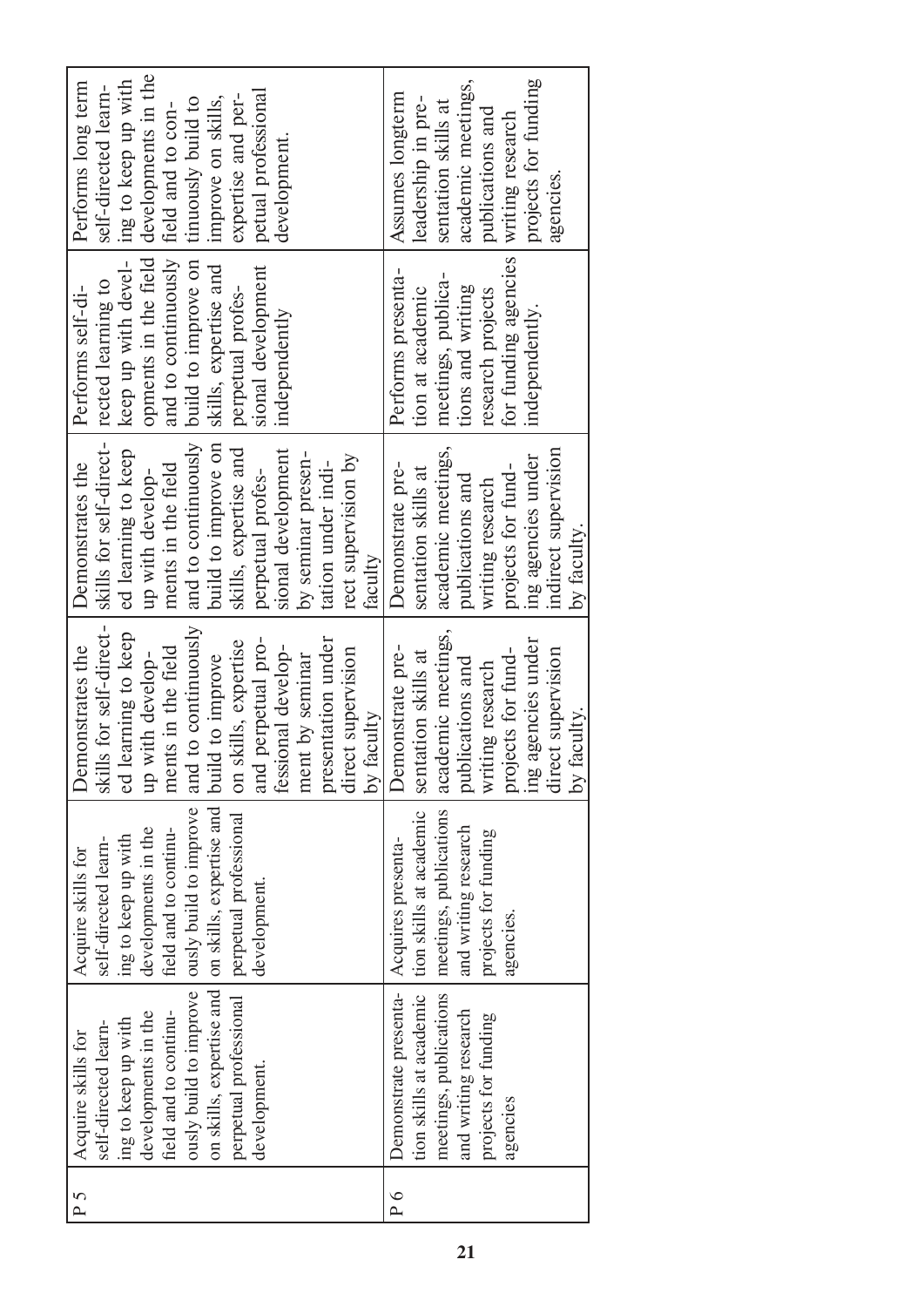#### **5. Syllabus**

#### **5.1. Course 1 General Pharmacology:**

#### **5.1.1. General Pharmacology**

- Routes of drug administration
- Drug delivery system
- Basic and molecular pharmacology
- Drug receptors and Pharmacodynamics
- Pharmacokinetics (Absorption, Distribution, Metabolism and Excretion)
- Biotransformation
- Factors modifying drug action
- Dose response relationship
- Therapeutic drug monitoring
- Adverse drug reactions
- Use of drugs in special population  $-$  pregnancy, Perinatal and Paediatrics Pharmacology, Geriatric Pharmacology
- Over the counter drugs
- Dietary supplements and herbal medicines
- Rational use of drugs
- Medication adherence
- Spurious drugs
- Essential medicines concept
- $\bullet$  'P' drug

#### **5.1.2. Various fields of Pharmacolog**y

- Pharmacovigilance
- Pharmacogenomics
- Pharmacognosy
- Pharmacoepidemiology
- Chronopharmacology
- Pharmacoeconomics
- Pharmacometrics
- Ethnopharmacology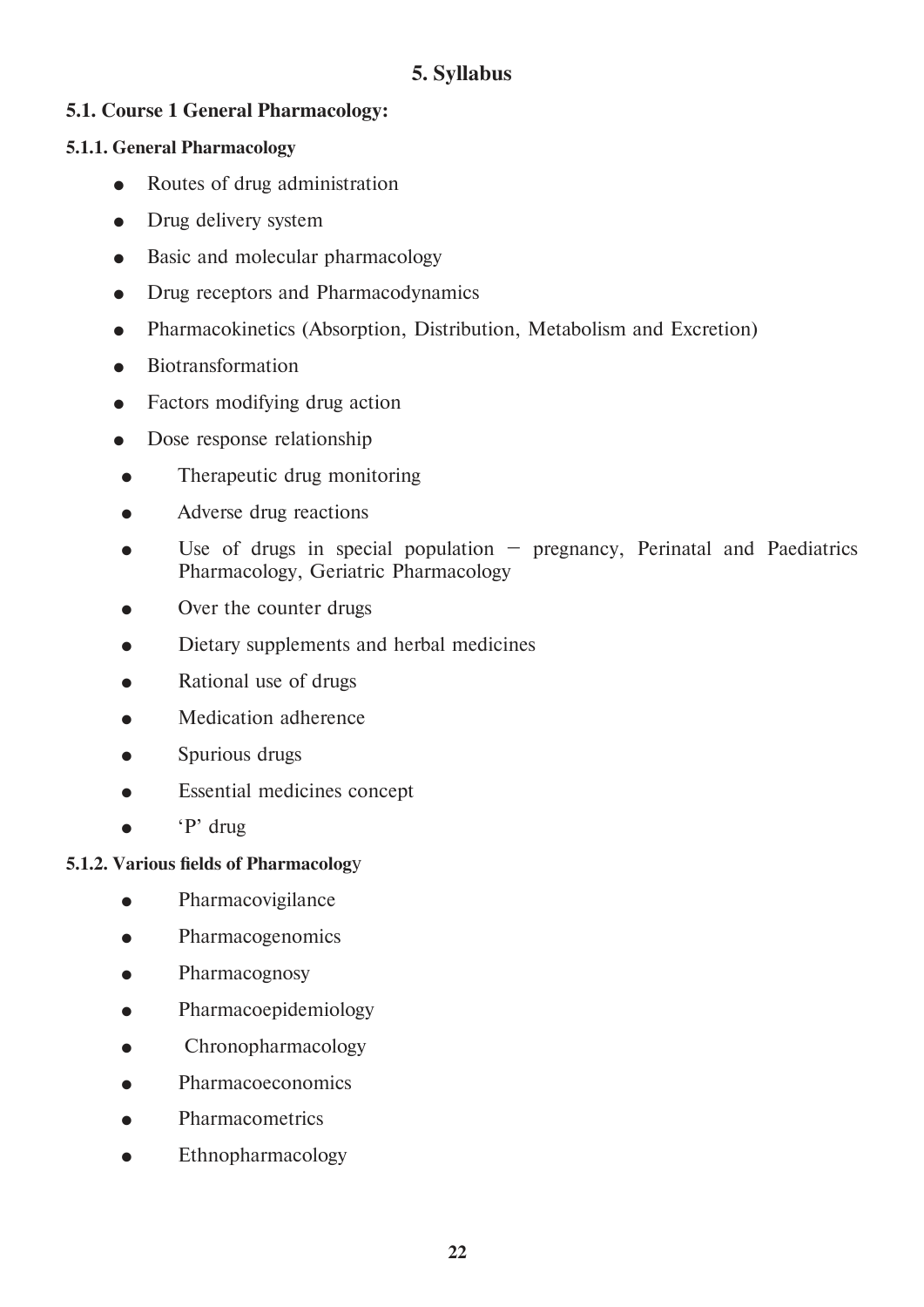#### **5.1.2. New Drug Development**

- Clinical trial Phases
- FDA Guidelines for new drug development
- In silico methods
- High throughput screening
- Computer aided drug designing

#### **5.2. Course 2:Clinical& Experimental Pharmacology**

#### **5.2.1. Expermental Pharmacology:**

- Laboratory animals
- **•** Euthanasia
- Animal House Laboratory CPCSEA Guidelines, OECD guidelines, ARRIVE Guidelines
- Bioassays- Bioassay methods, Animal experiments: Ethical considerations, ethical approval, applicable regulatory Guidelines (CPCSEA), humane animal research (principles of 3Rs) and alternatives to animal experimentation. General and statistical considerations, Anesthetics used in laboratory animals, Principles of EC50, ED50, pD2 and pA2 values of drugs, Describe methods of bioassay for estimation of : Acetylcholine, skeletal neuromuscular junction blockers, adrenaline, noradrenaline, histamine, 5 HT, hormones, insulin, vasopressin/ oxytocin, estrogen, progestins, ACTH, Competitive antagonism - pA2 values, Immunoassays: Concept, types of bioassays and their applications, Animal experiments: Ethical consideration, ethical approval, Regulatory Guidelines (CPCSEA) and alternatives to animal experimentation
- Invivo and Invitro animal experiments
- General screening and evaluation of: Analgesics, antipyretics, anticonvulsants, anti-inflammatory drugs, antidepressants, antianxiety and antipsychotics, sedatives, muscle relaxants, antihypertensives, hypocholesterolemic agents, antiarrhythmics, diuretics, adrenergic blocking drugs, Drugs used in peptic ulcer diseases / Prokinetic agents/ antiemetics, Antitussives, /anti-asthma agents, Local Anaesthetics, Oxytocics, antifertility agents, Antidiabetics, Behavioral pharmacology models and evaluation of drugs affecting learning and memory

#### **5.2.2. Biochemical Pharmacology**

 Basic principles and applications of simple analytical methods, Principles of quantitative estimation of drugs, endogenous compounds and poisons using Colorimetry, Spectrophotometry, flame photometry, High Performance Liquid Chromatography (HPLC) and enzyme-linked immunosorbent assay (ELISA).

#### **5.2.3. Clinical Pharmacology**

- GCP guidelines
- ICMR guidelines for biomedical research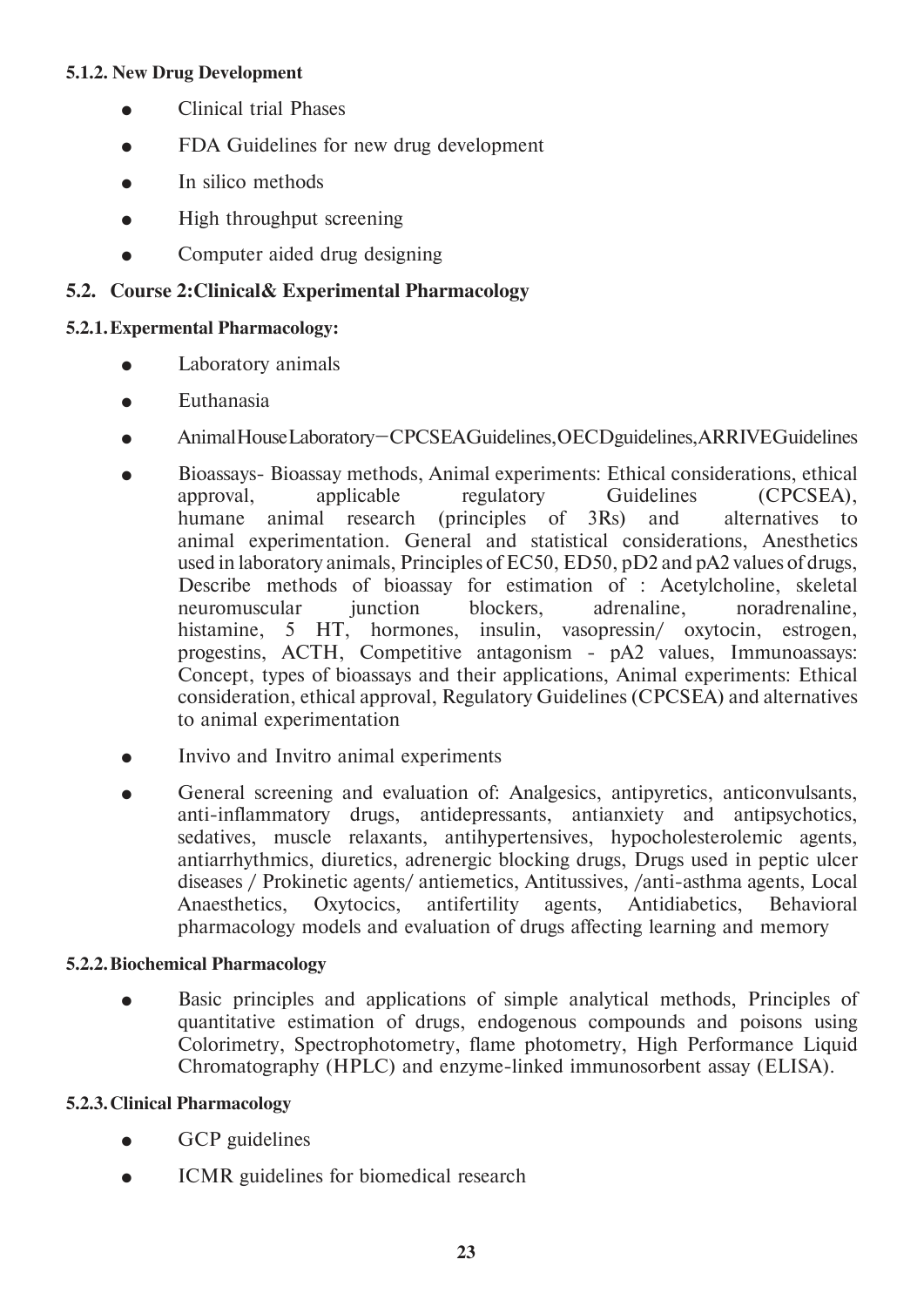- Drugs and cosmetic act
- New drug & Clinical trials guidelines

#### **5.2.4. Research Methodology for biomedical researc**h

- $\bullet$  Literature search  $\&$  review
- Protocol designing
- Research methodology
- Reference Management
- **Basic biostatistics in biomedical research**

#### **5.2.5. Ethics in animal and human resear**ch

- ICMR guidelines for biomedical research
- CPCSEA Guidelines for animal research

#### **5.3. Course 3:Systemic Pharmacology**

- Autonomic Pharmacology
- Drugs acting on Smooth muscles
- Drugs acting on Synaptic and NeuroeffectorJunctional sites
- Drugs acting on Central Nervous System (Sedative, Hypnotics, Antiepileptics, General Anesthetics, Local Anesthetics, Skeletal Muscle Relaxants, Antipsychotic, Antidepressants, Drugs used in Parkinson's disease and other neurodegenerative disorders, opioid agonists and antagonists, Drugs of abuse)
- Drugs modifying renal function
- Drugs acting on cardiovascular system and haemostatic mechanisms (Antihypertensives, Antianginal, Antiarrhythmics, Drugs used in heart failure, Drugs used in Dyslipidemias, Fibrinolytics, Anticoagulants, Antiplatelets)
- Reproductive Pharmacology
- Agents effecting calcification and bone turnover
- Autacoids and related pharmacological agents (NSAIDs) and drugs used in Rheumatoid arthritis and Gout
- Gastrointestinal drugs
- Pharmacology of drugs affecting the respiratory system (drugs used in Bronchial Asthma and COPD)
- Antimicrobial, antiparasitics, disinfectants, antiseptics
- Chemotherapy of neoplastic disease
- Antiviral drugs
- Drugs used in Autoimmune disorder and Graft versus Host Disease
- Dermatological pharmacology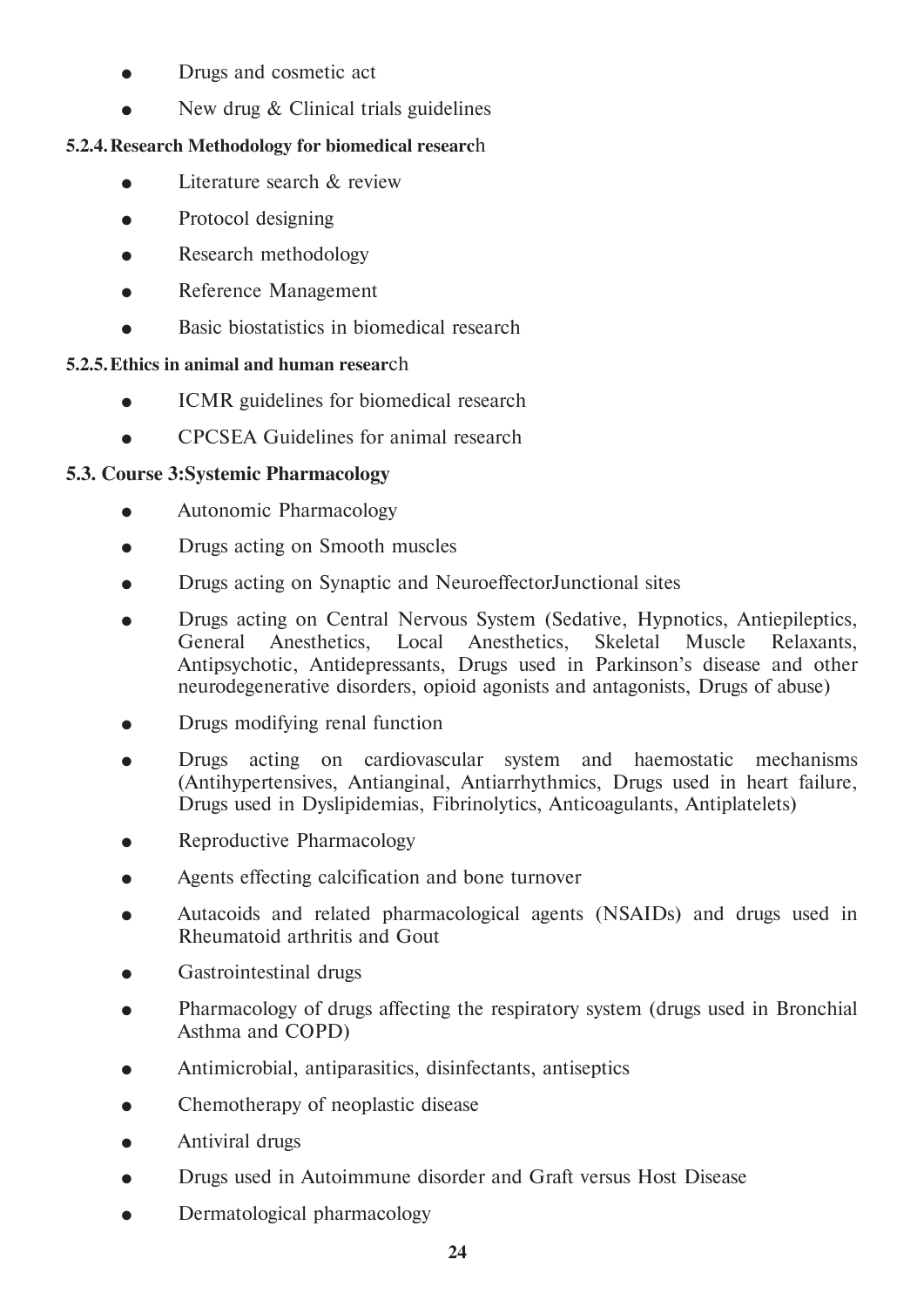- Ocular pharmacology
- Immunomodulators immunosuppressants and immunostimulants
- Pharmacology of drugs used in endocrine disorders (drugs used in diabetes mellitus, hypothalamic and pituitary hormones, thyroid and anti-thyroid drugs, adrenal corticoid hormones and their antagonists, gonadal hormones and their inhibitors)
- Drug delivery systems
- Heavy metal poisoning
- Non-metallic toxicants air pollutants, pesticides etc.

#### **5.4. Course 4: Recent advances in Pharmacology**

#### **5.4.1. Important Contribution by scientists**

**5.4.2. Recent advances in the management of**

 Bronchial Asthma, COPD, Rheumatoid arthritis, Migraine, Gout. Angina, Hypertension, Congestive Cardiac Failure, Arhythmias, Anticoagulants, Hyperlipidemia, Diabetes, Bone homeostasis, Glaucoma, Dermatological disorders, Antimicrobials, Chemotherapy of tuberculosis, Malaria, Viral Infections, Epilepsy, Parkinsonism, Schizophrenia, Depression, Peptic Ulcer, Inflammatory bowel disease and other disorders.

#### **5.4.3. Newer drugs**

#### **6. Teaching and Learning Methods**

#### **Postgraduate Training Teaching Methodology**

 Learning in a PG program is primarily self-directed and in Pharmacology and consists of laboratory and academic work. The formal sessions are merely meant to supplement this core effort. Acquisition of practical competencies thus becomes the cornerstone of postgraduate medical education in Pharmacology.

#### **Formal teaching sessions**

• In addition to laboratory work, at least 6-hr of formal teaching per week will be followed.

| Journal club                  | Once a week |
|-------------------------------|-------------|
| Seminar                       | Once a week |
| Practical                     | Once a week |
| Group Discussions Once a week |             |
| Case discussions Once a month |             |

#### **Interdepartmental case or seminar Once a month**

- Attend accredited scientific meetings (CME, symposia, and conferences).
- A postgraduate student of Pharmacology would be required to present one poster presentation, to read one paper at a national/ state conference and to present one research paper which should be published / accepted for publication/sent for publication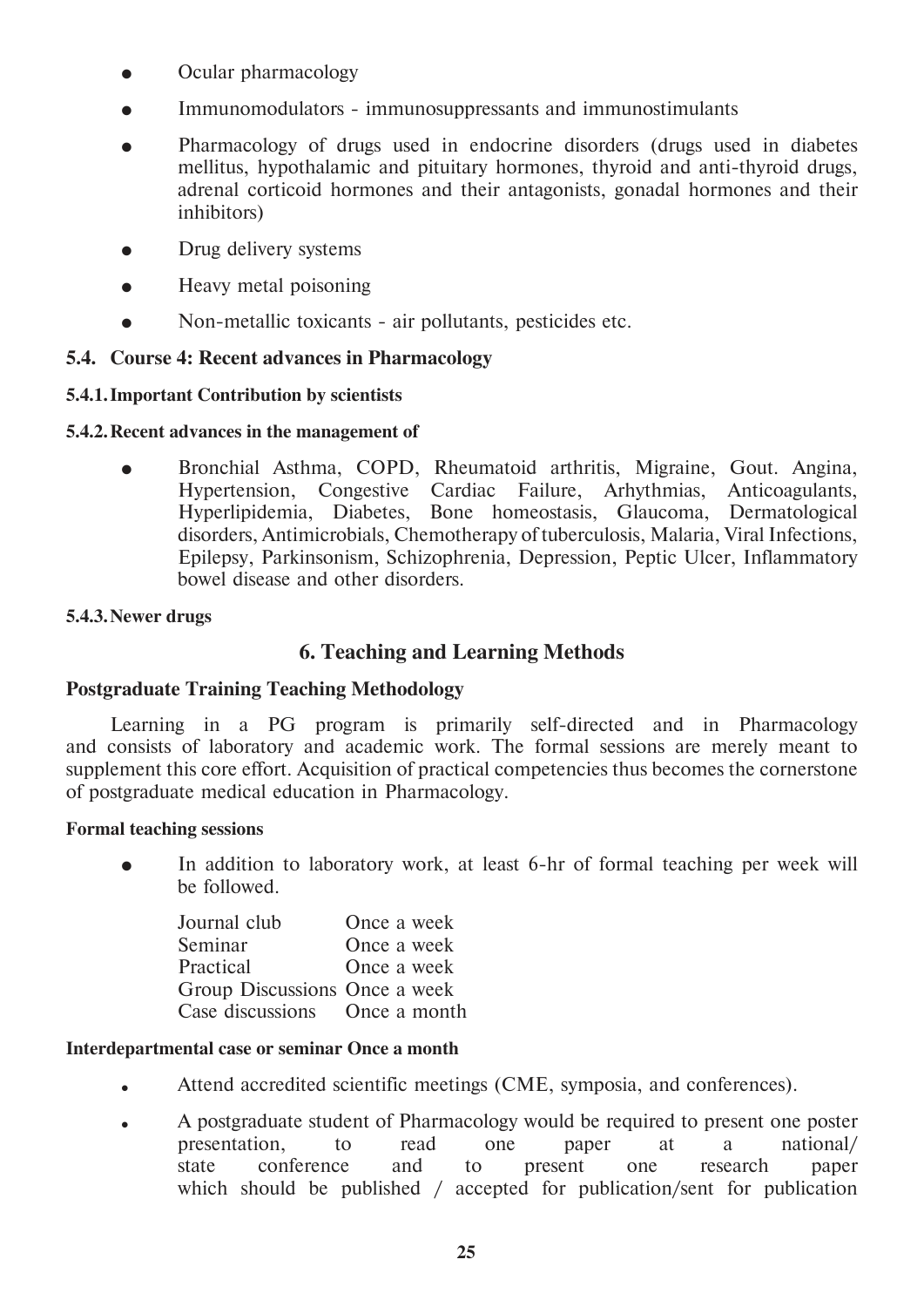during the period of his postgraduate studies so as to make him eligible to appear at the postgraduate degree examination.

- Additional sessions on basic sciences, biostatistics, research methodology, teaching methodology, hospital waste management, health economics, medical ethics and legal issues related to experimentation will be ensured by participation in workshops, conference etc.
- The postgraduate students shall be required to participate in the teaching and training programme of undergraduate students and interns.
- Log book: Maintenance of log book: E-portfolio:- It is an electronic portfolio to be maintained by the resident to record their activities under the section:
	- EPA,
	- Daily log
	- Patient care
	- Procedure
	- Dissertation
	- Academic activities(Seminar, symposium, case presentation, journal club )
	- Co-curricular activities (Conference, CME, Workshop),
	- Teaching Assignments,
	- Awards and achievements
	- Outreach activities.
- E-portfolio shall be checked and assessed periodically by the faculty members. This will enable to monitor progress of the resident, his level of attainment of milestone and impart the training accordingly
- Writing thesis following appropriate research methodology, ethical clearance and good clinical practice guidelines.
- The postgraduate students shall be required to participate in the teaching and training programme of undergraduate students and interns.
- A postgraduate student of a postgraduate degree course in broad specialities/super specialities would be required to present one poster presentation, to read one paper at a national/state conference and to present one research paper which should be published/accepted for publication/sent for publication during the period of his postgraduate studies so as to make him eligible to appear at the postgraduate degree examination.
- Department should encourage e-learning activities.

 The postgraduate student in M.D (Pharmacology) shall undergo a 3 - year (6 terms of 6 months each) training that will comprise of the following:

 I. Theory: (lectures, seminars, group discussion, journal club) (at least 6 hours a week, daily 2 hours for 3 days)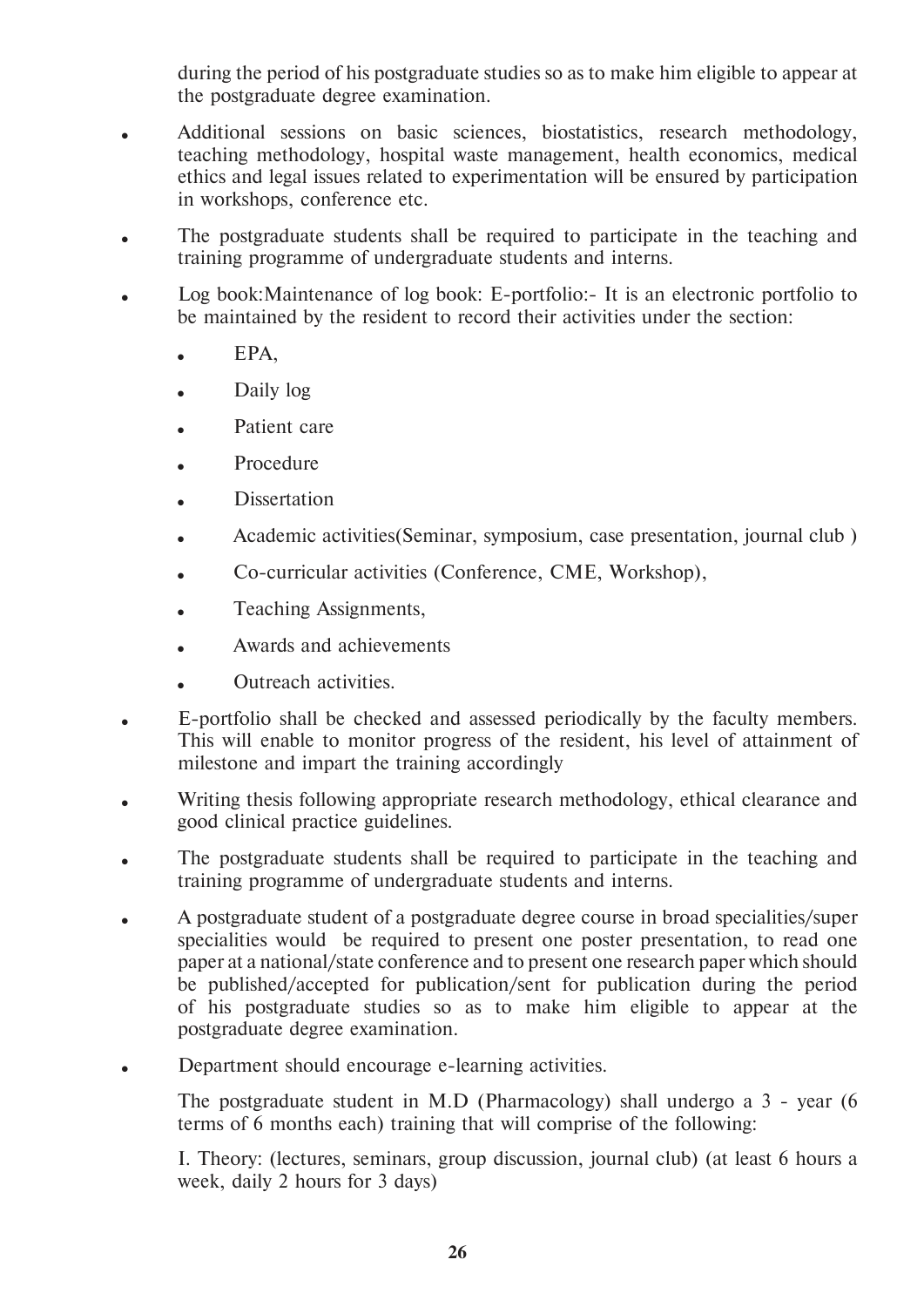#### **6.1. Practical and Clinical Training**

Practical training in the following suggested areas: (8 hours a week, daily 4 hours for 2 days)

Experimental Pharmacology:

 In vitro (including bioassays), in vivo (including common methods of drug evaluation) experiments, computer simulations and toxicity tests

Chemical Pharmacology:

 Identification of drug/toxin by using chemical, biological and analytical tests. Quantitative estimation - Use of colorimeter, spectrophotometer and/or other advanced analytical equipments

- Clinical Pharmacology:
	- I Evaluation of drugs in healthy volunteers as well as patients
	- II Critical evaluation of drug literature, pharmacoeconomics, pharmacovigilance and pharmacoepidemiology.
	- III Thesis on a suitable problem
	- IV Training in undergraduate teaching
	- V Computer training

During the training programme, patient safety is of paramount importance;therefore, skills are to be learnt initially on the models, later to be performed under supervision followed by performing independently; using simulation lab.

#### **6.2. Rotations**

Details of 3 years posting in the PG programme (6 terms of 6 months each)

|             | 1st<br>Mon   | 2nd<br>Mon   | 3rd<br>Mon   | 4th<br>Mon   | 5th<br>Mon   | 6th<br>Mon   | 7th<br>Mon   | 8th<br>Mon   | 9th<br>Mon   | 10th<br>Mon  | 11 <sup>th</sup><br>Mon | 12th<br>Mon  |
|-------------|--------------|--------------|--------------|--------------|--------------|--------------|--------------|--------------|--------------|--------------|-------------------------|--------------|
| 1st<br>year | $\mathbf{P}$ | $\mathbf{P}$ | $\mathbf{P}$ | $\mathbf{P}$ | $\mathbf{P}$ | I            | AP           | AP           | AP           | AP           | ${\bf P}$               | $\mathbf{P}$ |
| 2nd<br>year | $\mathbf{P}$ | $\mathbf{P}$ | $\mathbf{P}$ | $\mathbf{P}$ | ${\bf P}$    | I            | AP           | AP           | AP           | AP           | ${\bf P}$               | $\mathbf{P}$ |
| 3rd<br>year | $\mathbf{P}$ | $\mathbf{P}$ | $\mathbf{P}$ | $\, {\bf p}$ | ${\bf P}$    | $\mathbf{P}$ | $\mathbf{P}$ | $\mathbf{P}$ | $\mathbf{P}$ | $\, {\bf p}$ | ${\bf P}$               | $\mathbf{P}$ |

P– Pharmacology, I-Industrial Visit, AP-Allied postings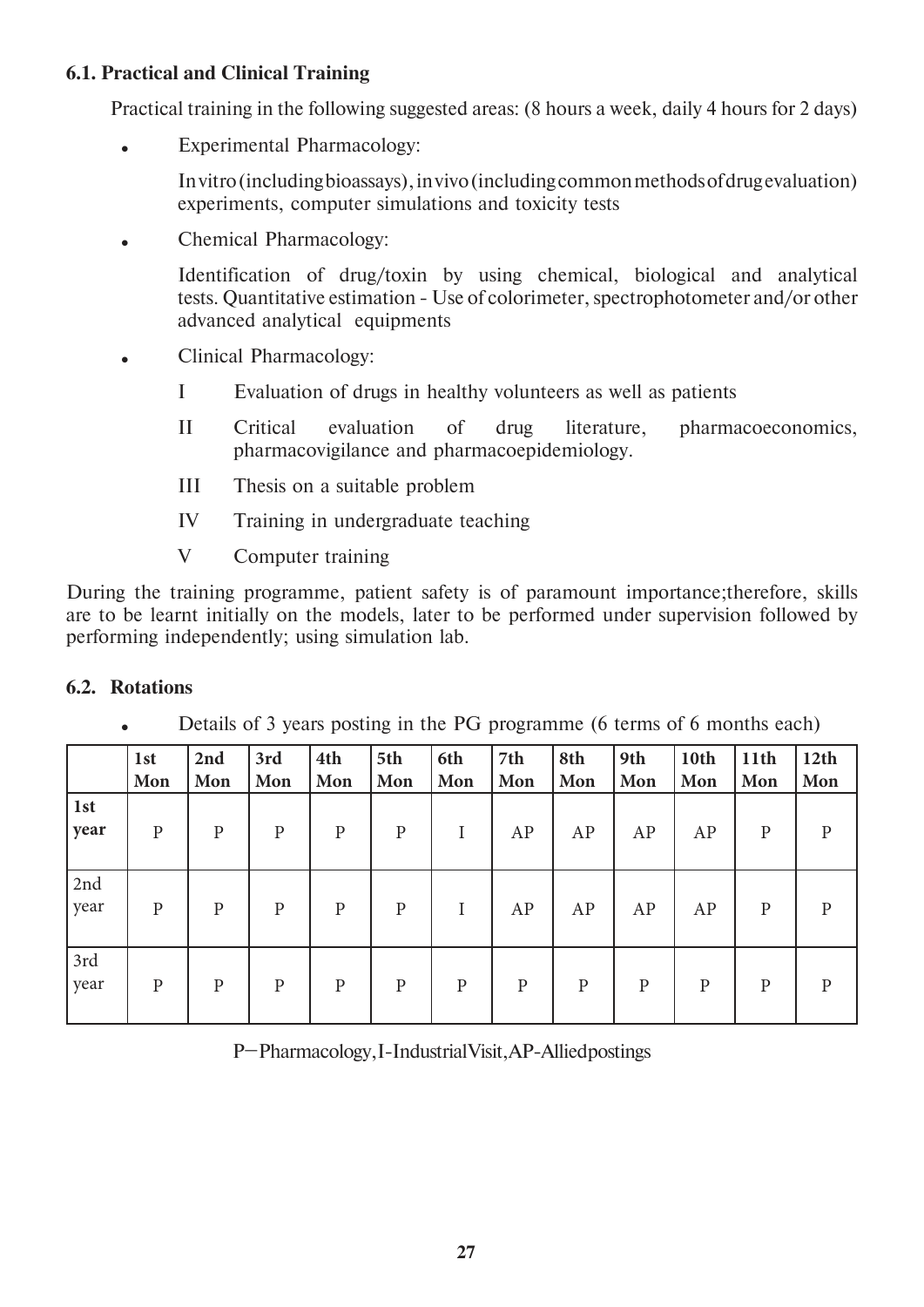#### **6.4. Allied posts should be done during the course – for 10 weeks**

- Medicine 2 weeks in 1st year
- $\circ$  Cardiology 2 weeks in 1st year
- Emergency 2 weeks in 1st year
- Intensive Care 2 weeks in 1st year
- $\circ$  Biochemistry 2 weeks in 2nd year
- Microbiology 2 weeks in 2nd year
- $\circ$  Pathology 2 weeks in 2nd year
- $\circ$  CIDRF 2 weeks in 2nd year

#### **7. Assessment**

#### **7.1. Formative Assessment**

 Formative assessment is continualand assess medical knowledge, patient care, procedural & academic skills, interpersonal communicationskills, system based practice,self-directedle arningandprofessionalism of the activities mentioned every 3/6monthly. EPAs are listed as bellow(Table 3) with description of each EPA (Table 4). Progress of the students is recorded after discussion with the student in Entrustable Professional Activity (EPA) assessment form Annexure-1.These EPAs are also mapped with PO and CO. (Table 5)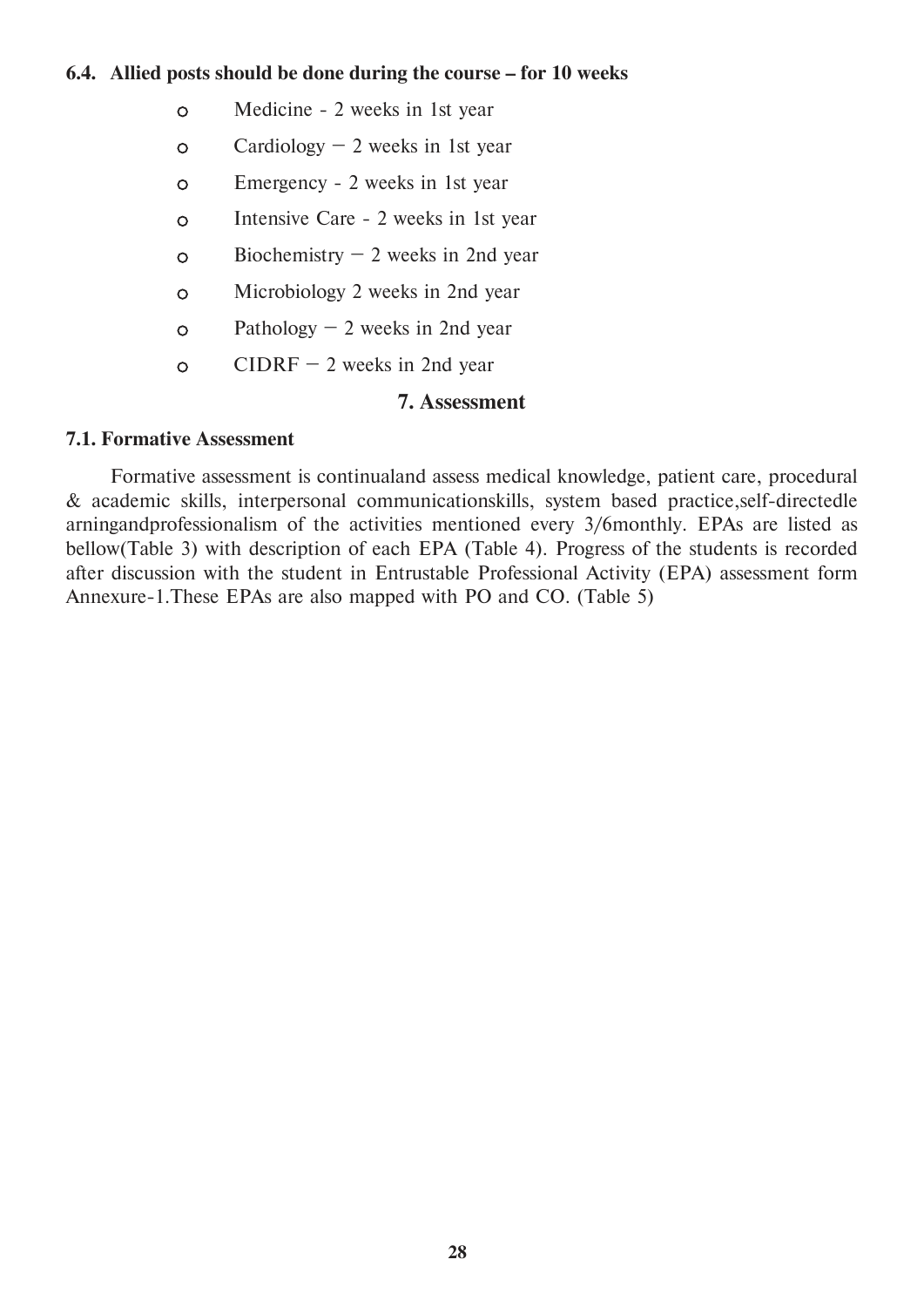### **7.1.1. List of Entrustable Professional Activity**

#### **Table 3. List of Entrustable Professional Activities**

| <b>EPA</b><br>No. | <b>GENERAL</b>                                                                                   |
|-------------------|--------------------------------------------------------------------------------------------------|
| 1.                | ADR reporting and participating in National Pharmacovigilance Program                            |
| $\overline{2}$    | Rational Use of Drugs – Essential Medicines List & 'P'drug                                       |
| 3                 | Drug Compliance - Measuring Medication Adherence                                                 |
| $\overline{4}$    | Analysing Prescribing pattern using WHO criteria                                                 |
| 5                 | <b>Identifying Drug-Drug Interactions</b>                                                        |
| 6                 | Identifying the right choice of drug based on Pharmacoeconomics                                  |
| 7                 | <b>Evaluating Drug Promotional Literature</b>                                                    |
| 8                 | Evaluating the Teaching $-$ Learning Methodologies in Pharmacology                               |
| 9                 | Performing Bioassay of drugs                                                                     |
| 10                | Performing Herbal Extraction Procedures                                                          |
| 11                | Performing In vivo small animal experiments                                                      |
|                   | <b>RESEARCH METHODOLOGY</b>                                                                      |
| 12                | Understanding Basics of Research Methodology & Performing a Clinical or Experimental<br>research |
| 13                | Obtaining Informed Consent for participation in the clinical trial                               |
| 14                | Applying basic concepts of Biostatistics in Performing Clinical or Experimental research         |
| 15                | Design a Protocol for a Clinical or Experimental study                                           |
| 16                | Criticise a Journal Article                                                                      |
| 17                | Writing a manuscript for publication                                                             |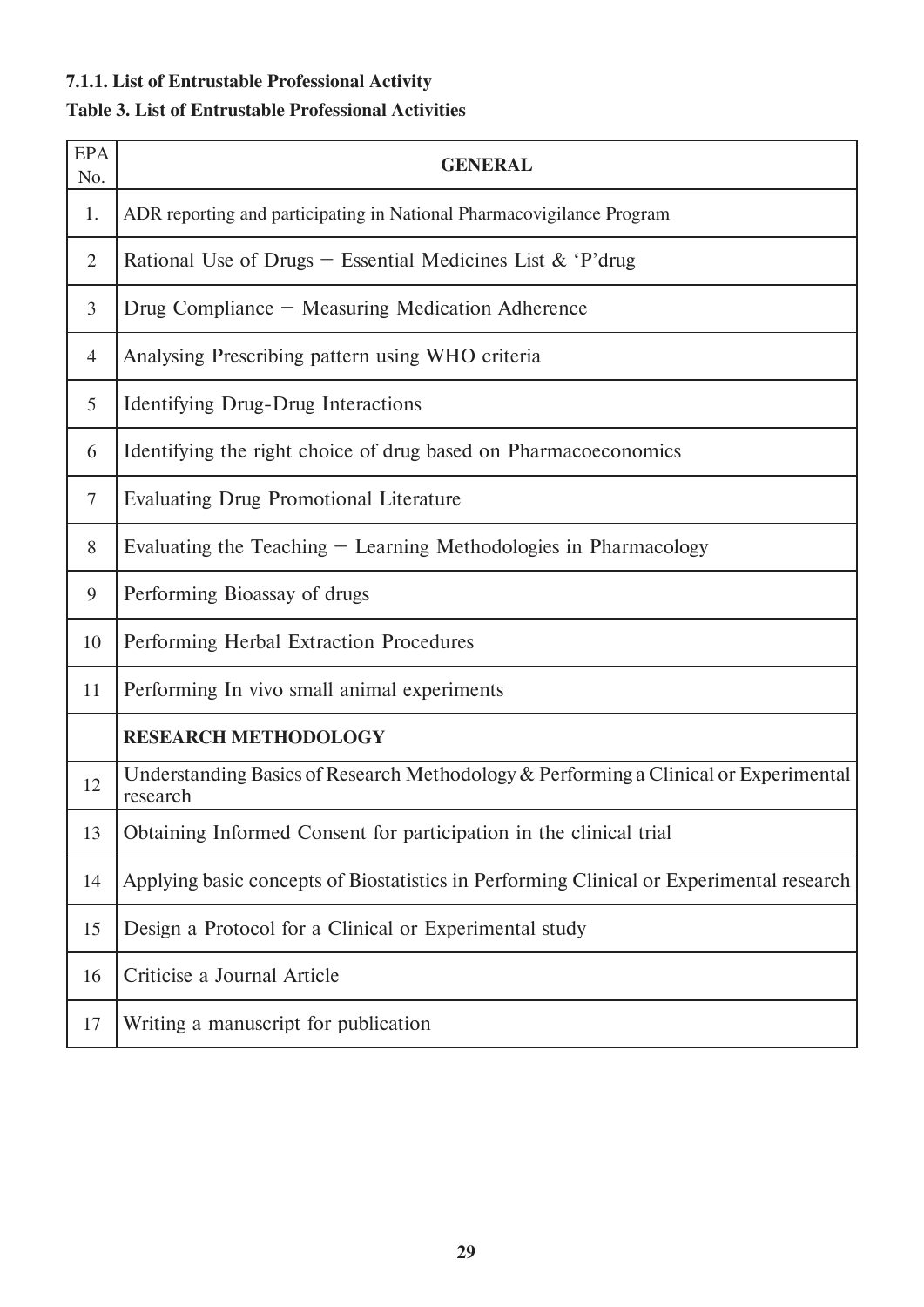#### **Description of Entrustable Professional Activity with relevant domains of competence, domain critical behavior**

| Table 4. EPAs, Competency levels and entrustability |  |  |  |
|-----------------------------------------------------|--|--|--|
|-----------------------------------------------------|--|--|--|

EPA 1: ADR reporting and participating in National Pharmacovigilance Program

| 1. Description of the activity: This included a<br>brief rationale and a list of the functions required<br>for the EPA. | At the end of 3 year program, Residents should be<br>able to<br>❖ perform casualty assessment<br>❖ report an ADR<br>❖ participate and own long term leadership in<br>national Pharmaco vigilance program |
|-------------------------------------------------------------------------------------------------------------------------|----------------------------------------------------------------------------------------------------------------------------------------------------------------------------------------------------------|
| 2. Most relevant domains of competence:                                                                                 | MK, PC, ICS                                                                                                                                                                                              |
| 3. Competencies within each domain criti-<br>cal to entrustment decisions:                                              | MK: 1.3 PC: 2.3 ICS: 3.4                                                                                                                                                                                 |
| 4. Methods of assessment                                                                                                | 1. Formative theory exam<br>2. Workplace assessment by Faculty<br>3. Multisource feedback- Nurses, Faculty, Peers                                                                                        |

| <b>Competency</b> | <b>Pre-Entrustable</b>                                                                                                                                                                                                                                                                                                                                                                                                              | <b>Entrustable</b>                                                                                                                                                                                                                                                                                                                                                                             |
|-------------------|-------------------------------------------------------------------------------------------------------------------------------------------------------------------------------------------------------------------------------------------------------------------------------------------------------------------------------------------------------------------------------------------------------------------------------------|------------------------------------------------------------------------------------------------------------------------------------------------------------------------------------------------------------------------------------------------------------------------------------------------------------------------------------------------------------------------------------------------|
| MK 1.3            | Lack of adequate knowledge on Pharmaco-<br>vigilance program and ADR reporting.<br>Fail to analyze and apply the knowledge of<br>pharmacology in identifying ADR.<br>Fails to explain the basic methodology for<br>casualty assessment and report ADR report-<br>ing.<br>Fails to Train the undergraduates and junior<br>residents on Casualty Assessment, ADR<br>reporting and participation in the Pharmaco-<br>vigilance program | Demonstrates adequate knowledge on<br>Pharmacovigilance program and ADR<br>reporting. Analyze and apply the knowl-<br>edge of pharmacology in identifying<br>ADR. Explains the basic methodology in<br>identifying and reporting an ADR.<br>Trains the undergraduates and junior<br>residents on Casualty Assessment, ADR<br>reporting and participation in the Phar-<br>macovigilance program |
| PC 1.3            | Fail to analyze and apply the knowledge of<br>pharmacology in identifying ADR.<br>Fails to follow methodology for casualty as-<br>sessment and report ADR reporting.<br>Fails to performcausualty assessment per-<br>fectly and report ADR following the regula-<br>tory guidelines<br>Fails to follow the guidelines to monitor the<br>safety of the patient due to the side effect of<br>the drug.                                | Analyze and apply the knowledge of<br>pharmacology in identifying ADR.<br>Follows methodology for casualty assess-<br>ment and report ADR reporting. Performs<br>casualty assessment perfectly and reports<br>ADR following the regulatory guidelines<br>Follows the guidelines to monitor the<br>safety of the patient due to the side effect<br>of the drug.                                 |
| <b>ICS 3.4</b>    | Fails to communicate to the patient about the<br>side effect of the drug<br>Fails to communicate to the health care team<br>about the ADR.<br>Fails to actively participate in the Pharmaco-<br>vigilance program.                                                                                                                                                                                                                  | Effectively communicates to the patient<br>about the side effect of the drug<br>Effectively communicates to the health<br>care team about the ADR.<br>Actively participates and assumes long<br>term leadership in the smooth functioning<br>of the Pharmacovigilance Program                                                                                                                  |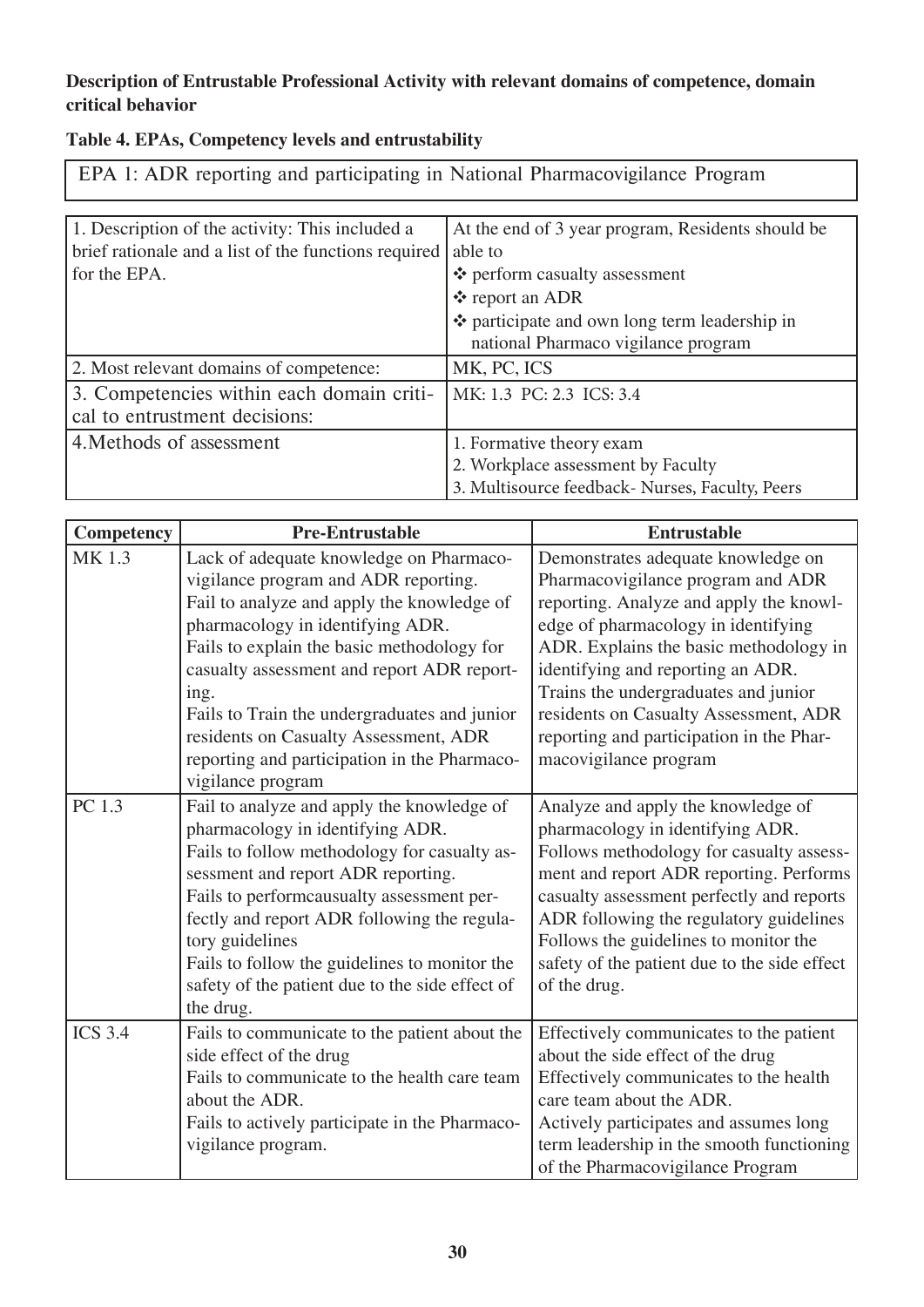## **EPA 2:** Rational Use of Drugs – Essential Medicines List & 'P'drug

| 1. Description of the activity: This |                          |                                               | At the end of 3 year program, Residents should be able to                    |  |  |
|--------------------------------------|--------------------------|-----------------------------------------------|------------------------------------------------------------------------------|--|--|
| included a brief rationale and a     |                          |                                               | $\triangleleft$ List the essential medicines needed for a pharmacy           |  |  |
| list of the functions required for   |                          |                                               | • List the group of drugs available to treat the given condition             |  |  |
| the EPA.                             |                          |                                               | $\triangle$ Choose the right choice of drug based on efficacy, safety & cost |  |  |
| 2. Most relevant domains of com-     |                          | MK, PC, ICS                                   |                                                                              |  |  |
| petence:                             |                          |                                               |                                                                              |  |  |
| 3. Competencies within each          |                          | MK: 1.2 PC: 2.1, 2.2 ICS: 3.4, 3.5            |                                                                              |  |  |
| domain critical to entrustment       |                          |                                               |                                                                              |  |  |
| decisions:                           |                          |                                               |                                                                              |  |  |
| 4. Methods of assessment             |                          | 1. Formative & Summative theory exam          |                                                                              |  |  |
|                                      |                          | 2. Therapeutic Problems                       |                                                                              |  |  |
|                                      |                          | 3. Multisource feedback - faculty, students   |                                                                              |  |  |
| Competency                           |                          | <b>Pre-Entrustable</b>                        | <b>Entrustable</b>                                                           |  |  |
| MK 1.2                               |                          | Lack of adequate knowledge on the classi-     | Demonstrates adequate knowledge on the                                       |  |  |
|                                      |                          | fication, mechanism of action, adverse ef-    | classification, mechanism of action, ad-                                     |  |  |
|                                      |                          | fects, dosage, drug interactions and uses of  | verse effects, dosage, drug interactions                                     |  |  |
|                                      |                          | various groups of drugs available to treat a  | and uses of various groups of drugs avail-                                   |  |  |
|                                      | given medical condition. |                                               | able to treat a given medical condition.                                     |  |  |
|                                      |                          | Fails to understand $&$ explain the concept   | Understands & Explains the concept of es-                                    |  |  |
|                                      |                          | of essential medicines list and 'P' drug and  | sential medicines list and 'P' drug and its                                  |  |  |
|                                      | its clinical importance. |                                               | clinical importance.                                                         |  |  |
| PC 2.1,2.2                           |                          | Fail to analyse and apply the knowledge in    | Analyses and apply the knowledge in                                          |  |  |
|                                      |                          | choosing the right drug for a given medical   | choosing the right drug for a given medi-                                    |  |  |
|                                      |                          | condition based on specific criteria. Fails   | cal condition based on specific criteria.                                    |  |  |
|                                      |                          | to follow the guidelines to prescribe drugs   | Follows the guidelines to prescribe drugs                                    |  |  |
|                                      |                          | rationally from the essential medicines list  | rationally from the essential medicines list                                 |  |  |
| ICS 3.4,3.5                          |                          | Fails to Train the undergraduates and ju-     | Trains the undergraduates and junior resi-                                   |  |  |
|                                      |                          | nior residents on rational use of drugs - es- | dents on rational use of drugs - essential                                   |  |  |
|                                      |                          | sential medicines list and 'P' drug concept.  | medicines list and 'P' drug concept.                                         |  |  |
|                                      |                          | Fails to actively follow the regulations      | Actively follows the regulations guiding                                     |  |  |
|                                      |                          | guiding rational use of drugs                 | rational use of drugs                                                        |  |  |

**EPA 3:** Drug Compliance – Measuring Medication Adherence

| 1. Description of the activity: This in-<br>cluded a brief rationale and a list of the<br>functions required for the EPA. | At the end of 3 year program, Residents should be able to<br>❖ Understand the clinical importance of drug compliance<br>❖ Measuring medication adherence<br>❖ Communicate effectively the importance of medication<br>adherence to the patient |
|---------------------------------------------------------------------------------------------------------------------------|------------------------------------------------------------------------------------------------------------------------------------------------------------------------------------------------------------------------------------------------|
| 2. Most relevant domains of compe-<br>tence:                                                                              | <b>ICS</b>                                                                                                                                                                                                                                     |
|                                                                                                                           |                                                                                                                                                                                                                                                |
| 3. Competencies within each domain<br>critical to entrustment decisions:                                                  | ICS: 3.3                                                                                                                                                                                                                                       |
| 4. Methods of assessment                                                                                                  | 1. Workplace Assessment by Faculty                                                                                                                                                                                                             |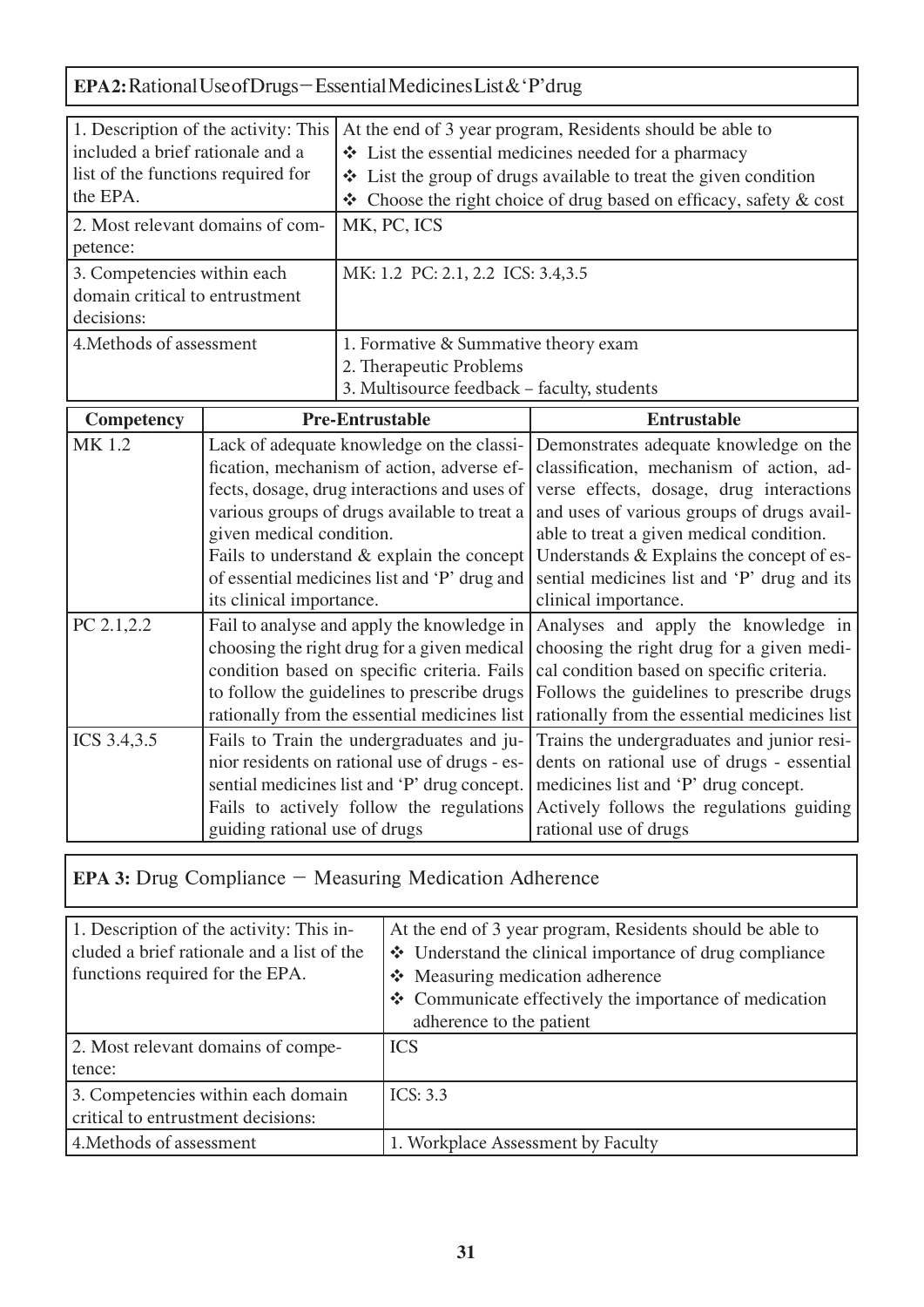| Competency | <b>Pre-Entrustable</b>                                                         | <b>Entrustable</b>                                                                 |  |
|------------|--------------------------------------------------------------------------------|------------------------------------------------------------------------------------|--|
| MK 1.2     |                                                                                | Fails to understand the clinical importance Understands the clinical importance of |  |
|            | of drug compliance.                                                            | drug compliance                                                                    |  |
|            |                                                                                | Fails to communicate effectively the im- Communicates effectively the importance   |  |
|            | portance of medication adherence to the of medication adherence to the patient |                                                                                    |  |
|            | Measures medication adherence according<br>patient                             |                                                                                    |  |
|            | Fails to measure medication adherence ac- to Morisky Scale                     |                                                                                    |  |
|            | cording to Morisky Scale                                                       |                                                                                    |  |
| P 6.1      |                                                                                | Fails to Train the undergraduates to mea- Trains the undergraduates to measure     |  |
|            | sure medication adherence                                                      | medication adherence                                                               |  |

## **EPA 4:** Analysing Prescribing pattern using WHO criteria

| 1. Description of the activity: This in-<br>cluded a brief rationale and a list of the<br>functions required for the EPA. | At the end of 3 year program, Residents should be able to<br>$\bullet$ List the available prescribing indicators<br>Analyse the prescribing pattern and rationality of pre-<br>scriptions for a given medical condition based on WHO<br>prescribing indicators |
|---------------------------------------------------------------------------------------------------------------------------|----------------------------------------------------------------------------------------------------------------------------------------------------------------------------------------------------------------------------------------------------------------|
| 2. Most relevant domains of competence:                                                                                   | PC, ICS                                                                                                                                                                                                                                                        |
| 3. Competencies within each domain<br>critical to entrustment decisions:                                                  | PC: 2.2<br>ICS: $3.4, 3.5$                                                                                                                                                                                                                                     |
| 4. Methods of assessment                                                                                                  | 1. Problem Solving Exercises<br>2. Formative practical exam                                                                                                                                                                                                    |

| <b>Competency</b> | <b>Pre-Entrustable</b>                                                 | <b>Entrustable</b>                                                                       |
|-------------------|------------------------------------------------------------------------|------------------------------------------------------------------------------------------|
| PC: 2.2           |                                                                        | Lack of adequate knowledge on the avail- Demonstrates adequate knowledge on              |
|                   | able prescribing indicators                                            | available prescribing indicatorsAnalyses-                                                |
|                   | Fail to analyse the prescribing pattern and                            | the prescribing pattern and rationality of                                               |
|                   |                                                                        | rationality of prescriptions for a given prescriptions for a given medical condi-        |
|                   |                                                                        | medical condition based on WHO pre- tion based on WHO prescribing indicators             |
|                   | scribing indicators                                                    |                                                                                          |
| ICS 3.4,3.5       |                                                                        | Fails to Train the peer groups to analyse Trains the peer groups to analyse the pre-     |
|                   |                                                                        | the prescribing pattern and rationality of scribing pattern and rationality of prescrip- |
|                   |                                                                        | prescriptions for a given medical condi- tions for a given medical condition based       |
|                   | tion based on WHO prescribing indicators on WHO prescribing indicators |                                                                                          |

## **EPA 5:** Identifying Drug-Drug Interactions

| 1. Description of the activity: This includ-<br>ed a brief rationale and a list of the func-<br>tions required for the EPA. | At the end of 3 year program, Residents should be able to<br>❖ Gain adequate knowledge on the drug-drug interactions<br>* Identify the drug-drug interactions for a given medical<br>conditions and list the ways to combat it |  |
|-----------------------------------------------------------------------------------------------------------------------------|--------------------------------------------------------------------------------------------------------------------------------------------------------------------------------------------------------------------------------|--|
| 2. Most relevant domains of competence:                                                                                     | MK, PC                                                                                                                                                                                                                         |  |
| 3. Competencies within each domain criti-                                                                                   | MK: 1.1                                                                                                                                                                                                                        |  |
| cal to entrustment decisions:                                                                                               | PC: 2.2                                                                                                                                                                                                                        |  |
| 4. Methods of assessment                                                                                                    | 1. Formative & Summative practical exam - Problem Solv-<br>ing Exercises                                                                                                                                                       |  |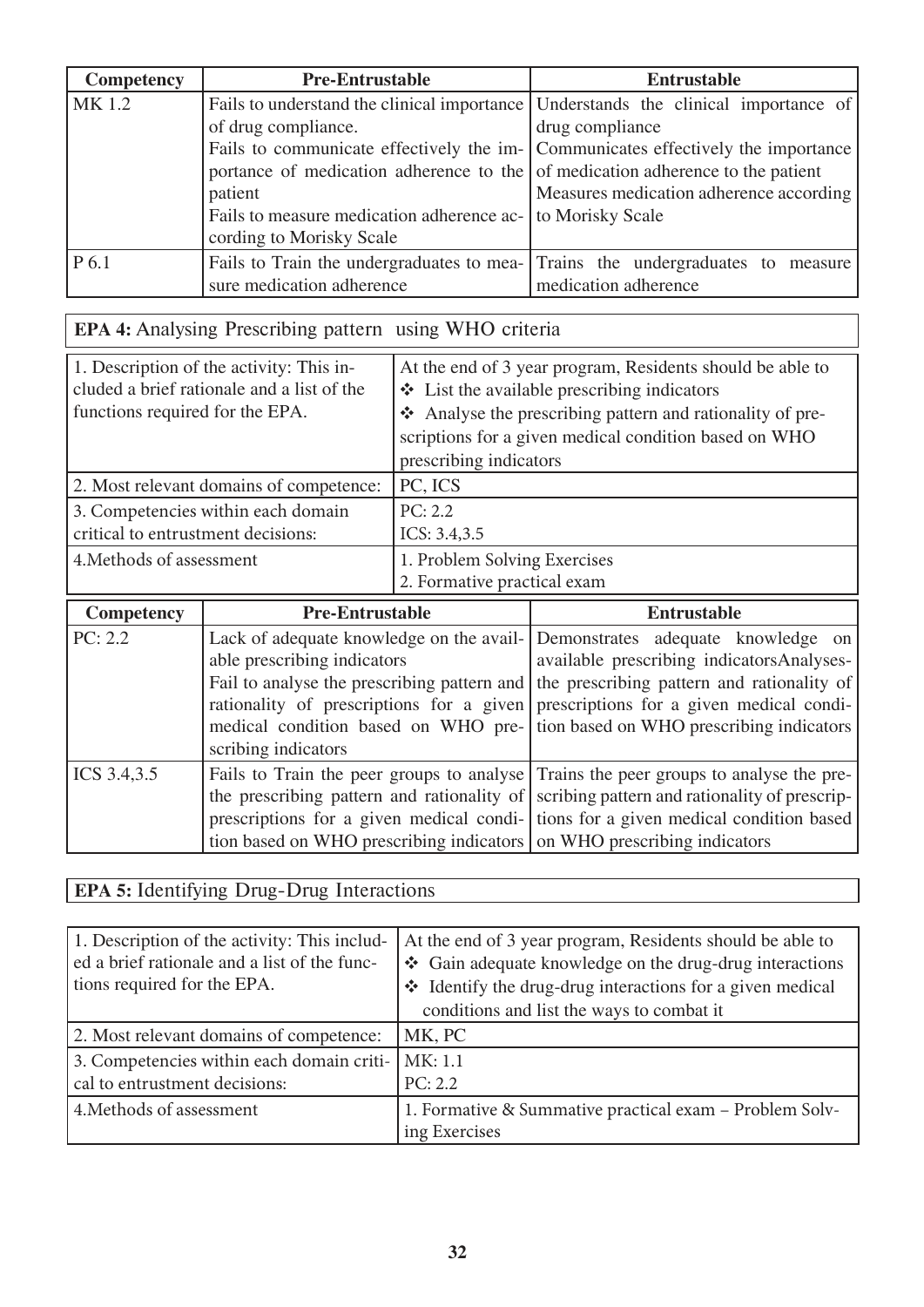| Competency  | <b>Pre-Entrustable</b>                                                                 | <b>Entrustable</b>                                                                |
|-------------|----------------------------------------------------------------------------------------|-----------------------------------------------------------------------------------|
| MK 1.2      |                                                                                        | Lack of adequate knowledge on the clas- Demonstrates adequate knowledge on the    |
|             |                                                                                        | sification, mechanism of action, adverse classification, mechanism of action, ad- |
|             | effects, dosage, drug interactions and uses                                            | verse effects, dosage, drug interactions                                          |
|             | and uses of various groups of drugs avail-<br>of various groups of drugs available to  |                                                                                   |
|             | treat a given medical condition.                                                       | able to treat a given medical condition.                                          |
|             | Fails to understand & explain the drug in-<br>Understands & Explains the drug interac- |                                                                                   |
|             | teractions and its clinical importance.<br>tions and its clinical importance           |                                                                                   |
| PC 2.1, 2.2 | Fail to analyse and apply the knowledge in                                             | Analyses and apply the knowledge in                                               |
|             | identifying the drug-drug interaction for a                                            | identifying the drug-drug interaction for a                                       |
|             | given medical condition                                                                | given medical condition                                                           |

## **EPA 6:** Identifying the right choice of drug based on Pharmacoeconomics

| 1. Description of the activity: This includ- | At the end of 3 year program, Residents should be able |  |
|----------------------------------------------|--------------------------------------------------------|--|
| ed a brief rationale and a list of the func- | to                                                     |  |
| tions required for the EPA                   | ❖ Perform Pharmacoeconomic analysis and choose the     |  |
|                                              | right choice of drug for a patient with given medical  |  |
|                                              | condition                                              |  |
| 2. Most relevant domains of competence:      | MK, PC, ICS                                            |  |
| 3. Competencies within each domain criti-    | MK: 1.3                                                |  |
| cal to entrustment decisions:                | PC: 2.2                                                |  |
|                                              | ICS: $3.4$                                             |  |
| 4. Methods of assessment                     | 1. Formative practical exam – Problem Solving Exercise |  |

| <b>Competency</b> | <b>Pre-Entrustable</b>                                                                                                                                           | <b>Entrustable</b>                                                                                                                                                                                                         |
|-------------------|------------------------------------------------------------------------------------------------------------------------------------------------------------------|----------------------------------------------------------------------------------------------------------------------------------------------------------------------------------------------------------------------------|
| MK 1.3            |                                                                                                                                                                  | Lack of adequate knowledge on field of Demonstrates adequate knowledge on<br>Pharmacoeconomics, various methods field of Pharmacoeconomics, various                                                                        |
|                   | a drug Fails to understand & explain the ness of a drug<br>methods of Pharmacoeconomic analysis                                                                  | to analyse the cost and effectiveness of methods to analyse the cost and effective-<br>Understands $\&$ Explains the methods of<br>Pharmacoeconomic analysis.                                                              |
| PC 2.2            | Fail to analyse and apply the knowledge of<br>ous methods                                                                                                        | Analyses and the knowledge of Pharma-<br>Pharmacoeconomics in choosing the right coeconomics in choosing the right drug<br>drug for a given medical condition by vari- for a given medical condition by various<br>methods |
| <b>ICS 3.4</b>    | Fails to Train the undergraduates to anal-<br>yse and applyPharmacoeconomics in<br>choosing the right drug for a given medi-<br>cal condition by various methods | Trains the undergraduates to analyse and<br>applyPharmacoeconomics in choosing the<br>right drug for a given medical condition by<br>various methods                                                                       |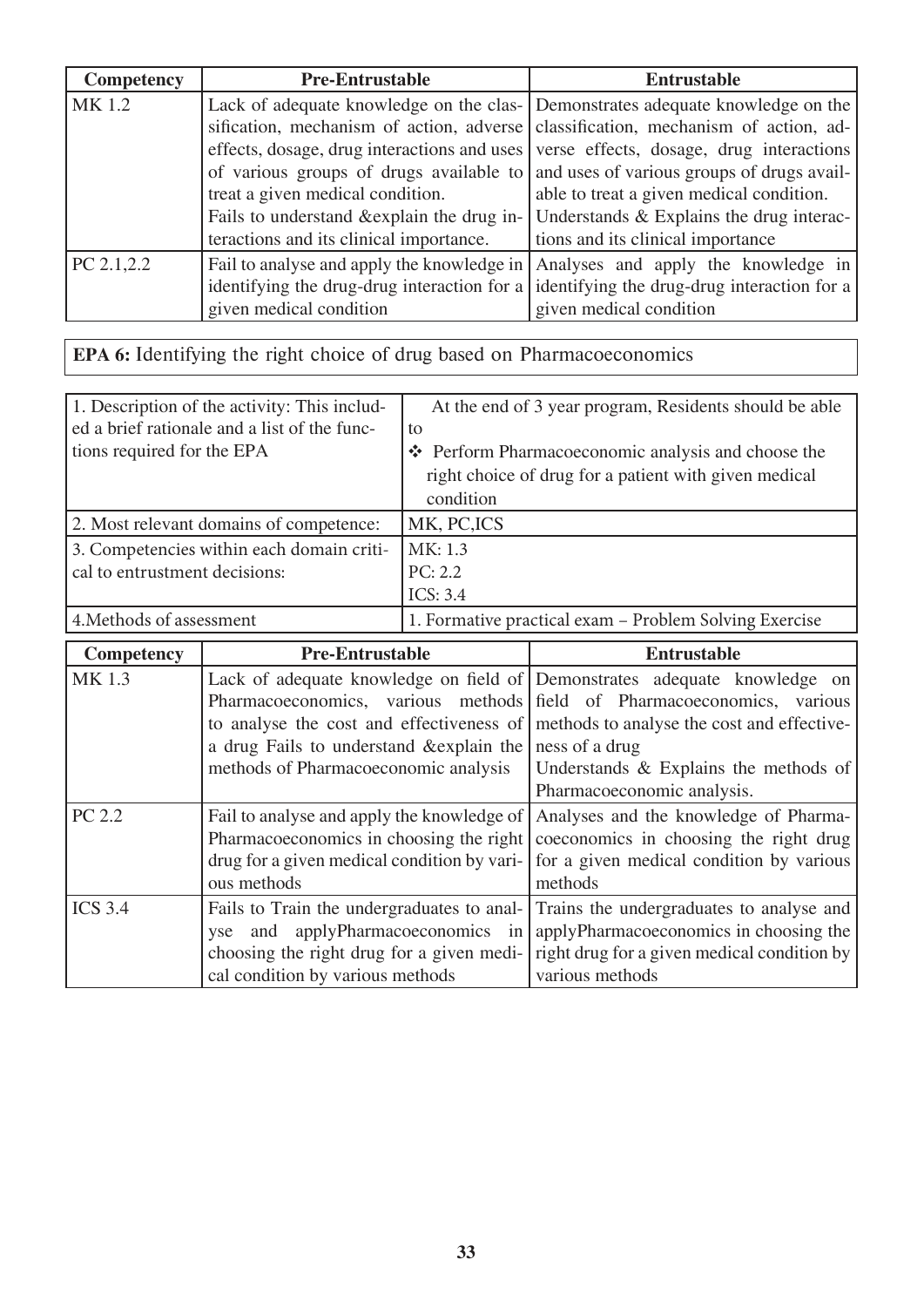### **EPA 7:** Evaluating Drug Promotional Literature

| 1. Description of the activity: This<br>included a brief rationale and a list of<br>the functions required for the EPA | At the end of 3 year program, Residents should be able to<br>$\bullet$ List the essential medicines needed for a pharmacy<br>❖ List the group of drugs available to treat the given condition<br>❖ Choose the right choice of drug based on efficacy, safety<br>and cost |
|------------------------------------------------------------------------------------------------------------------------|--------------------------------------------------------------------------------------------------------------------------------------------------------------------------------------------------------------------------------------------------------------------------|
| 2. Most relevant domains of compe-<br>tence:                                                                           | MK, PBL                                                                                                                                                                                                                                                                  |
| 3. Competencies within each domain<br>critical to entrustment decisions:                                               | MK: 1.1<br>PBL: 5.5                                                                                                                                                                                                                                                      |
| 4. Methods of assessment                                                                                               | 1. Formative Practical exam - Problem Solving Exercise                                                                                                                                                                                                                   |

| <b>Competency</b> | <b>Pre-Entrustable</b>                                                                   | <b>Entrustable</b>                                                                 |
|-------------------|------------------------------------------------------------------------------------------|------------------------------------------------------------------------------------|
| MK 1.2            |                                                                                          | Lack of adequate knowledge on the clas- Demonstrates adequate knowledge on the     |
|                   |                                                                                          | sification, mechanism of action, adverse classification, mechanism of action, ad-  |
|                   | effects, dosage, drug interactions and uses                                              | verse effects, dosage, drug interactions                                           |
|                   |                                                                                          | of various groups of drugs available to and uses of various groups of drugs avail- |
|                   | treat a given medical condition.                                                         | able to treat a given medical condition.                                           |
|                   | Fails to understand the need to evaluate Understands the need to evaluate drug           |                                                                                    |
|                   | promotional literature and its importance.<br>drug promotional literature and its impor- |                                                                                    |
|                   | tance.                                                                                   |                                                                                    |
| <b>PBL 5.5</b>    | Fails to follow the methodology to evalu-                                                | Follows the methodology to evaluate a                                              |
|                   | ate a given drug promotional literature                                                  | given drug promotional literature                                                  |
|                   | Fails to Train the undergraduates to evalu-                                              | Trains the undergraduates to evaluate a                                            |
|                   | ate a given drug promotional literature                                                  | given drug promotional literature                                                  |

**EPA 8:** Evaluating the Teaching – Learning Methodologies in Pharmacology

| 1. Description of the activity: This included | At the end of 3 year program, Residents should be able       |  |
|-----------------------------------------------|--------------------------------------------------------------|--|
| a brief rationale and a list of the functions | to                                                           |  |
| required for the EPA                          | $\triangle$ List the merits and demerits of various teaching |  |
|                                               | learning methods in Pharmacology                             |  |
|                                               | Analyse the merits and demerits of various teach-            |  |
|                                               | ing learning methods and choose the right method for a       |  |
|                                               | given topic                                                  |  |
|                                               | ❖ Gain adequate knowledge about computer assisted            |  |
|                                               | learning (CAL) softwares and able to use them effi-          |  |
|                                               | ciently to promote learning of pharmacology                  |  |
| 2. Most relevant domains of competence:       | PBL, P                                                       |  |
| 3. Competencies within each domain            | PBL: 3.3, 3.4                                                |  |
| critical to entrustment decisions:            | P: 6.5                                                       |  |
| 4. Methods of assessment                      | 1. Formative & Summative Practi cal exam                     |  |
|                                               | 2. Workplace assessment by Faculty                           |  |
|                                               | 3. Multisource feedback $-$ Faculty, students                |  |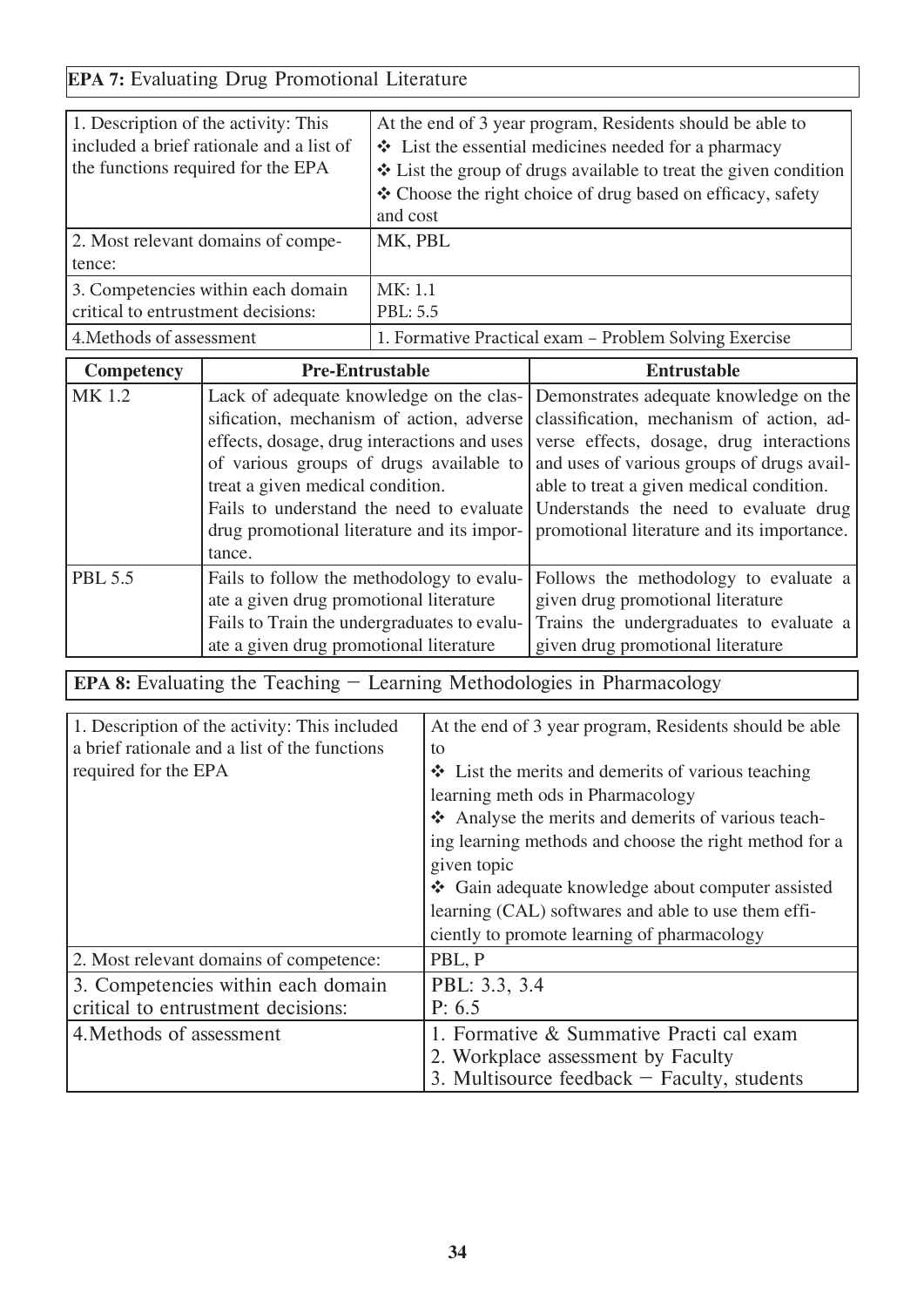| Competency    | <b>Pre-Entrustable</b>                                                                                                                                                                                                                                                                                                                                                                    | <b>Entrustable</b>                                                                                                                                                                                                                                                                                   |
|---------------|-------------------------------------------------------------------------------------------------------------------------------------------------------------------------------------------------------------------------------------------------------------------------------------------------------------------------------------------------------------------------------------------|------------------------------------------------------------------------------------------------------------------------------------------------------------------------------------------------------------------------------------------------------------------------------------------------------|
| PBL: 3.3, 3.4 | Lack of adequate knowledge on the various teaching Demonstrates<br>learning methods in Pharmacology and their merits and<br>demerits.<br>Fails to analyse $\&$ identify the right teaching learning<br>method for a given topic<br>Lack of adequate knowledge about computer assisted<br>learning (CAL) softwares<br>Unable to use CAL efficiently to promote learning of<br>pharmacology | adequate<br>knowledge on the various<br>teaching learning methods<br>in Pharmacology and their<br>merits and demerits.<br>Analyses&identifiesthe right<br>teaching learning method for<br>a given topic<br>Demons<br>tratesade<br>quate<br>knowledge about computer<br>assisted learning (CAL) soft- |
| P 6.5         | Fails to actively follow the right teaching learning meth-                                                                                                                                                                                                                                                                                                                                | wares<br>Ableto use them CAL effi-<br>ciently to promote learning<br>of pharmacology<br>Actively follows the right                                                                                                                                                                                   |
|               | od for a given topic and situation                                                                                                                                                                                                                                                                                                                                                        | teaching learning method for<br>a given topic and situation                                                                                                                                                                                                                                          |

| <b>EPA 9: Performing Bioassay of drugs</b>   |                                                           |
|----------------------------------------------|-----------------------------------------------------------|
|                                              |                                                           |
| 1. Description of the activity: This includ- | At the end of 3 year program, Residents should be able to |
| ed a brief rationale and a list of the func- | ❖ List the things required for performing bioassay of     |
| tions required for the EPA                   | drugs                                                     |
|                                              | ❖ Set up an equipment and validate for performing a       |
|                                              | bio assay                                                 |
|                                              | ❖ Handle animals, euthanize them, isolate and mount the   |
|                                              | tissue                                                    |
|                                              | ❖ Perform a bioassay                                      |
| 2. Most relevant domains of competence:      | PBL, P                                                    |
| 3. Competencies within each domain           | PBL: 3.3, 3.4                                             |
| critical to entrustment decisions:           | P: 6.5                                                    |
| 4. Methods of assessment                     | 1. Formative & Summative Practical exam                   |
|                                              | 2. Workplace assessment by Faculty                        |
|                                              | 3. Multisource feedback $-$ Faculty, students             |

 $\overline{\phantom{a}}$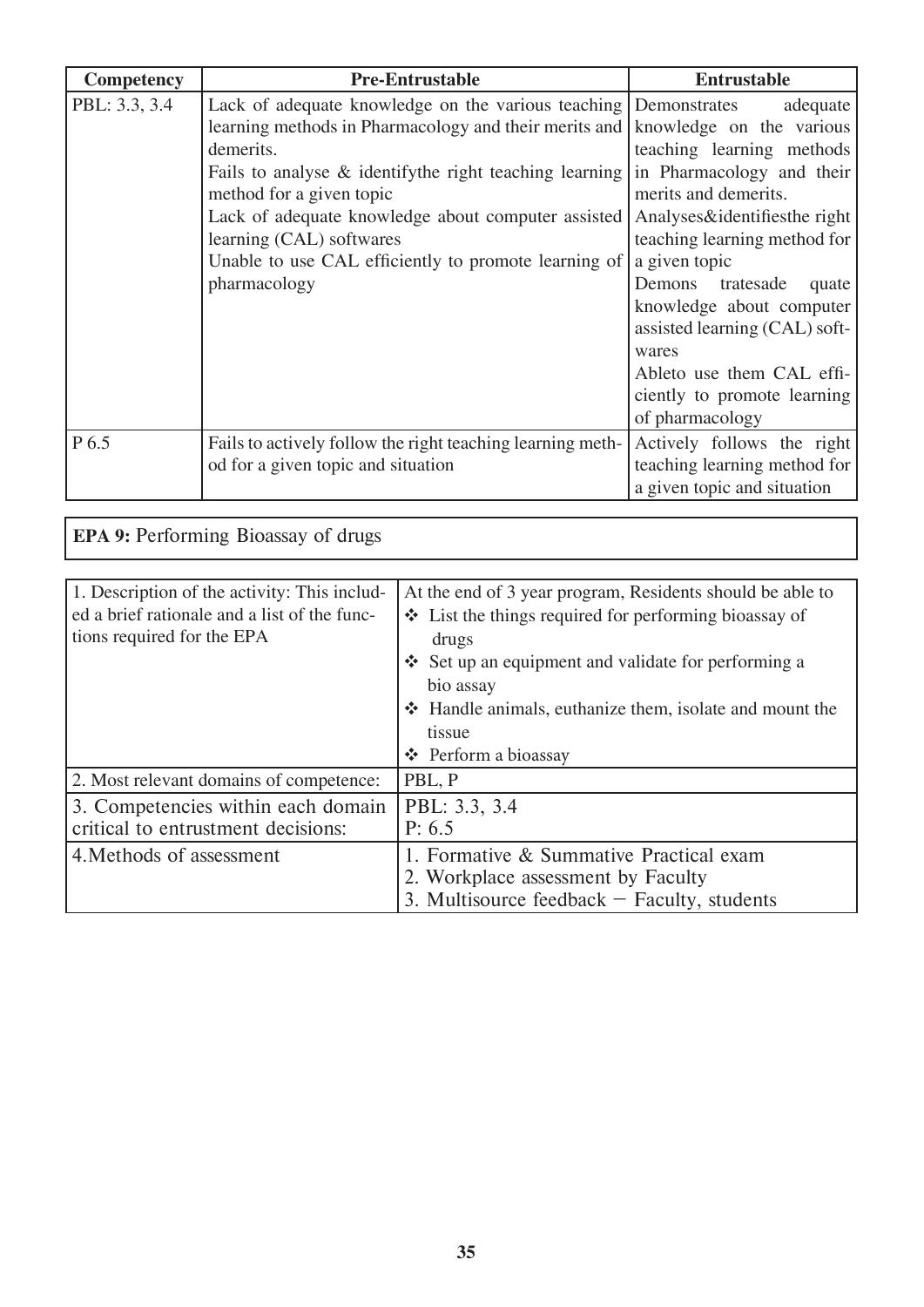| Competency     | <b>Pre-Entrustable</b>                     | <b>Entrustable</b>                                                       |
|----------------|--------------------------------------------|--------------------------------------------------------------------------|
| MK 1.4         |                                            | Lack of knowledge on the commonly Demonstrates knowledge on the commonly |
|                | used instruments used in bioassay          | used instruments used in bioassay                                        |
|                | Lack of knowledge on the bioassay          | Demonstrates knowledge on the bioassay                                   |
|                | methods                                    | methods                                                                  |
|                | Fails to understand the functions of each  | Understands the functions of each instru-                                |
|                | instrument used in bioassay                | ment used in bioassay                                                    |
| <b>SBP 4.2</b> | Fails to follow the guidelines for prepa-  | Fails to follow the guidelines for preparation                           |
|                | ration for setting up the equipment        | for setting up the equipment                                             |
|                | Unabletoh and leanimals and euthanize      | Abletohandleanimals and euthanize accord-                                |
|                | according to the guidelines                | ing to the guidelines                                                    |
|                | Fails to isolate and mount the tissue      | Fails to isolate and mount the tissue                                    |
|                | Unabletosetup and validate the equip-      | Abletosetupand validate the equipment for                                |
|                | ment for bioassay                          | bioassay                                                                 |
|                | Fails to perform a bioassay according to   | Fails to perform a bioassay according to spe-                            |
|                | specific methodology                       | cific methodology                                                        |
| P 6.1          | Fails to assist fellow peers in performing | Assist fellow peers in performing a bio-                                 |
|                | a bioassay                                 | assay                                                                    |

| EPA 10: Performing Herbal Extraction Procedures                                                                        |                                                                                                                                                                                                                                                             |  |
|------------------------------------------------------------------------------------------------------------------------|-------------------------------------------------------------------------------------------------------------------------------------------------------------------------------------------------------------------------------------------------------------|--|
| 1. Description of the activity: This included<br>a brief rationale and a list of the functions<br>required for the EPA | At the end of 3 year program, Residents should be able to<br>❖ List the things required forperforming herbal<br>extraction procedures<br>Set up the equipment and validate for performing<br>$\frac{1}{2}$<br>extraction procedures<br>❖ Perform a bioassay |  |
| 2. Most relevant domains of competence:                                                                                | PBL, P                                                                                                                                                                                                                                                      |  |
| 3. Competencies within each domain<br>critical to entrustment decisions:                                               | PBL: 4.1, 4.2<br>P: 5.1                                                                                                                                                                                                                                     |  |
| 4. Methods of assessment                                                                                               | 1. Formative & Summative practical exam<br>2. Workplace assessment by faculty<br>3. Multisource feedback $-$ faculty, technician,<br>peer group                                                                                                             |  |

| <b>Competency</b> | <b>Pre-Entrustable</b>                    | <b>Entrustable</b>                                                       |
|-------------------|-------------------------------------------|--------------------------------------------------------------------------|
| PBL: 4.1, 4.2     |                                           | Lack of knowledge on the commonly Demonstrates knowledge on the commonly |
|                   | used instruments in herbal extraction     | used instruments in herbal extraction proce-                             |
|                   | procedures                                | dures                                                                    |
|                   | Lack of knowledge on the herbal ex-       | Demonstrates knowledge in herbal extrac-                                 |
|                   | traction methods                          | tion procedures                                                          |
|                   | Fails to follow the guidelines for prepa- | Follows the guidelines for preparation for                               |
|                   | ration $\&$ setting up the equipment      | setting up the equipment                                                 |
|                   | Fails to perform herbal extraction pro-   | Performs herbal extraction procedures                                    |
|                   | cedures according to specific methodol-   | according to specific methodology                                        |
|                   | ogy                                       |                                                                          |
| P 6.1             | Fails to assist fellow peers in perform-  | Assist fellow peers in performing herbal ex-                             |
|                   | ing herbal extraction procedures          | traction procedures                                                      |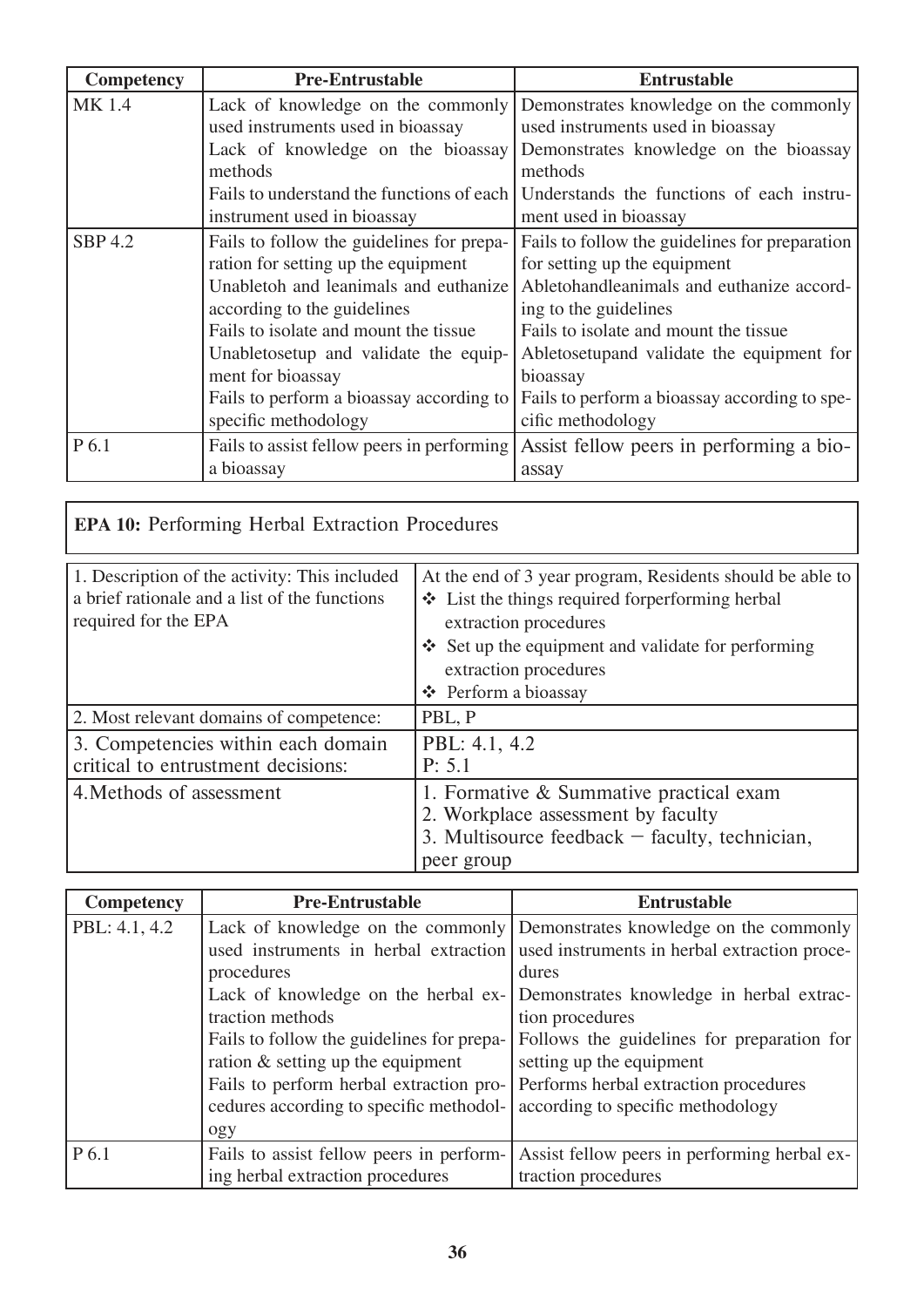| <b>EPA 11:</b> Performing in-vivo animal experiments                                                                   |                                                                                                                                                                                                                                                                                                                  |  |
|------------------------------------------------------------------------------------------------------------------------|------------------------------------------------------------------------------------------------------------------------------------------------------------------------------------------------------------------------------------------------------------------------------------------------------------------|--|
| 1. Description of the activity: This included<br>a brief rationale and a list of the functions<br>required for the EPA | At the end of 3 year program, Residents should be able<br>to<br>$\triangleleft$ List the things required for performing in-vivo animal<br>experiments<br>$\div$ Set up an equipment and validate for performing<br>in-vivo animal experiments<br>$\div$ Handling animals<br>❖ Perform in-vivo animal experiments |  |
| 2. Most relevant domains of competence:                                                                                | MK, SBP,P                                                                                                                                                                                                                                                                                                        |  |
| 3. Competencies within each domain<br>critical to entrustment decisions:                                               | MK: 1.4<br>SBP: 4.2, 4.4<br>P: 6.1                                                                                                                                                                                                                                                                               |  |
| 4. Methods of assessment                                                                                               | 1. Formative & Summative practical exam<br>2. Workplace assessment by faculty<br>3. Multisource feedback $-$ faculty, technician,<br>peer group                                                                                                                                                                  |  |

| <b>Competency</b> | <b>Pre-Entrustable</b>                     | <b>Entrustable</b>                           |
|-------------------|--------------------------------------------|----------------------------------------------|
| <b>MK1.4</b>      | Lack of knowledge on the commonly          | Demonstrates knowledge on the commonly       |
|                   | used instruments for in-vivo animal ex-    | used instruments for in-vivo animal experi-  |
|                   | periments                                  | ments                                        |
|                   | Lack of knowledge on the methodology       | Demonstrates knowledge on the methodol-      |
|                   | for performing in-vivo animal experi-      | ogy for performing in-vivo animal experi-    |
|                   | ments                                      | ments                                        |
|                   | Fails to understand the functions of each  | Understands the functions of each instru-    |
|                   | instrument used in in-vivo animal ex-      | ment used in in-vivo animal experiments      |
|                   | periments                                  |                                              |
| <b>SBP 4.2</b>    | Fails to follow the methodology for per-   | Follows the methodology for performing in-   |
|                   | forming in-vivo animal experiments         | vivo animal experiments                      |
|                   | Unabletohandleanimals according to the     | Abletohandleanimals according to the guide-  |
|                   | guidelines                                 | lines                                        |
|                   | Unabletosetupand validate the equip-       | Abletosetupand validate the equipment for    |
|                   | ment for in-vivo animal experiments        | in-vivo animal experiments                   |
|                   | Fails to perform in-vivo animal experi-    | Performs an in-vivo animal experiments ac-   |
|                   | ments according to specific methodol-      | cording to specific methodology              |
|                   | ogy                                        |                                              |
| P 6.1             | Fails to assist fellow peers in performing | Assists fellow peers in performing an in-vi- |
|                   | an in-vivo animal experiments              | vo animal experiments                        |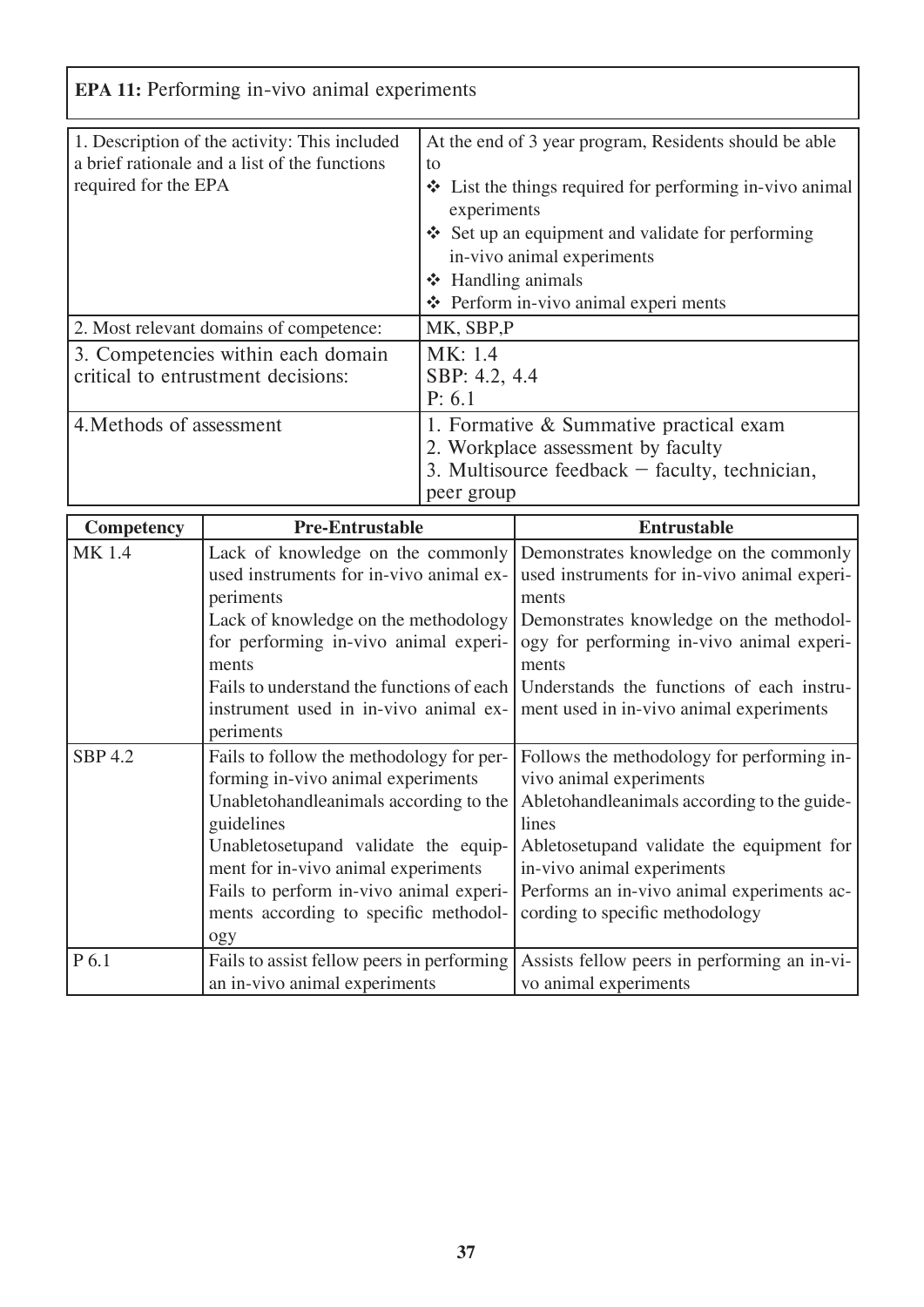**EPA 12:** Understanding Basics of Research Methodology & Performing a Clinical or Experimental research

| 1. Description of the activity: This included<br>a brief rationale and a list of the functions<br>required for the EPA | At the end of 3 year program, Residents should be able to<br>❖ Acquire knowledge on basics of research methodology<br>for performing clinical and experimental research<br>❖ Acquire knowledge of guide lines for performing<br>clinical and experimental research<br>Analyses and applies the knowledge in performing<br>clinical and experimental research<br>❖ Assist others in performing clinical and experimental<br>research |
|------------------------------------------------------------------------------------------------------------------------|-------------------------------------------------------------------------------------------------------------------------------------------------------------------------------------------------------------------------------------------------------------------------------------------------------------------------------------------------------------------------------------------------------------------------------------|
| 2. Most relevant domains of competence:                                                                                | SBP, PBL, P                                                                                                                                                                                                                                                                                                                                                                                                                         |
| 3. Competencies within each domain<br>critical to entrustment decisions:                                               | SBP: 4.1, 4.2, 4.4<br><b>PBL: 5.1</b><br>P: 6.1, 6.6                                                                                                                                                                                                                                                                                                                                                                                |
| 4. Methods of assessment                                                                                               | 1. Formative & Summative practical exam<br>2. Workplace assessment by faculty                                                                                                                                                                                                                                                                                                                                                       |

| <b>Competency</b> | <b>Pre-Entrustable</b>                       | <b>Entrustable</b>                       |
|-------------------|----------------------------------------------|------------------------------------------|
| SBP: 4.1, 4.2,    | Lack of knowledge of guidelines for per-     | Demonstrates knowledge of guidelines     |
| 4.4               | forming clinical and experimental research   | for performing clinical and experimental |
|                   | Lack of knowledge on the basics of re-       | research                                 |
|                   | search methodology for performing clini-     | Demonstrates knowledge on the basics     |
|                   | cal and experimental research                | of research methodology for performing   |
|                   | Fails to Analyses and apply the knowledge    | clinical and experimental research       |
|                   | in performing clinical and experimental re-  | Understands the knowledge in performing  |
|                   | search                                       | clinical and experimental research       |
| <b>PBL 5.1</b>    | Fails to follow the specific guidelines for  | Follows the methodology for performing   |
|                   | performing clinical and experimental re-     | in-vivo animal experiments               |
|                   | search                                       | Abletohandleanimals according to the     |
|                   | Fails to Analyses and applythe knowledge     | guidelines                               |
|                   | on the basics of research methodology for    | Performs clinical and experimental re-   |
|                   | performing clinical and experimental re-     | searchaccording to specific methodology  |
|                   | search                                       |                                          |
|                   | Fails to perform clinical and experimental   |                                          |
|                   | research                                     |                                          |
|                   | according to specific methodology            |                                          |
| P 6.1             | Fails to assist fellow peers in applying ba- | Assists fellow peers in applying basics  |
|                   | sics of research methodology for perform-    | of research methodology for performing   |
|                   | ing clinical and experimental research       | clinical and experimental research       |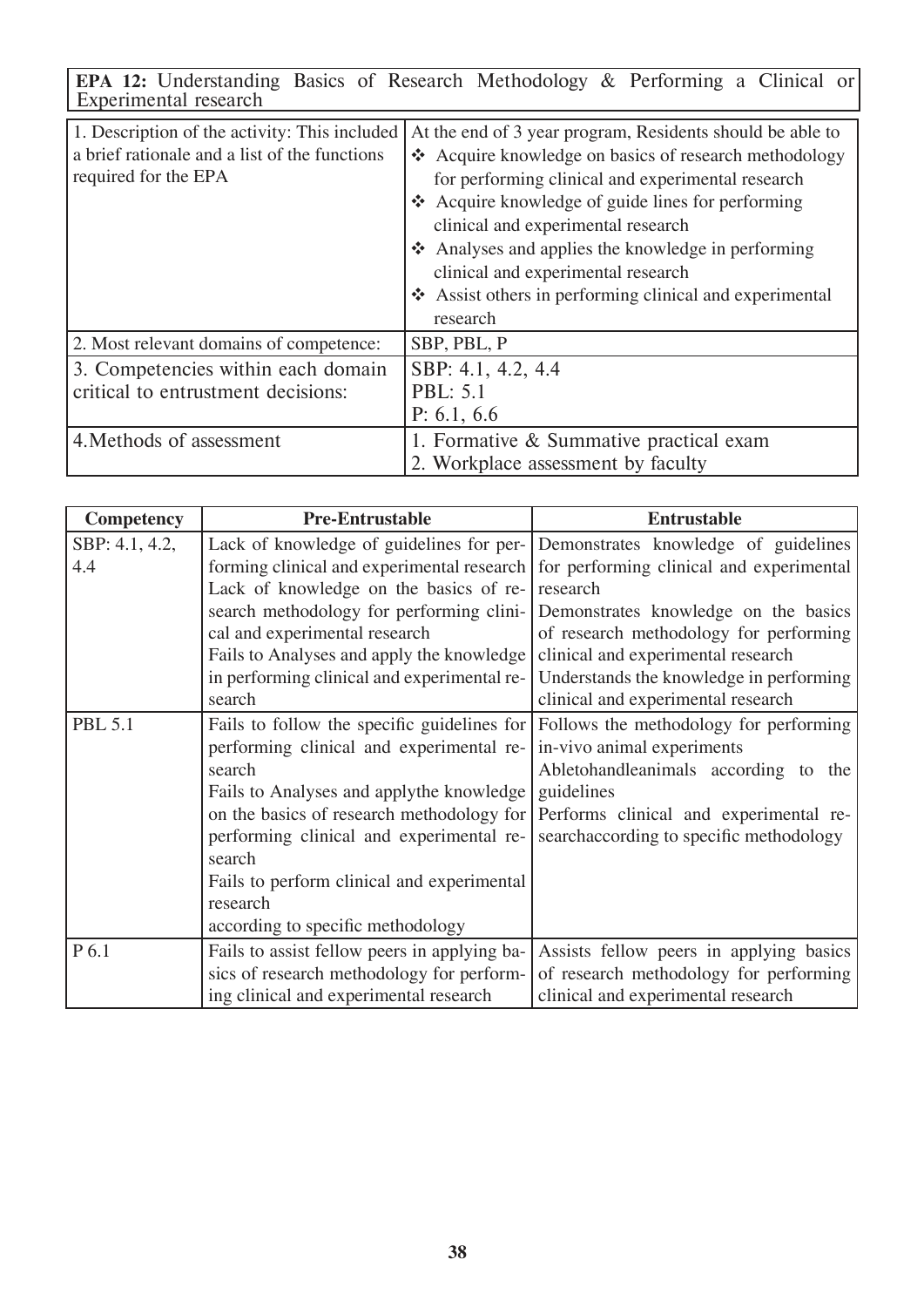| <b>EPA 13:</b> Obtaining Informed Consent for participation in the clinical trial                                      |                                                                                                                                                                                                                                                                                                                                                                                                                                           |  |
|------------------------------------------------------------------------------------------------------------------------|-------------------------------------------------------------------------------------------------------------------------------------------------------------------------------------------------------------------------------------------------------------------------------------------------------------------------------------------------------------------------------------------------------------------------------------------|--|
| 1. Description of the activity: This included a<br>brief rationale and a list of the functions required<br>for the EPA | At the end of 3 year program, Residents should be<br>able to<br>❖ Acquire knowledge on basics of research<br>methodology for performing clinical and<br>experimental research<br>❖ Acquire knowledge of guide lines for<br>performing clinical and experimental research<br>Analyses and applies the knowledge in<br>performing clinical and experimental research<br>❖ Assist others in performing clinical and<br>experimental research |  |
| 2. Most relevant domains of competence:                                                                                | SBP, PBL, P                                                                                                                                                                                                                                                                                                                                                                                                                               |  |
| 3. Competencies within each domain criti-<br>cal to entrustment decisions:                                             | SBP: 4.1, 4.2, 4.4 PBL: 5.1 P: 6.1, 6.6                                                                                                                                                                                                                                                                                                                                                                                                   |  |
| 4. Methods of assessment                                                                                               | 1. Formative & Summative practical exam<br>2. Workplace assessment by faculty                                                                                                                                                                                                                                                                                                                                                             |  |

٦

| <b>Competency</b> | <b>Pre-Entrustable</b>                      | <b>Entrustable</b>                            |
|-------------------|---------------------------------------------|-----------------------------------------------|
| <b>ICS 3.2</b>    | Fail to demonstrate compassion, integrity   | Demonstrates compassion, integrity<br>and     |
|                   | and respect for patient                     | respect for patient                           |
|                   | Fail to communicate effectively about the   | Communicates effectively about the risk       |
|                   | risk involved in participation of the study | involved in participation of the study        |
|                   | Fail to communicate effectively to the pa-  | Communicates effectively to the patient       |
|                   | tient about the study procedure             | about the study procedure Answers             |
|                   | Fail to answer effectively the questions    | effectively the questions raised by the       |
|                   | raised by the patient and ensure them the   | patient and ensure them the voluntariness     |
|                   | voluntariness for participation and with-   | for participation and withdrawal from the     |
|                   | drawal from the study                       | study.                                        |
| SBP: 4.4, 4.5     | Lack of knowledge on the ethical guide-     | Demonstrates knowledge on the ethical         |
|                   | lines for performing clinical research      | guidelines for performing clinical research   |
|                   | Lack of knowledge on the ethical guide-     | Demonstrates knowledge on the ethical         |
|                   | lines for obtaining informed consent        | guidelines for obtaining informed consent     |
|                   | Fails to Analyse and apply the knowledge    | Analyses and applies the knowledge for        |
|                   | for the individual study participant while  | the individual study participant while        |
|                   | performing clinical research                | performing clinical research                  |
|                   | Fails to follow the specific guidelines to  | Follows the specific guidelines to obtain     |
|                   | obtain informed consent from patient for    | informed<br>consent<br>from<br>patient<br>for |
|                   | participation in clinical trial             | participation in clinical trial               |
| P 6.4             | Fail to accept constructive feedback to     | Accepts constructive feedback to improve      |
|                   | improve his or her ability to demonstrate   | his or her ability to demonstrate compas-     |
|                   | compassion, integrity, and respect for oth- | sion, integrity, and respect for others       |
|                   | ers.                                        |                                               |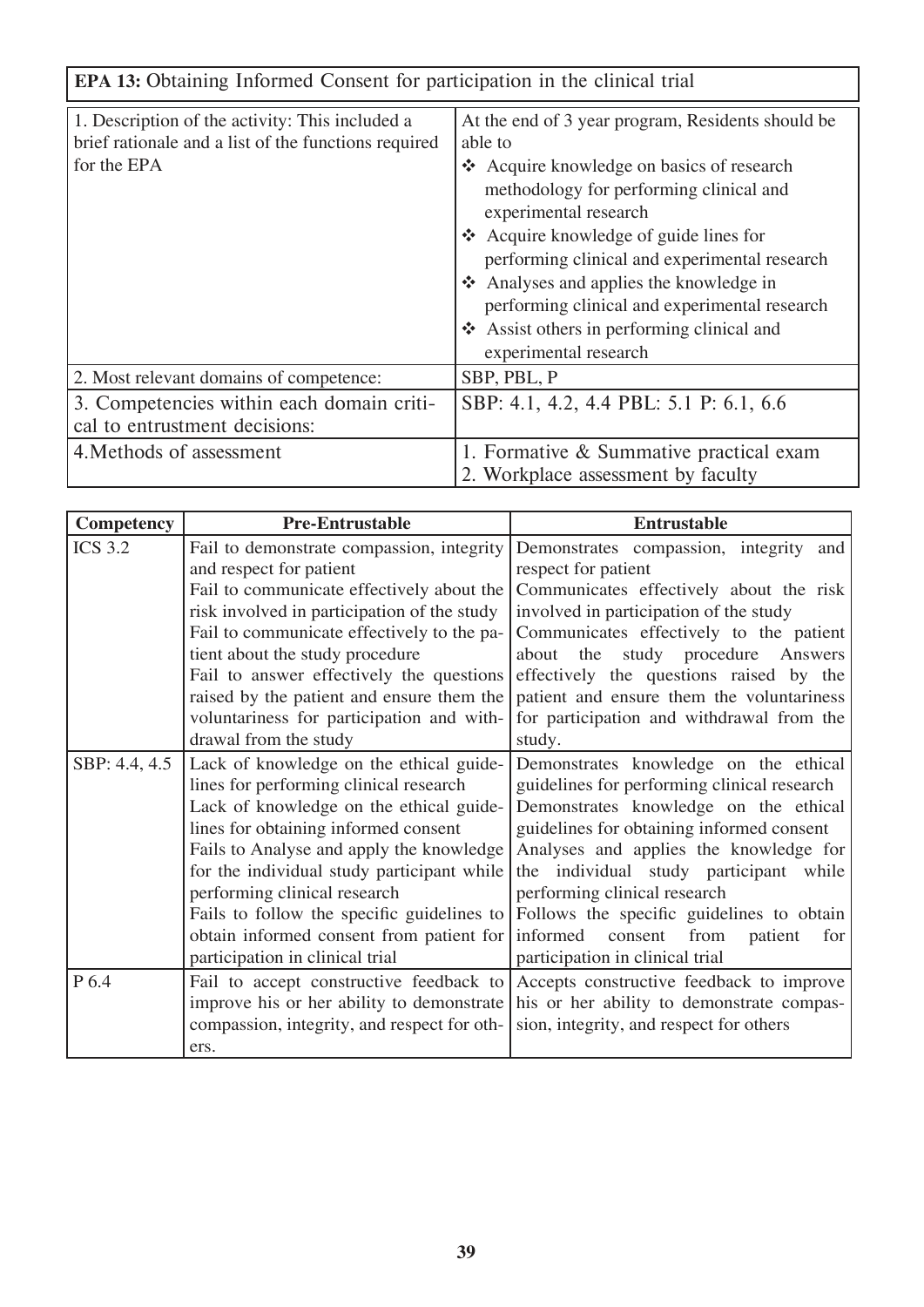| <b>EPA 14:</b> Applying basic concepts of Biostatistics in Performing Clinical or Experimental research                 |                                                                                                                                                                                                                                                                                                                                                                                                                           |  |
|-------------------------------------------------------------------------------------------------------------------------|---------------------------------------------------------------------------------------------------------------------------------------------------------------------------------------------------------------------------------------------------------------------------------------------------------------------------------------------------------------------------------------------------------------------------|--|
| 1. Description of the activity: This included<br>a brief rationale and a list of the functions<br>required for the EPA. | At the end of 3 year program, Residents should be able to<br>❖ Acquire knowledge on basics concepts of biostatistics<br>for performing clinical and experimental research<br>Analyses and applies the basics concepts of<br>biostatistics for performing clinical and experimental<br>research<br>❖ Assist others in applying the basics concepts of<br>biostatistics in performing clinical and experimental<br>research |  |
| 2. Most relevant domains of competence:                                                                                 | SBP, PBL, P                                                                                                                                                                                                                                                                                                                                                                                                               |  |
| 3. Competencies within each domain<br>critical to entrustment decisions:                                                | SBP: 4.2, PBL: 5.1, P: 6.1                                                                                                                                                                                                                                                                                                                                                                                                |  |
| 4. Methods of assessment                                                                                                | 1. Formative & Summative practical exam<br>2. Workplace assessment by faculty                                                                                                                                                                                                                                                                                                                                             |  |

| <b>Competency</b> | <b>Pre-Entrustable</b>                         | <b>Entrustable</b>                           |
|-------------------|------------------------------------------------|----------------------------------------------|
| <b>MK1.4</b>      | Lack of knowledge on basics concepts of        | Demonstrates knowledge on basics con-        |
|                   | biostatistics for performing clinical and ex-  | cepts of biostatistics for performing clini- |
|                   | perimental research                            | cal and experimental research                |
|                   | Fails to Understand the importance of bio-     | Understandstheimportanceofbiostatistics      |
|                   | statistics in performing clinical and experi-  | in performing clinical and experimental      |
|                   | mental research                                | research                                     |
| <b>SBP 4.2</b>    | Fails to Analyses and apply the knowledge      | Analyses and apply the knowledge of ba-      |
|                   | of basics concepts of biostatistics in per-    | sics concepts of biostatistics in perform-   |
|                   | forming clinical and experimental research     | ing clinical and experimental research       |
|                   | Fails to perform basic biostatisticsinclinical | Performs basic biostatisticsinclinical and   |
|                   | and experimental research                      | experimental research                        |
|                   | Using computer software                        | Using computer software                      |
| P 6.1             | Fails to assist fellow peers in applying ba-   | Assists fellow peers in applying basics of   |
|                   | sics of biostatistics for performing clinical  | biostatistics for performing clinical and    |
|                   | and experimental research                      | experimental research                        |

| <b>EPA 15:</b> Design a Protocol for a Clinical or Experimental study                                                       |                                                                                                                                                                                                                                                                                                                                          |
|-----------------------------------------------------------------------------------------------------------------------------|------------------------------------------------------------------------------------------------------------------------------------------------------------------------------------------------------------------------------------------------------------------------------------------------------------------------------------------|
| 1. Description of the activity: This includ-<br>ed a brief rationale and a list of the func-<br>tions required for the EPA. | At the end of 3 year program, Residents should be able to<br>Analyses and apply the knowledge of research<br>methodology, ethics and biostatistics in<br>performing clinical or experimental study<br>❖ Design a protocol for a Clinical or Experimental<br>study<br>❖ Assist others in performing clinical and<br>experimental research |
| 2. Most relevant domains of competence:                                                                                     | SBP, PBL, P                                                                                                                                                                                                                                                                                                                              |
| 3. Competencies within each domain<br>critical to entrustment decisions:<br>4. Methods of assessment                        | SBP: 4.1, 4.2, 4.3, 4.4<br>PBL: 5.1 P: 6.1<br>1. Formative & Summative practical exam<br>2. Workplace assessment by faculty                                                                                                                                                                                                              |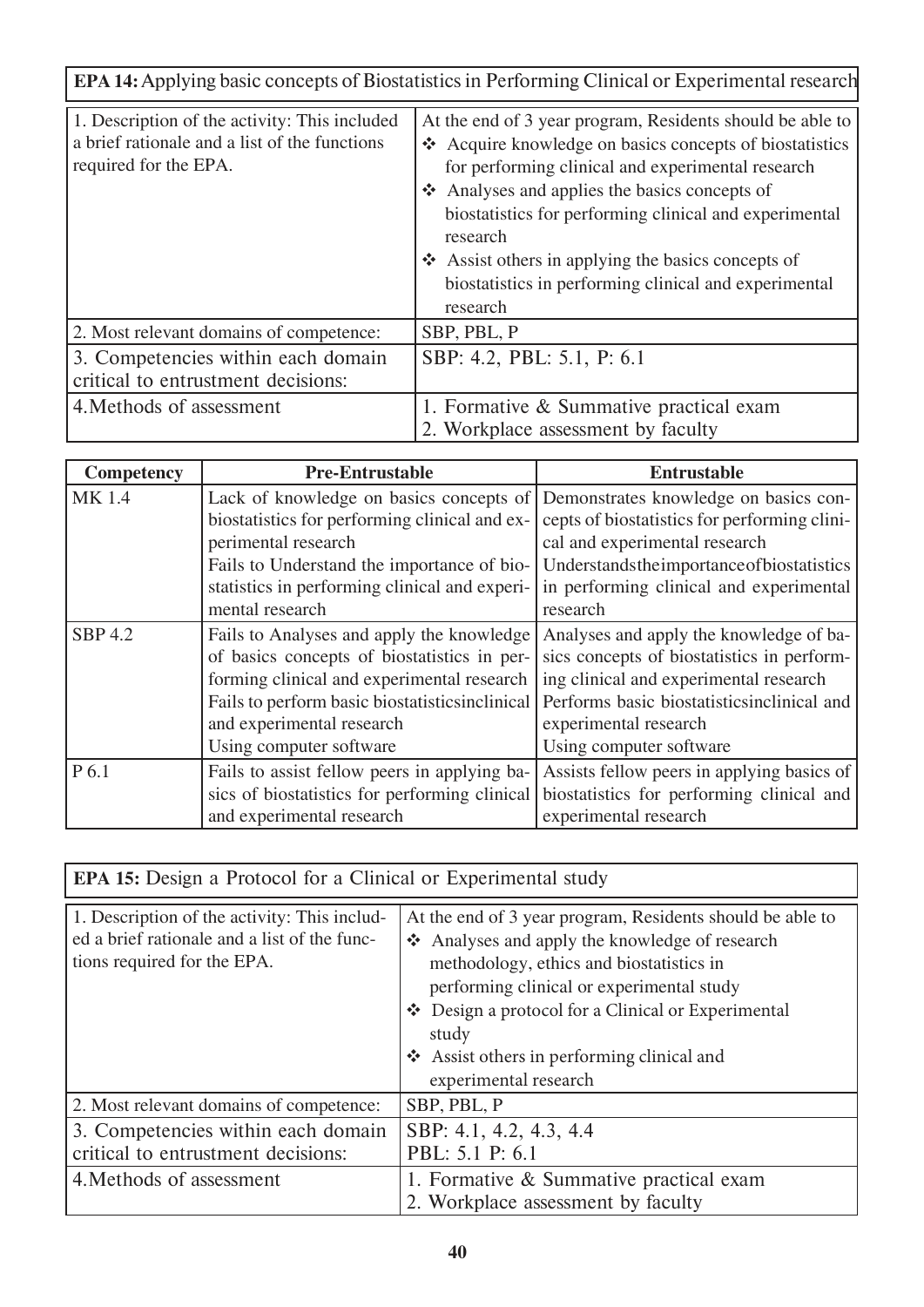| <b>Competency</b> | <b>Pre-Entrustable</b>                         | <b>Entrustable</b>                          |
|-------------------|------------------------------------------------|---------------------------------------------|
| SBP: 4.1, 4.2,    | Lack of knowledge of basics of research        | Demonstrates knowledge of basics of re-     |
| 4.4               | methodology, ethical guidelines and basic      | search methodology, ethical guidelines      |
|                   | biostatistics for design a protocol for clini- | and basic biostatistics for design a proto- |
|                   | cal or experimental study                      | col for clinical or experimental study      |
| <b>PBL 5.1</b>    | Fails to follow the specific guidelines to     | Follows the specific guidelines to design a |
|                   | design a protocol for clinical or experi-      | protocol for clinical or experimental study |
|                   | mental study                                   | Analyses and applythe knowledge of ba-      |
|                   | Fails to Analyses and applythe knowledge       | sics of research methodology, ethical       |
|                   | of basics of research methodology, ethical     | guidelines and basic biostatistics for de-  |
|                   | guidelines and basic biostatistics for de-     | sign a protocol for clinical or experimen-  |
|                   | sign a protocol for clinical or experimental   | tal study                                   |
|                   | study                                          | Designsa protocol forclinical or experi-    |
|                   | Fails to design a protocol forclinical or ex-  | mental study                                |
|                   | perimental study                               |                                             |
| P 6.1             | Fails to assist fellow peers to design a pro-  | Assists fellow peers to design a protocol   |
|                   | tocol forclinical or experimental study        | forclinical or experimental study           |

| <b>EPA 16:</b> Criticise a journal article                                                                              |                                                                                                                                                                                                                                                                                                                    |
|-------------------------------------------------------------------------------------------------------------------------|--------------------------------------------------------------------------------------------------------------------------------------------------------------------------------------------------------------------------------------------------------------------------------------------------------------------|
| 1. Description of the activity: This included<br>a brief rationale and a list of the functions<br>required for the EPA. | At the end of 3 year program, Residents should be able<br>to<br>❖ Analyses and apply the knowledge of research<br>methodology, ethics and biostatistics to criticise a jour-<br>nal article according to specific guidelines<br>❖ Assist others to criticise a journal article according<br>to specific guidelines |
| 2. Most relevant domains of competence:                                                                                 | SBP, PBL, P                                                                                                                                                                                                                                                                                                        |
| 3. Competencies within each domain<br>critical to entrustment decisions:                                                | SBP: 4.1, 4.2, 4.3, 4.4<br>PBL: 5.1 P: 6.1                                                                                                                                                                                                                                                                         |
| 4. Methods of assessment                                                                                                | 1. Formative & Summative practical exam                                                                                                                                                                                                                                                                            |

| <b>Competency</b> | <b>Pre-Entrustable</b>                        | <b>Entrustable</b>                             |
|-------------------|-----------------------------------------------|------------------------------------------------|
| SBP: 4.1, 4.2,    | Lack of knowledge of basics of research       | Demonstrates knowledge of basics of re-        |
| 4.4               | methodology, ethical guidelines and ba-       | search methodology, ethical guidelines         |
|                   | sic biostatistics to criticise a journal ar-  | and basic biostatistics to criticise a journal |
|                   | ticle according to specific guidelines        | article according to specific guidelines       |
| <b>PBL 5.1</b>    | Fails to follow the specific guidelines to    | Follows the specific guidelines to criti-      |
|                   | criticise a journal article according to spe- | cise a journal article according to specific   |
|                   | cific guidelines                              | guidelines                                     |
|                   | Fails to Analyses and applythe knowledge      | Analyses and applythe knowledge of ba-         |
|                   | of basics of research methodology, ethical    | sics of research methodology, ethical          |
|                   | guidelines and basic biostatistics to criti-  | guidelines and basic biostatistics to criti-   |
|                   | cise a journal article according to specific  | cise a journal article according to specific   |
|                   | guidelines                                    | guidelines                                     |
| P 6.1             | Fails to assist fellow peers tocriticise a    | Assists fellow peers to criticise a journal    |
|                   | journal article according to specific guide-  | article according to specific guidelines       |
|                   | lines                                         |                                                |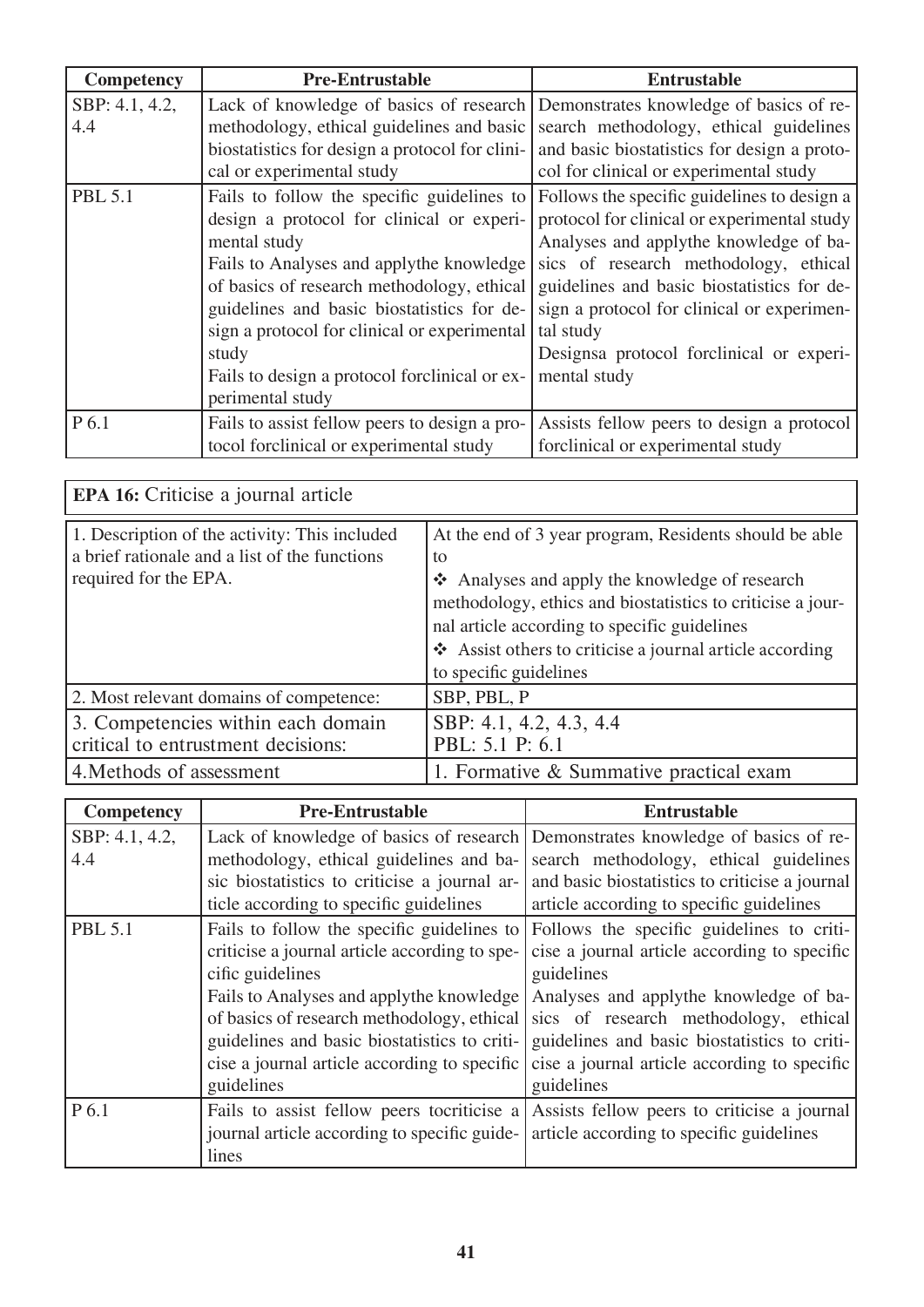|                                                                                                                             | <b>EPA 17:</b> Writing a manuscript for publication                                                                                                                                                                                                        |  |  |  |  |
|-----------------------------------------------------------------------------------------------------------------------------|------------------------------------------------------------------------------------------------------------------------------------------------------------------------------------------------------------------------------------------------------------|--|--|--|--|
| 1. Description of the activity: This includ-<br>ed a brief rationale and a list of the func-<br>tions required for the EPA. | At the end of 3 year program, Residents should be<br>able to<br>Analyses and apply the knowledge of research<br>methodology, ethics and biostatistics to write a<br>manuscript for publication<br>❖ Assist others to write a manuscript for<br>publication |  |  |  |  |
| 2. Most relevant domains of competence:                                                                                     | SBP, PBL, P                                                                                                                                                                                                                                                |  |  |  |  |
| 3. Competencies within each domain<br>critical to entrustment decisions:                                                    | SBP: 4.1, 4.2, 4.4 PBL: 5.1<br>P: $6.1, 6.5, 6.6$                                                                                                                                                                                                          |  |  |  |  |
| 4. Methods of assessment                                                                                                    | 1. Workplace assessment by faculty                                                                                                                                                                                                                         |  |  |  |  |

| <b>Competency</b> | <b>Pre-Entrustable</b>                         | <b>Entrustable</b>                          |
|-------------------|------------------------------------------------|---------------------------------------------|
| SBP: 4.1, 4.2,    | Lack of knowledge of basics of research        | Demonstrates knowledge of basics of re-     |
| 4.4               | methodology, ethical guidelines and basic      | search methodology, ethical guidelines      |
|                   | biostatistics to write a manuscript for publi- | and basic biostatistics to write a manu-    |
|                   | cation according to specific guidelines        | script for publication according to spe-    |
|                   |                                                | cific guidelines                            |
| <b>PBL 5.1</b>    | Fails to follow the specific guidelines to     | Follows the specific guidelines to write a  |
|                   | write a manuscript for publication accord-     | manuscript for publication according to     |
|                   | ing to specific guidelines                     | specific guidelines                         |
|                   | Fails to Analyses and applythe knowledge       | Analyses and applythe knowledge of          |
|                   | of basics of research methodology, ethical     | basics of research methodology, ethical     |
|                   | guidelines and basic biostatistics to write a  | guidelines and basic biostatistics to write |
|                   | manuscript for publication according to spe-   | a manuscript for publication according to   |
|                   | cific guidelines                               | specific guidelines                         |
| P: 6.1, 6.5, 6.6  | Fails to assist fellow peers to write a manu-  | Assists fellow peers to write a manu-       |
|                   | script for publication according to specific   | script for publication according to spe-    |
|                   | guidelines                                     | cific guidelines                            |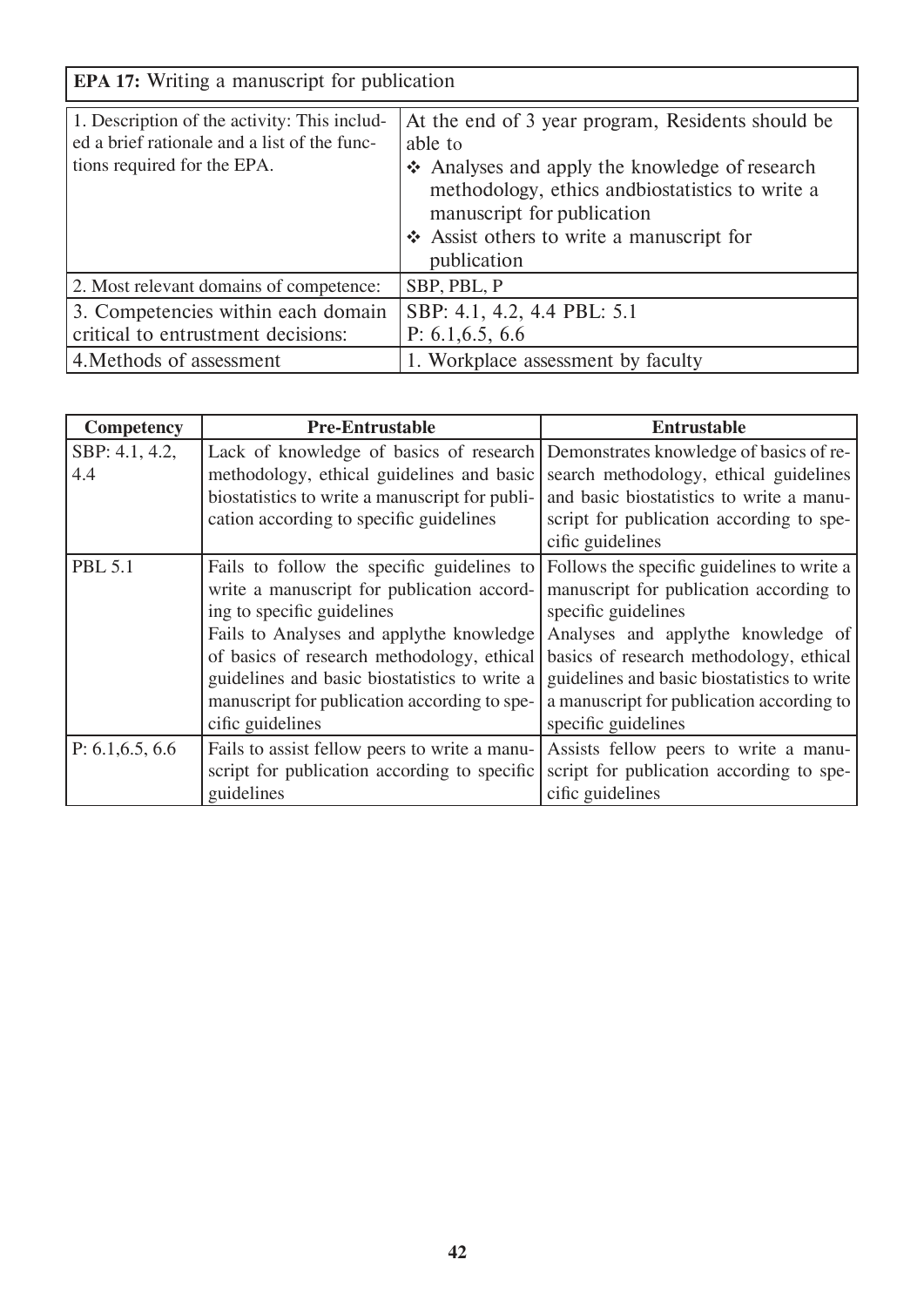## **Table 5.Mapping of PO,CO, EPA, Competency and Sub-competency with level**

| <b>EPA</b>     |                                                                                                    |              | <b>Program outcomes</b> |   |                          |   |   |                |   |                                                      |
|----------------|----------------------------------------------------------------------------------------------------|--------------|-------------------------|---|--------------------------|---|---|----------------|---|------------------------------------------------------|
| $\mathbf{1}$   | ADR reporting and participating<br>in National Pharmacovigilance<br>Program                        | $\mathbf{1}$ | $\overline{2}$          | 3 | $\overline{\mathcal{A}}$ |   | 6 |                |   | MK: 1.3<br>PC: 2.3<br><b>ICS: 3.4</b>                |
| $\overline{2}$ | Rational Use of Drugs-Essential<br>Medicines List & 'P'drug                                        | 1            | $\overline{2}$          |   | $\overline{4}$           |   | 6 |                |   | MK: 1.2<br>PC: $2.1, 2.2$<br>ICS: 3.4,3.5            |
| $\overline{3}$ | Drug Compliance – Measuring<br><b>Medication Adherence</b>                                         | 1            | $\overline{2}$          |   | $\overline{4}$           |   | 6 |                |   | <b>ICS: 3.3</b>                                      |
| $\overline{4}$ | Analysing Prescribing patternus-<br>ing WHO criteria                                               | $\mathbf{1}$ | $\overline{2}$          |   | $\overline{4}$           |   | 6 |                |   | PC: 2.2<br>ICS: 3.4,3.5                              |
| 5              | Identifying Drug-Drug Interac-<br>tions                                                            | 1            | $\overline{2}$          |   | $\overline{4}$           |   | 6 |                |   | MK: 1.1<br>PC: 2.2                                   |
| 6              | Identifying the right choice of<br>drugbased on Pharmacoeconom-<br>ics                             | 1            | $\overline{2}$          |   | $\overline{4}$           |   | 6 |                |   | MK: 1.3<br>PC: 2.2<br><b>ICS: 3.4</b>                |
| $\overline{7}$ | <b>Evaluating Drug Promotional</b><br>Literature                                                   | 1            | $\overline{2}$          |   | $\overline{4}$           |   | 6 |                |   | MK: 1.1<br>PBL: 5.5                                  |
| 8              | Analysing the Teaching-Learn-<br>ing Methodologies in Pharmacol-<br>ogy                            | 1            | $\overline{2}$          |   | $\overline{4}$           |   |   | 7              |   | PBL: 3.3, 3.4<br>P: 6.5                              |
| 9              | Performing Bioassay of drugs                                                                       |              |                         |   | 4                        | 5 |   | 7              |   | MK: 1.4<br>SBP: 4.2, 4.4<br>P: 5.1                   |
| 10             | Performing Herbal Extraction<br>Procedures                                                         |              |                         |   | $\overline{4}$           | 5 |   | 7              |   | PBL: 4.1, 4.2<br>P: 5.1                              |
| 11             | Performing In vivo small animal<br>experiments                                                     |              |                         |   | $\overline{4}$           | 5 |   | 7              |   | MK: 1.4<br>SBP: 4.2, 4.4<br>P: 6.1                   |
| 12             | Understanding Basics of Research<br>Methodology & Performing a<br>Clinicalor Experimental research |              |                         |   | $\overline{4}$           |   |   | $\overline{7}$ | 8 | SBP: 4.1, 4.2, 4.4<br><b>PBL: 5.1</b><br>P: 6.1, 6.6 |
| 13             | Obtaining Informed Consent for<br>participation in the clinical trial                              |              |                         |   | $\overline{4}$           |   |   | 7              | 8 | <b>ICS: 3.2</b><br>SBP: 4.4, 4.5<br>P: 6.4           |
| 14             | Applying basic concepts of Bio-<br>statistics in Performing Clinical or<br>Experimental research   |              |                         |   | $\overline{4}$           |   |   | $\overline{7}$ | 8 | SBP: 4.2<br><b>PBL: 5.1</b><br>P: 6.1                |
| 15             | Designa Protocolfora Clinicalor<br>Experimental study                                              |              |                         |   | $\overline{4}$           |   |   | $\overline{7}$ | 8 | SBP: 4.1, 4.2, 4.3, 4.4<br><b>PBL: 5.1</b><br>P: 6.1 |
| 16             | Criticise a Journal Article                                                                        |              |                         |   | $\overline{4}$           |   |   | $\overline{7}$ | 8 | SBP: 4.1, 4.2, 4.3, 4.4<br><b>PBL: 5.1</b><br>P: 6.1 |
| 17             | Writingamanuscriptforpublica-<br>tion                                                              |              |                         |   | $\overline{4}$           |   |   | 7              | 8 | SBP: 4.1, 4.2, 4.4<br>PBL: 5.1<br>P: $6.1, 6.5, 6.6$ |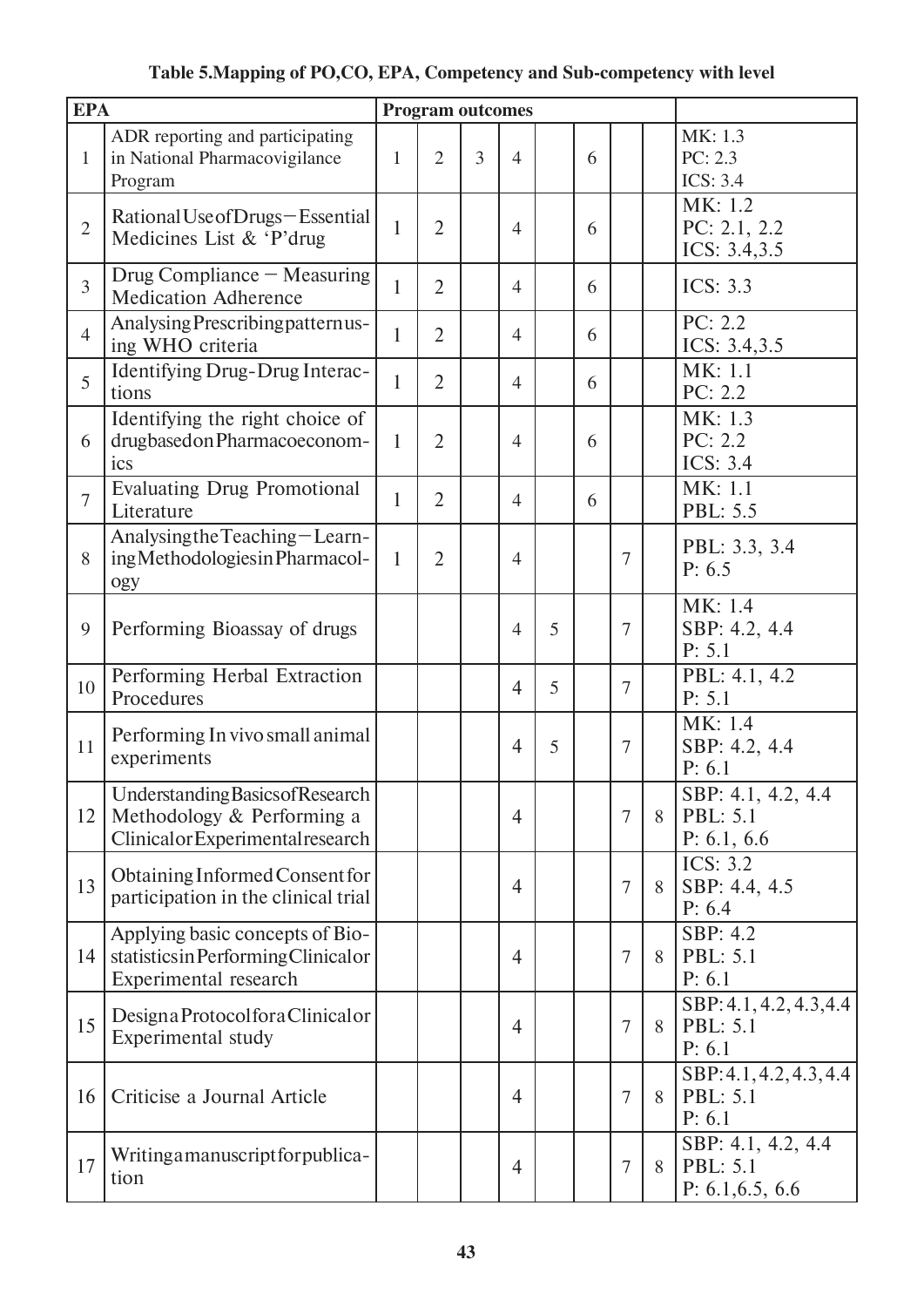- The Internal Assessment should be conducted in theory and clinical examination every 6 months
- Ouarterly assessment during the MD training should be based on following educational activities:
	- 1. Journal based / recent advances learning
	- 2. Patient based /Laboratory or Skill based learning
	- 3. Self directed learning and teaching
	- 4. Departmental and interdepartmental learning activity
	- 5. External and Outreach Activities / CMEs

The student to be assessed periodically as per categories listed in postgraduate student appraisal form (Annexure-2).

#### **7.2. Summative Assessment**

#### **Eligibility for appearing in the final university exam**

- Attendance : 75  $\%$  in each year
- One poster presentation in International/National/ State level conference.
- One oral presentation International/National/ State level conference.
- Submission of one scientific paper for publication to an indexed journal

#### **Postgraduate Examination shall be in three parts:**

#### **1. Thesis**

Every post graduate student shall carry out work an assigned research project under the guidance of a recognised Post Graduate Teacher, the result of which shall be written up and submitted in the form of a Thesis. Work for writing the Thesis is aimed at contributing to the development of a spirit of enquiry, besides exposing the post graduate student to the techniques of research, critical analysis, acquaintance with the latest advances in medical science and the manner of identifying and consulting available literature. Thesis shall be submitted at least six months before the Theory and Practical examination and will be evaluated by two external members. A post graduate student shall be allowed to appear for the Theory and Practical examination only after the acceptance of the Thesis by the external members.

#### **2. Theory Examination:**

There should be four theory papers, as given below:

- **Paper I: General Pharmacology**
- Paper II: Clinical & Experimental Pharmacology
- **Paper III:** Systemic Pharmacology
- **Paper IV:** Recent Advances in Pharmacology

Each theory paper will be of 100 marks i.e. 4 papers  $-100$  marks each (Total 400). Each paper will have 10 short essay answer questions of 10 marks each.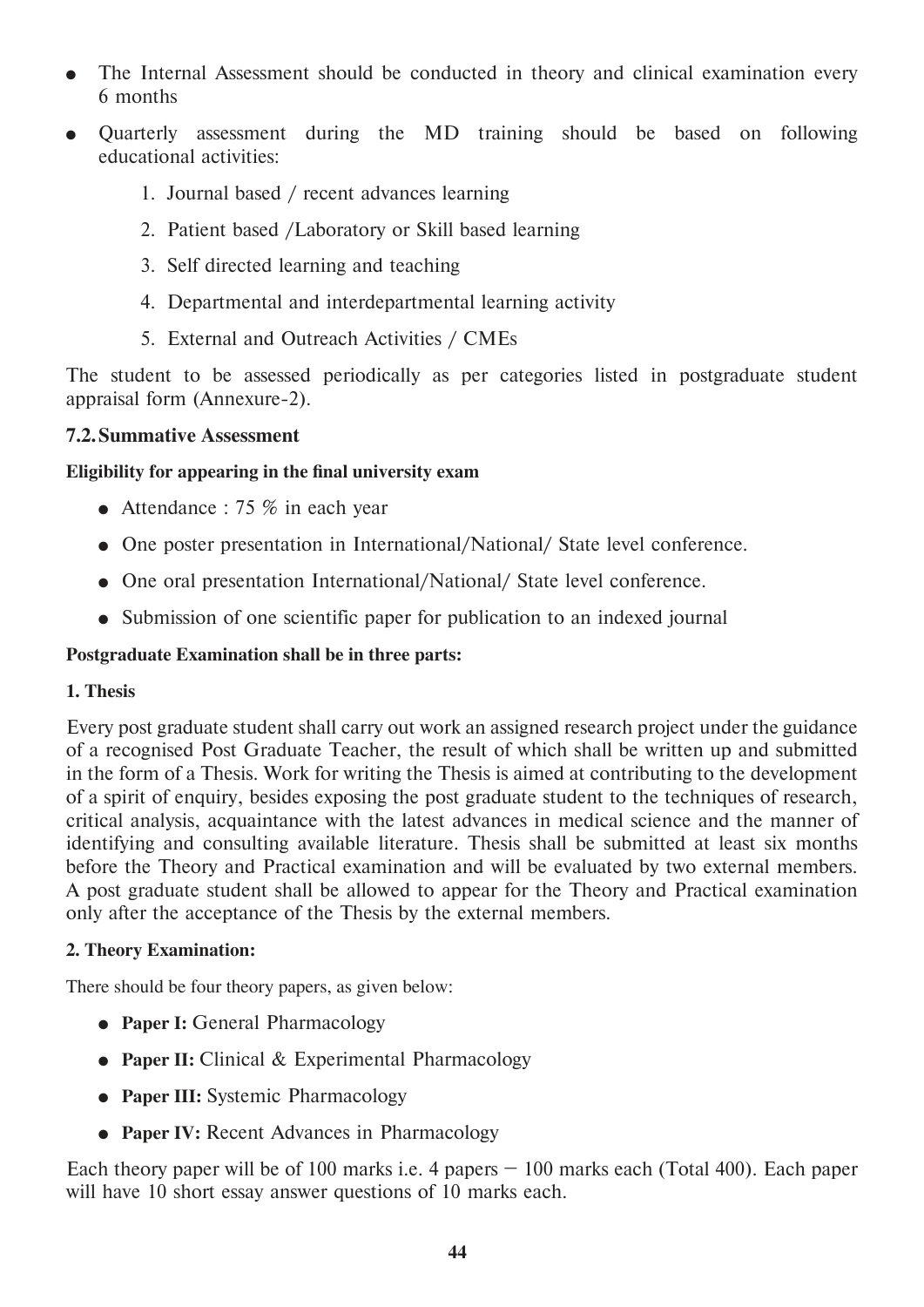#### **3. Practical and viva voce examination**

#### **a) Long Experiment:**

- Demonstrating effects of drugs/interpretation of results in anesthetized animal
- Table exercise Examples are given below:
- Calculating pharmacokinetic parameters
- **Statistical exercise**
- Critical appraisal of a published paper
- Evaluation of drug literature.
- Protocol designing
- ADR reporting and causality assessment
- Assessment of preclinical toxicity data
- Analysis of rational and irrational formulations

#### **b) Short experiment**

- Isolated tissue experiment (Bioassay of drugs) (as per Govt regulations) or interpretation of results of a previous tracing
- $\bullet$  In vivo experiment
- Spotting exercises: Various drug delivery systems, inhalers, insulin syringe, drip chamber, various tablets, etc.

#### **Oral/Viva voce Examination**

- Microteaching (teaching exercise)
- Discussion on dissertation
- Principles of general and systemic pharmacology
- Recent advances in pharmacology  $&$  drug therapy

**Pass criteria:**The examination MS shall be held at the end of 3rd academic year. There will be four evaluation for each theory paper. The examinations shall be organised on the basis of 'Marking system' to evaluate and to certify post graduate student's level of knowledge, skill and competence at the end of the training. Obtaining a minimum of 50% marks in 'Theory' as well as 'Practical' separately shall be mandatory for passing examination as a whole. Student must secure minimum of 40% in each paper and in aggregate 50% overall as far as theory is concerned .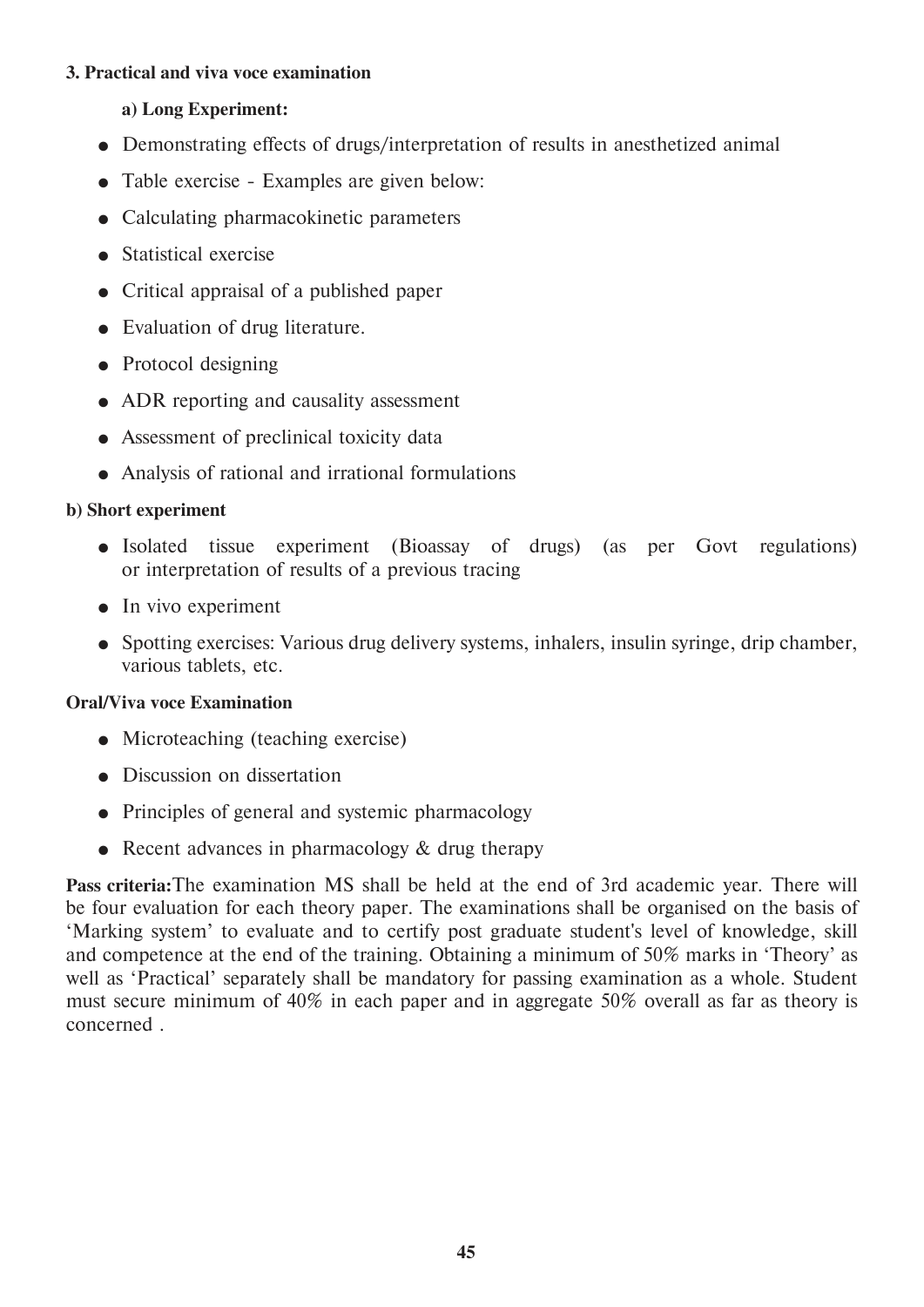#### **8. Blue print of Weight of the system**

**Each paper shall contain the structure as follows:**

#### **8.1. Paper I : General Pharmacology Ten Long answer question (LAQ) for 10 marks each.(10 x 10 = 100)**

| Sl.<br>N <sub>0</sub> | <b>Section</b>                          | <b>Topics</b>                                                              | Weight-<br>age | <b>Marks</b><br><b>Allotted</b> | No. of<br>Ques-<br>tion |
|-----------------------|-----------------------------------------|----------------------------------------------------------------------------|----------------|---------------------------------|-------------------------|
| 1                     | General<br>Pharmacology                 | Various routes of drug administration $\&$<br>drug delivery systems        | 10%            | 10                              |                         |
| $\overline{2}$        | <b>General Pharmacology</b>             | Drug receptors and Pharmacodynamics                                        | $10\%$         | 10                              |                         |
| 3                     | <b>General Pharmacology</b>             | Pharmacokinetics (Absorption, Distribu-<br>tion, Metabolism and Excretion) | $10\%$         | 10                              |                         |
| $\overline{4}$        | <b>General Pharmacology</b>             | Factors modifying drug action                                              | 10%            | 10                              |                         |
| 5                     | <b>General Pharmacology</b>             | Dose Response Relationship                                                 | 10%            | 10                              |                         |
| 6                     | <b>General Pharmacology</b>             | Adverse drug reactions                                                     | 10%            | 10                              |                         |
| $\overline{7}$        | General Pharmacologi-<br>cal Principles | General Pharmacological Principles<br>of special population groups         | 10%            | 10                              |                         |
| 8                     | <b>Rational Therapeutics</b>            | Rational Use of Drugs                                                      | $10\%$         | 10                              |                         |
| 9                     | New Drug Develop-<br>ment               | New Drug Development                                                       | $10\%$         | 10                              |                         |
| 10                    | Fields of Pharmacol-<br>ogy             | Various branches of Pharmacology<br>and their applications                 | 10%            | 10                              |                         |

#### **8.2. Paper II: Clinical & Experimental Pharmacology**

| SI.<br>N <sub>0</sub> | <b>Section</b>                 | <b>Topics</b>                                                                                   | Weight-<br>age | <b>Marks</b><br><b>Allotted</b> | No. of<br>Ques-<br>tion |
|-----------------------|--------------------------------|-------------------------------------------------------------------------------------------------|----------------|---------------------------------|-------------------------|
| 1                     | <b>Clinical Pharmacology</b>   | Guidelines pertaining to conducting hu-<br>man research                                         | $10\%$         | 10                              | 1                       |
| $\overline{2}$        | Clinical Pharmacology          | Evidence based Medicine                                                                         | 10%            | 10                              | 1                       |
| 3                     | Ethics                         | Ethics in animal and human research                                                             | 10%            | 10                              | 1                       |
| $\overline{4}$        | <b>ResearchMethodology</b>     | <b>Basics of Research Methodology</b><br>pertaining to animal and human<br>research             | 10%            | 10                              | 1                       |
| 5                     | <b>Biostatistics</b>           | Basics of Biostatistics pertaining to<br>animal and human research                              | 10%            | 10                              | 1                       |
| 6                     | Instrumentation                | Principles of instruments in human<br>and animal pharmacology                                   | 10%            | 10                              | 1                       |
| $\overline{7}$        | Experimental Pharma-<br>cology | Screening methods for evaluation of<br>drugs                                                    | 10%            | 10                              | 1                       |
| 8                     | Experimental Pharma-<br>cology | Guidelines pertaining to conducting<br>animal research                                          | 10%            | 10                              | 1                       |
| 9                     | Experimental Pharma-<br>cology | Laboratory animal care Bioassay,<br>Euthanasia, Blood collection, In-vivo<br>animal experiments | 10%            | 10                              | 1                       |
| 10                    | Experimental Pharma-<br>cology | Alternatives to animal experimenta-<br>tion                                                     | 10%            | 10                              | 1                       |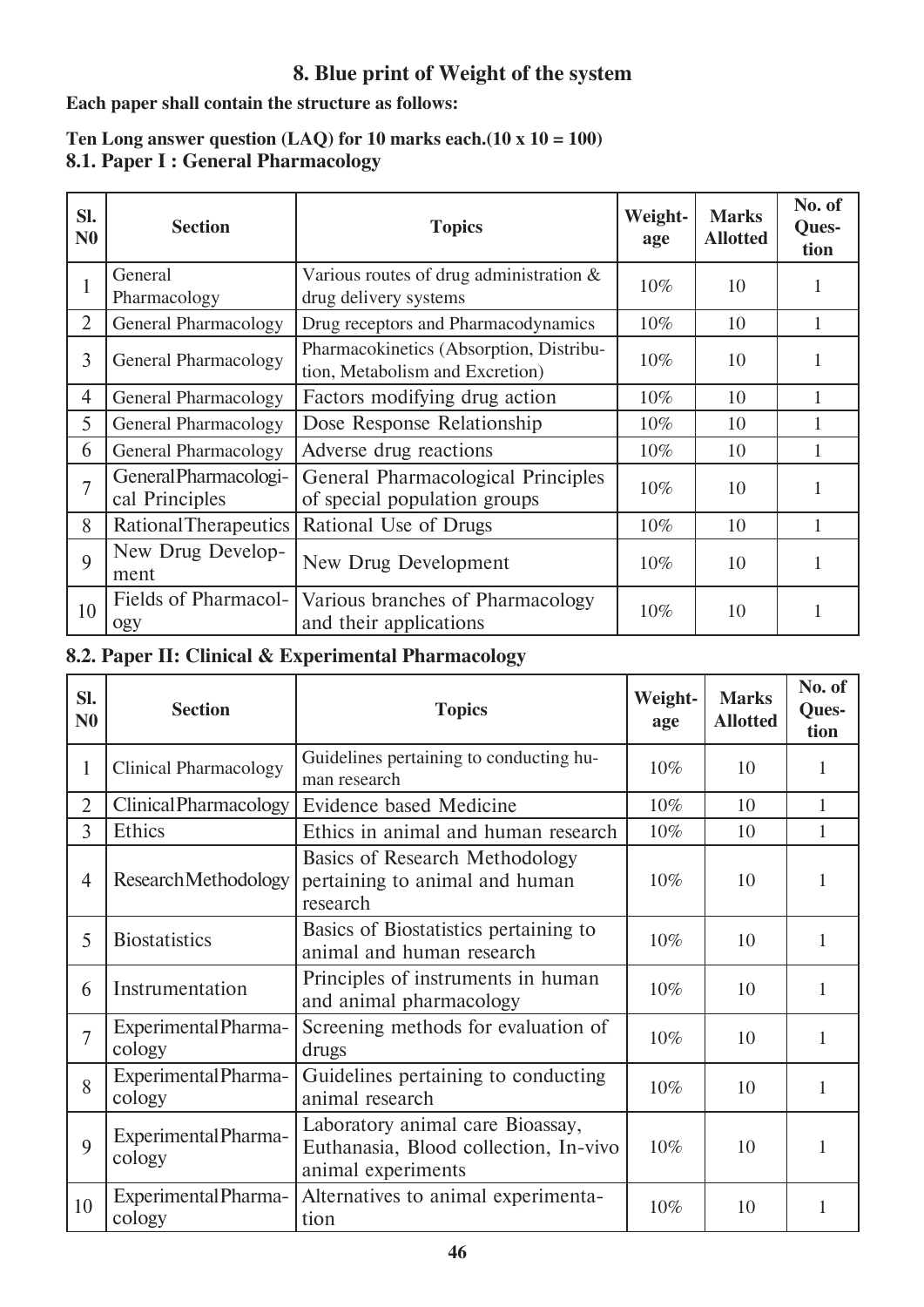## **8.3. PaperIII: Systemic Pharmacology**

| SI.<br>N <sub>0</sub> | <b>Section</b>                                  | <b>Topics</b>                                                                                                                       | Weight-<br>age | <b>Marks</b><br><b>Allotted</b> | No. of<br><b>Ques-</b><br>tion |
|-----------------------|-------------------------------------------------|-------------------------------------------------------------------------------------------------------------------------------------|----------------|---------------------------------|--------------------------------|
| $\mathbf{1}$          | Autonomic &<br>Peripheral Nervous<br>system     | Classification, Mechanisim of action,<br>adverse effects and uses of Drugs acting on<br>Autonomic & Peripheral Nervous system       | 10%            | 10                              |                                |
| $\overline{2}$        | Autacoids                                       | Antihistamines, 5HT agonist & antagonists,                                                                                          | 10%            | 10                              | 1                              |
| $\overline{3}$        | Respiratory system                              | Antiasthmatics, drugs for cough, COPD                                                                                               | 10%            | 10                              | 1                              |
| $\overline{4}$        | Cardiovascular<br>system including<br>diuretics | antianginals, antihypertensives, diuretics,<br>antiarrhythmics, antidiuretics, drugs for CCF                                        | 10%            | 10                              |                                |
| 5                     | Gastrointestinal<br>system                      | Antiulcer drugs, drugs for vomiting, diahor-<br>rea, constipation, indigestion, inflammatory<br>bowel disease                       | 10%            | 10                              |                                |
| 6                     | Hormones                                        | Drugs acting on pituitary, thyroid, bone, sex<br>hormones. Antidiabetics, steroids                                                  | 10%            | 10                              | 1                              |
| $\overline{7}$        | <b>Central Nervous</b><br>system                | Classification, Mechanisim of action, adverse<br>effects and uses of Drugs acting on CNS                                            | 10%            | 10                              | 1                              |
| 8                     | Antimicrobials &<br>Cancer chemo-<br>therapy    | Antibiotics, drugs for TB, Leprosy, fungal in-<br>fections, viral infections, protozoal infections,<br>parasitic infections, cancer | 10%            | 10                              |                                |
| 9                     | Miscellaneous                                   | Immunomodulators, vaccines, chelating<br>agents, vitamins, drugs for skin disorders                                                 | 10%            | 10                              | 1                              |

## **8.4. Paper IV: Recent advances in Pharmacology**

| SI.<br>N <sub>0</sub> | <b>Section</b>                                      | <b>Topics</b>                                                                                                              | Weight-<br>age | <b>Marks</b><br><b>Allotted</b> | No. of<br>Ques-<br>tion |
|-----------------------|-----------------------------------------------------|----------------------------------------------------------------------------------------------------------------------------|----------------|---------------------------------|-------------------------|
| 1                     | <b>History</b>                                      | Important scientific contributions by scien-<br>tists                                                                      | $10\%$         | 10                              | 1                       |
| $\overline{2}$        | Drug Update                                         | FDA approved newer drugs, Banned drugs                                                                                     | 10%            | 10                              | $\mathbf{1}$            |
| 3                     | Newer Developments<br>in Pharmacology               | Stem Cell therapy, Monoclonal Antibodies,<br>Gene therapy, JAK STAT Kinase receptors,<br>inhalational insulin delivery etc | $10\%$         | 10                              | 1                       |
| $\overline{4}$        | Respiratory system                                  | Recent advances in treatment of respiratory<br>disorders                                                                   | $10\%$         | 10                              | 1                       |
| 5                     | Cardiovascular sys-<br>tem including diuret-<br>ics | Recent advances in treatment of cardiovascu-<br>lar & blood disorders                                                      | $10\%$         | 10                              | 1                       |
| 6                     | Gastrointestinal sys-<br>tem                        | Recent advances in treatment of gastrointes-<br>tinal disorders                                                            | 10%            | 10                              | 1                       |
| $\overline{7}$        | Hormones                                            | Recent advances in treatment of hormonal<br>disorders                                                                      | $10\%$         | 10                              | 1                       |
| 8                     | <b>Central Nervous</b><br>system                    | Recent advances in treatment of nervous<br>disorders                                                                       | $10\%$         | 10                              | 1                       |
| 9                     | Antimicrobials &<br>Cancer chemotherapy             | Recent advances in treatment of microbial<br>infections and cancer chemotherapy                                            | 10%            | 10                              | 1                       |
| 10                    | Miscellaneous                                       | Recent advances in treatment of eye, skin<br>disorders, rheumatoid arthritis, gout, mi-<br>graine.                         | 10%            | 10                              |                         |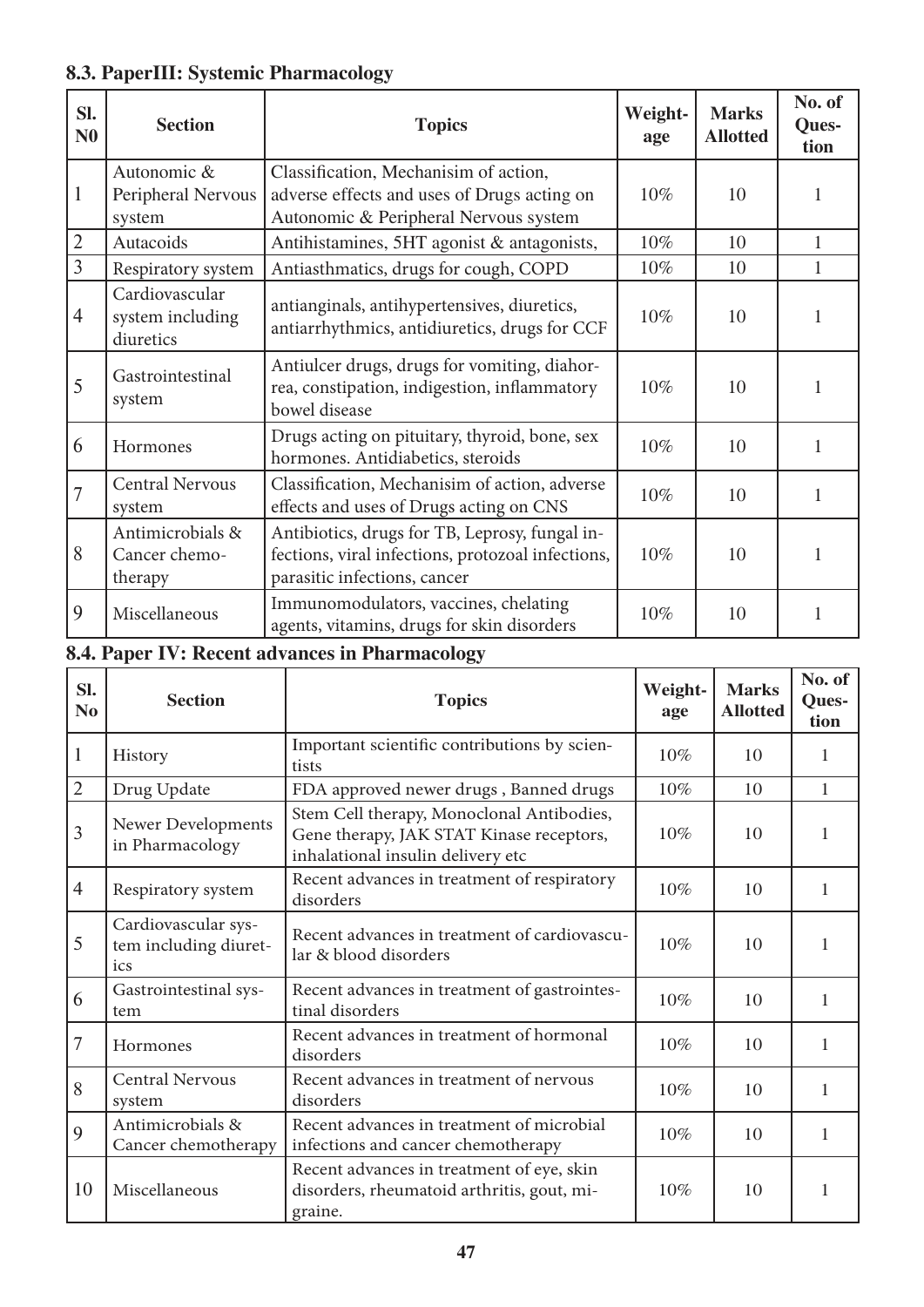#### **9. Model Question Paper**

#### **Model Question Papers Subject- Pharmacology**

#### **9.1. Paper I :General Pharmacology**

#### **ANSWER ALL QUESTIONS**

#### **(Draw labelled diagram wherever required)**

- 1. Describe the role of liposomes in drug therapy
- 2. Describe the role of G-protein coupled receptors in drug therapy.
- 3. Explain Clinical Significance of drug-protein binding with examples
- 4. Explain genetics as a factor modifying drug action
- 5. Explain drug antagonism with examples.
- 6. Discuss the Pharmacovigilance Programme of India
- 7. Describe pharmacological implications of drug use in pregnant patients.
- 8. Discuss the Pros and Cons of Essential Medicines Concept
- 9. Describe Phase '0' Clinical trial.
- 10. Describe Chronopharmacology and their therapeutic application.

#### **9.2. Paper II: Clinical and Experimental Pharmacology**

#### $3 \text{ Hours}$  (10 x 10 = 100 marks)

#### **(Draw labelled diagram wherever required)**

#### **ANSWER ALL QUESTIONS**

- 1. Discuss the current regulatory requirements for conducting clinical trials in India.
- 2. Describe the CPCSEA guidelines for animal housing.
- 3. Describe Informed Consent in biomedical research.
- 4. Design a protocol to evaluate an antihypertensive in Phase III clinical trial.
- 5. Describe the tests of statistical significance in research.
- 6. Describe the principles and application of HPLC.
- 7. Discuss the methods used to screen a compound with analgesic activity.
- 8. Discuss the various methods of bioassay and explain how to perform bioassay of histamine in guinea pig ileum
- 9. Describe blood collection techniques in small animals
- 10. Describe 'Rs' in preclinical research.

**3 Hours (10 x 10 = 100 marks)**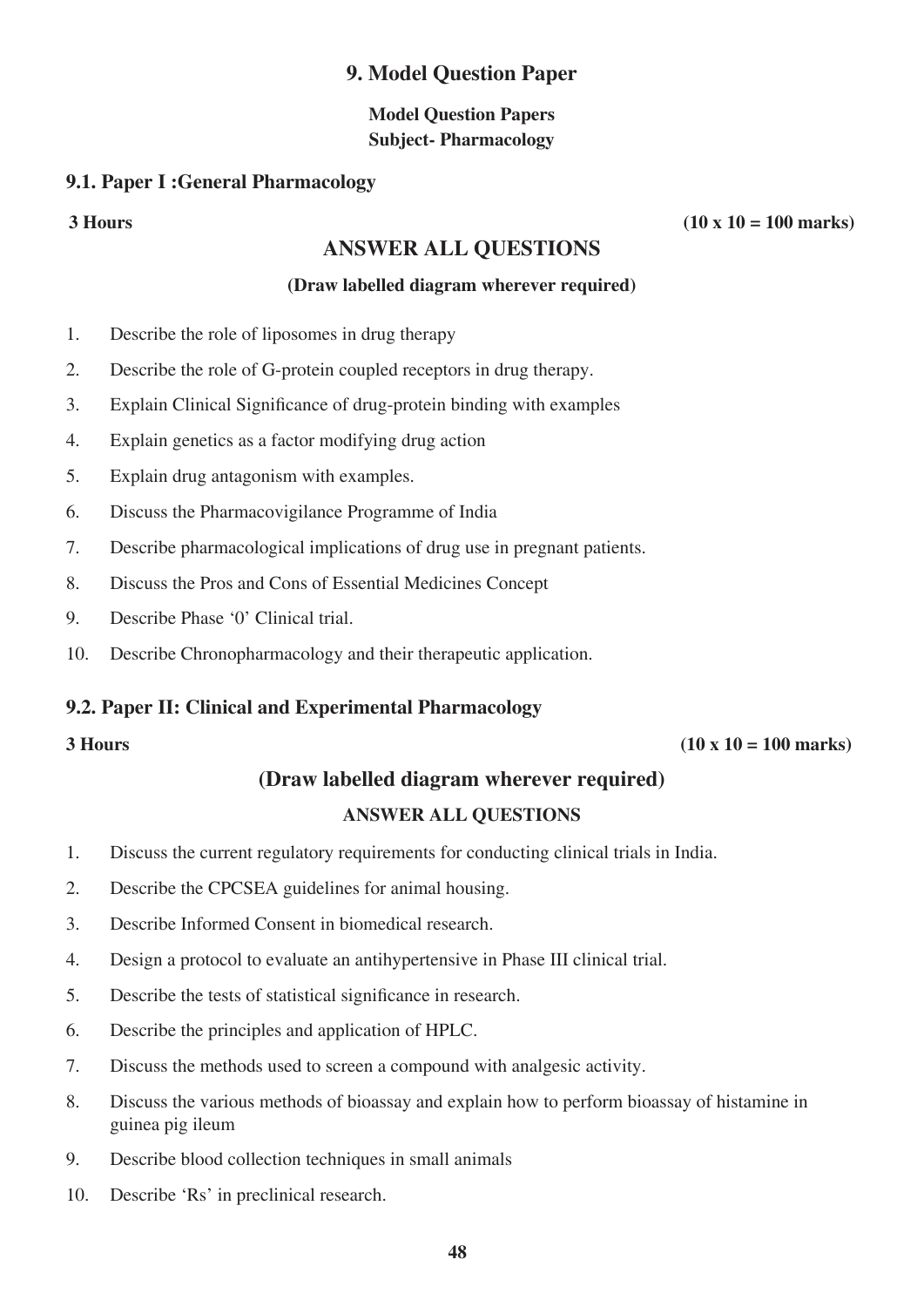#### **9.3. Paper III: Systemic Pharmacology**

#### $3 \text{ Hours}$  (10 x 10 = 100 marks)

#### **ANSWER ALL QUESTIONS**

#### **(Draw labelled diagram wherever required)**

- 1. Illustrate with suitable diagrams the steps involved in cholinergic and adrenergic neurotransmission
- 2. Describe the role of Biological response modifiers in rheumatoid arthritis management.
- 3. Describe the drugs acting on Phosphodiesterase enzyme and comment on their therapeutic application
- 4. Explain the pathophysiology of heart failure and how drugs can modify it.
- 5. Compare and contrast Conventional and Low molecular Weight Heparin.
- 6. Discuss the regulation of gastric secretion and how drugs act on it
- 7. Describe the therapeutic uses of steroids in non endocrinological disorders and their rationale behind their use
- 8. Describe the GABA modulators in treatment of epilepsy
- 9. Describe the molecular targets for treatment of HIV virus infection
- 10. Explain the role of Immunomodulators in treatment of various diseases

#### **9.4. Paper IV : Recent advance in Pharmacology**

 $3 \text{ Hours}$  (10 x 10 = 100 marks)

#### **ANSWER ALL QUESTIONS**

#### **(Draw labelled diagram wherever required)**

- 1. Summarise the contributions of Dale to Pharmacology
- 2. Explain the mechanism of action, adverse effects and uses of Bedaquiline.
- 3. Discuss the application of nanotechnology in the treatment of various disorders
- 4. Describe the newer molecular targets in the treatment of COPD
- 5. Highlight the salient features of JNC VIII report in treatment of hypertension
- 6. Discuss the newer targets in the management of inflammatory bowel disease
- 7. Discuss the recent advances in the management of diabetes mellitus
- 8. Discuss the role of cannabinoid receptors in therapeutics
- 9. Describe the newer treatment schedule of RNTCP for Tuberculosis.
- 10. Describe the current status of use of botulinum toxin in therapeutics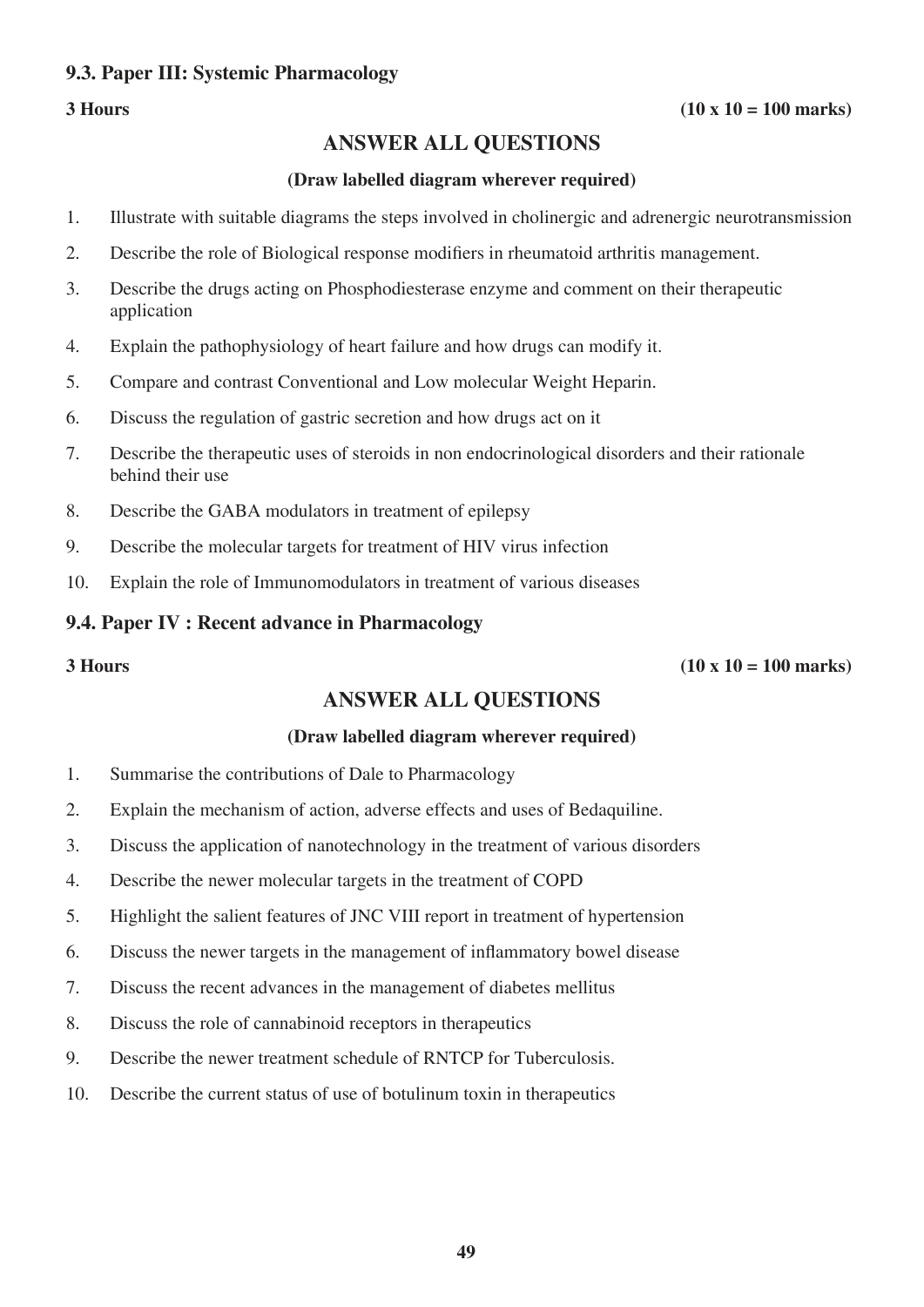#### **10. Recommended reading**

#### **10.1. Books**

#### **(Latest editions of the following books are recommended)**

| $\mathbf{1}$   | Good Mann & Gillman's The Pharmacological Basis of Therapeutics                |
|----------------|--------------------------------------------------------------------------------|
| $\overline{2}$ | Basic and Clinical Pharmacology by Katzung                                     |
| 3              | Rang & Dale's Pharmacology                                                     |
| 4              | Clinical Pharmacology by Morris. J. Brown                                      |
| 5              | Oxford Handbook of Practical Drug Therapy $-$ Richards & Jeffrey               |
| 6              | Principles of Pharmacology by David E Golan                                    |
| $\overline{7}$ | Essentials of Medical Pharmacology by K.D.Tripathi                             |
| 8              | Principles of Pharmacology by Sharma & Sharma                                  |
| 9              | Lippincott Illustrated Reviews: Pharmacology by Karen Whalen                   |
| 10             | Drug Discovery & Evaluation: Methods in Clinical Pharmacology by Gerhard Vogel |
| 11             | Practical Manual of Experimental and Clinical Pharmacology by BikashMedhi      |
| 12             | Fundamentals of Experimental Pharmacology by M.N.Ghosh                         |
| 13             | Drug Screening Methods by S.K.Gupta                                            |
| 14             | Research Methodology: Methodology: Methods & Techniques.                       |
| 15             | Mahajan's Methods in Biostatistics for Medical Students & Research Workers     |

#### **10.2. Journals**

- 1. Indian Journal of Pharmacology
- 2. Indian Journal of Physiology and Pharmacology
- 3. Journal of Pharmacology and Pharmacotherapeutics
- 4. Fundamental and clinical pharmacology
- 5. European Journal of Clinical Pharmacology
- 6. Journal of Ethnopharmacology
- 7. British Journal of Pharmacology
- 8. The Lancet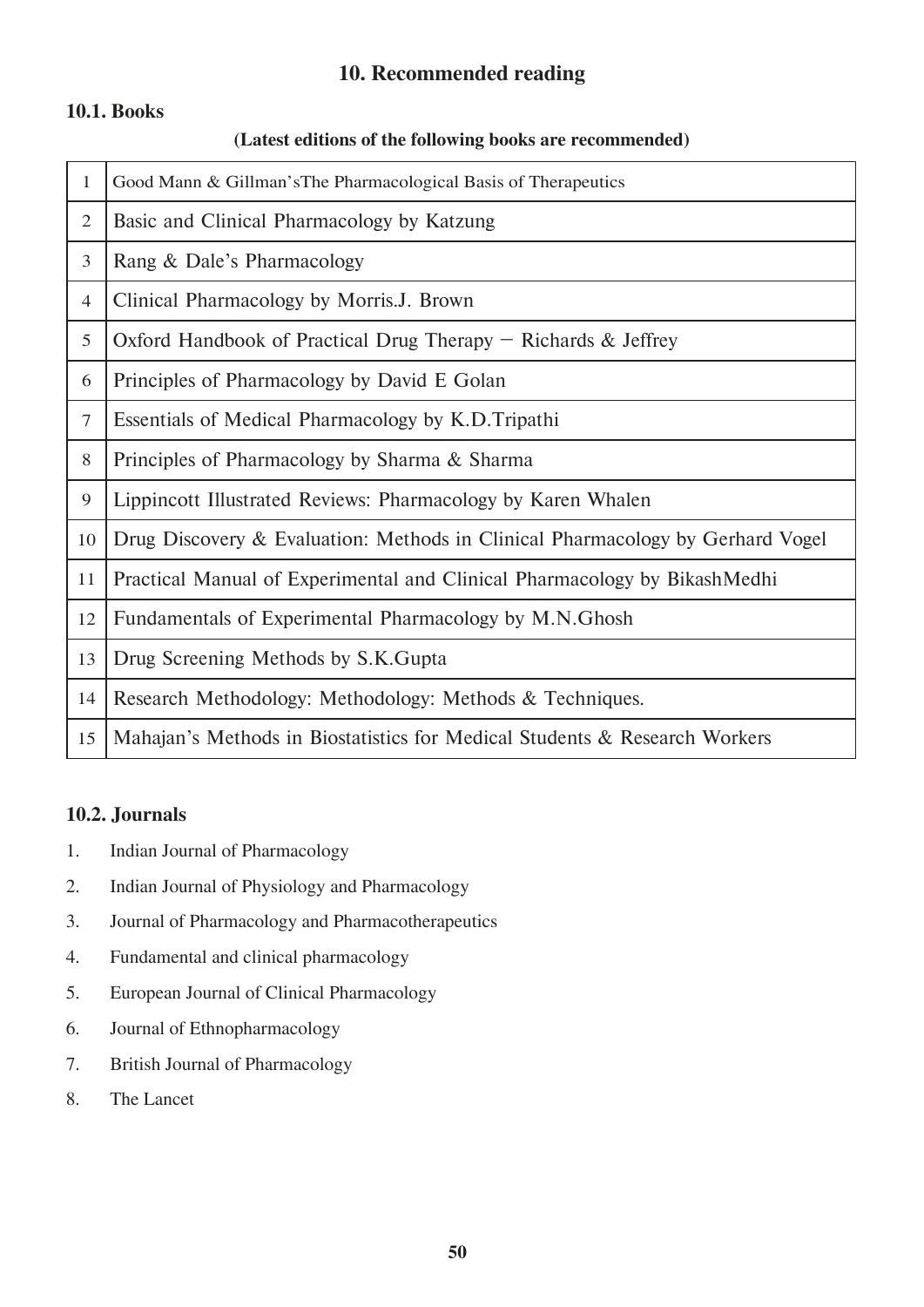#### **11. Annexures**

#### **Annexure-1: Entrustable Professional Activities Assessment**  Department Of Pharmacology Entrustable Professional Activities Assessment Form MD residents

Name of the Resident: UIN No:

#### **Levels of competence:**

- **Level I:** Knowledge only; can observe
- **Level II:** Can perform under direct supervision by Faculty
- **Level III:** Can perform under indirect supervision by Faculty
- **Level IV:** Can do independently
- **↓** Level **V**: Has expertise to teach others

| S.<br>N <sub>0</sub> | <b>EPAs</b>                                                                         | 1st quarter |         | 2nd quarter |         | 3rd quarter |         | 4th quarter |         |
|----------------------|-------------------------------------------------------------------------------------|-------------|---------|-------------|---------|-------------|---------|-------------|---------|
|                      |                                                                                     | Resident    | Faculty | Resident    | Faculty | Resident    | Faculty | Resident    | Faculty |
| $\mathbf{1}$         | ADR reporting<br>and participating<br>in National Phar-<br>macovigilance<br>Program |             |         |             |         |             |         |             |         |
| $\overline{2}$       | Rational Use of<br>Drugs-Essential<br>Medicines List &<br>'P'drug                   |             |         |             |         |             |         |             |         |
| 3                    | Drug Compli-<br>ance $-$ Measur-<br>ing Medication<br>Adherence                     |             |         |             |         |             |         |             |         |
| $\overline{4}$       | Analysing Pre-<br>scribing pattern<br>using WHO<br>criteria                         |             |         |             |         |             |         |             |         |
| 5                    | Identifying<br>Drug-Drug In-<br>teractions                                          |             |         |             |         |             |         |             |         |
| 6                    | Identifying the<br>right choice of<br>drug based on<br>Pharmacoeco-<br>nomics       |             |         |             |         |             |         |             |         |
| 7                    | <b>Evaluating Drug</b><br>Promotional Lit-<br>erature                               |             |         |             |         |             |         |             |         |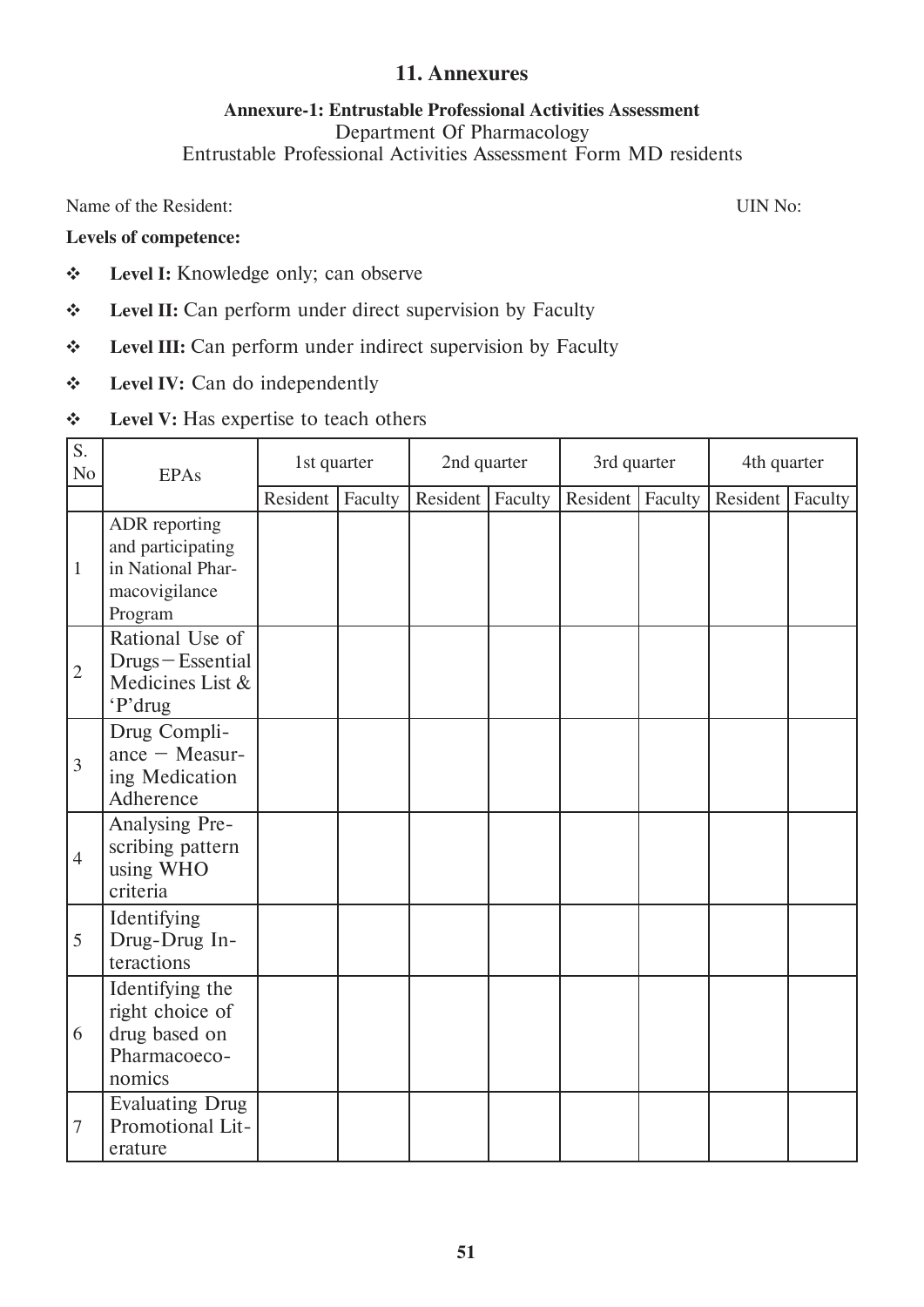| 8  | Analysing the<br>Teaching $-$<br>Learning Meth-<br>odologies in<br>Pharmacology                                      |  |  |  |  |
|----|----------------------------------------------------------------------------------------------------------------------|--|--|--|--|
| 9  | Performing Bio-<br>assay of drugs                                                                                    |  |  |  |  |
| 10 | Performing<br>Herbal Extrac-<br>tion Procedures                                                                      |  |  |  |  |
| 11 | Performing In<br>vivo small ani-<br>mal experiments                                                                  |  |  |  |  |
| 12 | Understand-<br>ing Basics<br>of Research<br>Methodology<br>& Performing<br>a Clinical or<br>Experimental<br>research |  |  |  |  |
| 13 | Obtaining In-<br>formed Consent<br>for participation<br>in the clinical<br>trial                                     |  |  |  |  |
| 14 | Applying basic<br>concepts of Bio-<br>statistics in Per-<br>forming Clinical<br>or Experimental<br>research          |  |  |  |  |
| 15 | Design a Proto-<br>col for a Clini-<br>cal or Experi-<br>mental study                                                |  |  |  |  |
| 16 | Criticise a Jour-<br>nal Article                                                                                     |  |  |  |  |
| 17 | Writing a manu-<br>script for publi-<br>cation                                                                       |  |  |  |  |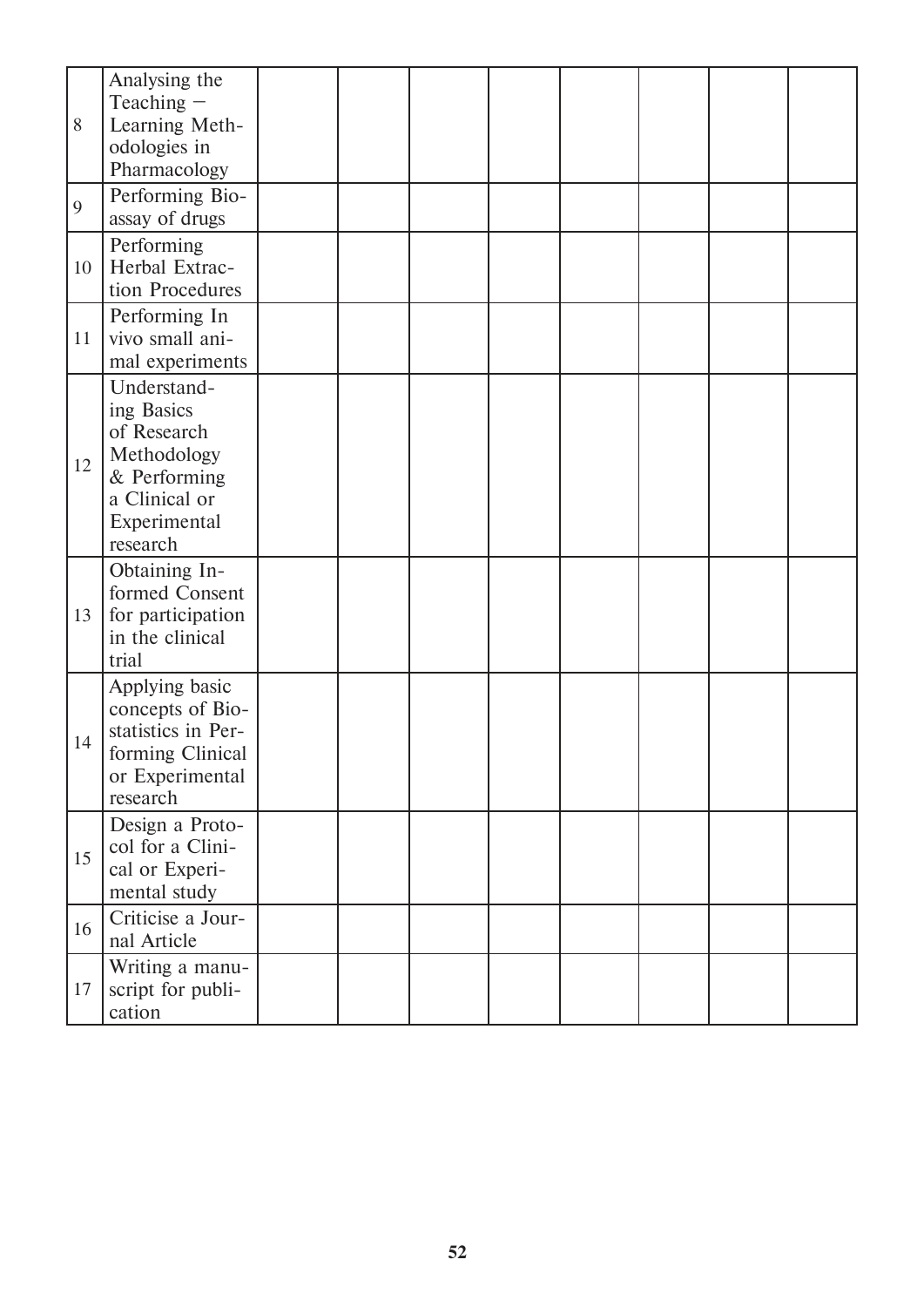#### **Second year of the residency**

| S.<br>N <sub>0</sub> | <b>EPAs</b>                                                                         | 1st quarter |         | 2nd quarter |         | 3rd quarter |         | 4th quarter |         |
|----------------------|-------------------------------------------------------------------------------------|-------------|---------|-------------|---------|-------------|---------|-------------|---------|
|                      |                                                                                     | Resident    | Faculty | Resident    | Faculty | Resident    | Faculty | Resident    | Faculty |
| $\mathbf{1}$         | ADR reporting<br>and participating<br>in National Phar-<br>macovigilance<br>Program |             |         |             |         |             |         |             |         |
| $\overline{2}$       | Rational Use of<br>Drugs-Essential<br>Medicines List &<br>'P'drug                   |             |         |             |         |             |         |             |         |
| $\overline{3}$       | Drug Compli-<br>ance-Measuring<br>MedicationAdher-<br>ence                          |             |         |             |         |             |         |             |         |
| $\overline{4}$       | Analysing Pre-<br>scribing pattern<br>using WHO<br>criteria                         |             |         |             |         |             |         |             |         |
| 5                    | Identifying<br>Drug-Drug In-<br>teractions                                          |             |         |             |         |             |         |             |         |
| 6                    | Identifying the<br>right choice of<br>drug based on<br>Pharmacoeco-<br>nomics       |             |         |             |         |             |         |             |         |
| 7                    | <b>Evaluating Drug</b><br>Promotional<br>Literature                                 |             |         |             |         |             |         |             |         |
| 8                    | Analysing the<br>Teaching $-$<br>Learning Meth-<br>odologies in<br>Pharmacology     |             |         |             |         |             |         |             |         |
| 9                    | Performing Bio-<br>assay of drugs                                                   |             |         |             |         |             |         |             |         |
| 10                   | Performing<br>Herbal Extrac-<br>tion Procedures                                     |             |         |             |         |             |         |             |         |
| 11                   | Performing In<br>vivo small ani-<br>mal experiments                                 |             |         |             |         |             |         |             |         |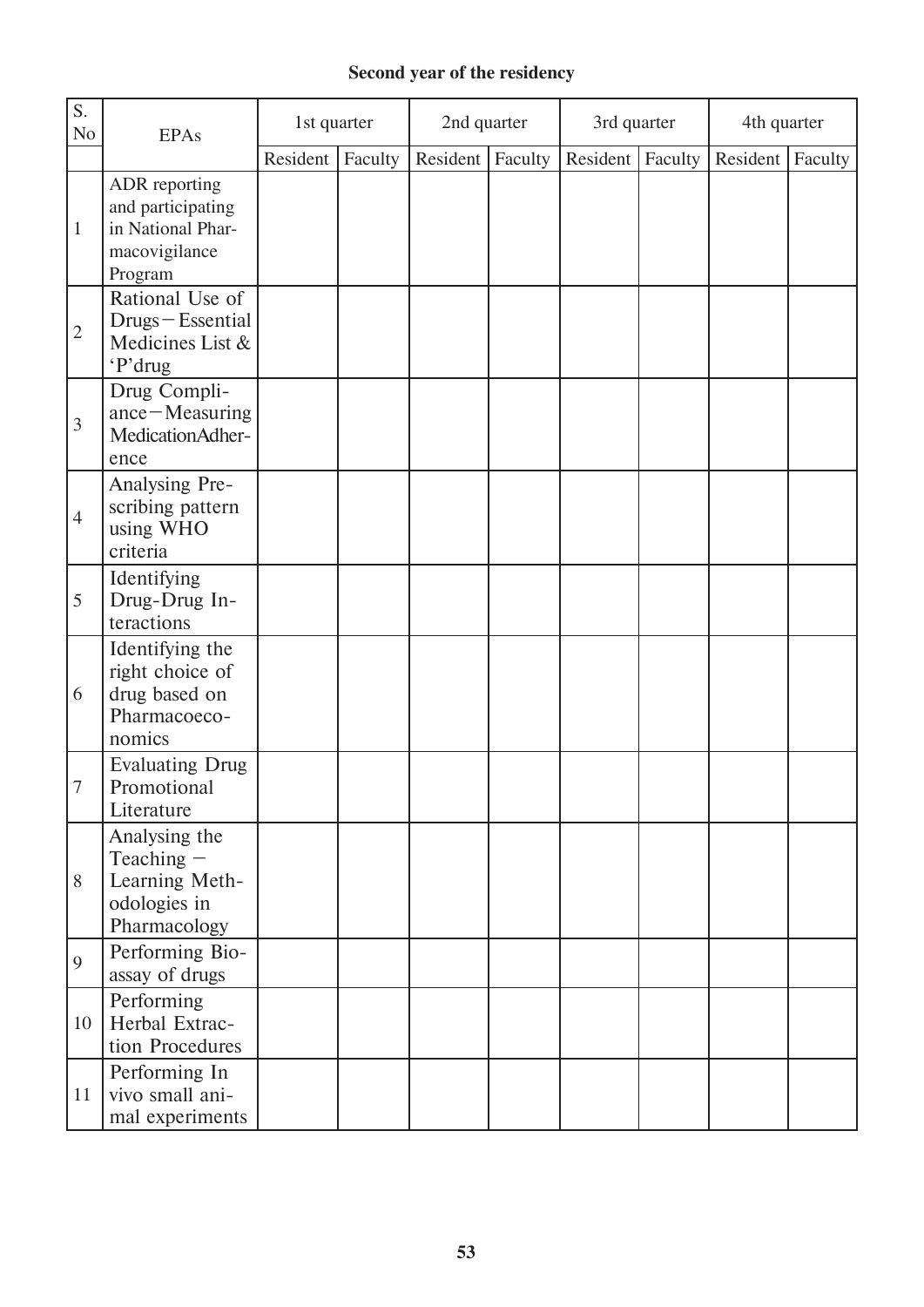| 12 | Understand-<br>ing Basics<br>of Research<br>Methodology<br>& Performing<br>a Clinical or<br>Experimental<br>research |  |  |  |  |
|----|----------------------------------------------------------------------------------------------------------------------|--|--|--|--|
| 13 | Obtaining In-<br>formed Consent<br>for participation<br>in the clinical<br>trial                                     |  |  |  |  |
| 14 | Applying basic<br>concepts of Bio-<br>statistics in Per-<br>forming Clinical<br>or Experimental<br>research          |  |  |  |  |
| 15 | Design a Proto-<br>col for a Clinical<br>or Experimental<br>study                                                    |  |  |  |  |
| 16 | CriticiseaJournal<br>Article                                                                                         |  |  |  |  |
| 17 | Writing a manu-<br>script for publica-<br>tion                                                                       |  |  |  |  |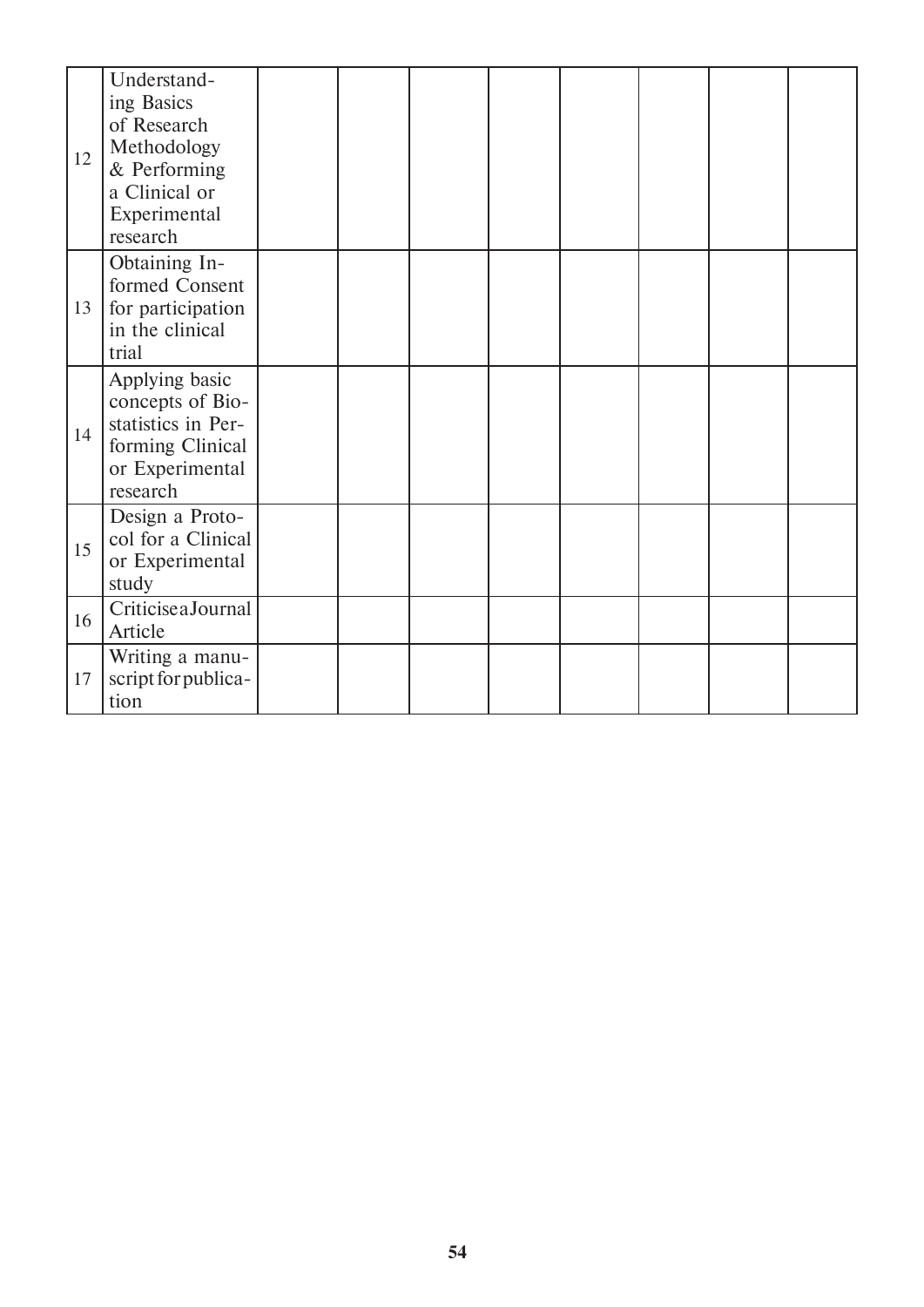### **Third year of the residency**

| S.<br>N <sub>0</sub> | <b>EPAs</b>                                                                         | 1st quarter |         | 2nd quarter |         | 3rd quarter |         | 4th quarter |         |
|----------------------|-------------------------------------------------------------------------------------|-------------|---------|-------------|---------|-------------|---------|-------------|---------|
|                      |                                                                                     | Resident    | Faculty | Resident    | Faculty | Resident    | Faculty | Resident    | Faculty |
| $\mathbf{1}$         | ADR reporting<br>and participating<br>in National Phar-<br>macovigilance<br>Program |             |         |             |         |             |         |             |         |
| $\overline{2}$       | Rational Use of<br>$Drugs - Essen-$<br>tial Medicines<br>List & 'P'drug             |             |         |             |         |             |         |             |         |
| $\overline{3}$       | Drug Compli-<br>ance $-$ Measur-<br>ing Medication<br>Adherence                     |             |         |             |         |             |         |             |         |
| $\overline{4}$       | Analysing Pre-<br>scribing pattern<br>using WHO<br>criteria                         |             |         |             |         |             |         |             |         |
| 5                    | Identifying<br>Drug-Drug In-<br>teractions                                          |             |         |             |         |             |         |             |         |
| 6                    | Identifying the<br>right choice of<br>drug based on<br>Pharmacoeco-<br>nomics       |             |         |             |         |             |         |             |         |
| 7                    | <b>Evaluating Drug</b><br>Promotional<br>Literature                                 |             |         |             |         |             |         |             |         |
| 8                    | Analysing the<br>Teaching -<br>Learning Meth-<br>odologies in<br>Pharmacology       |             |         |             |         |             |         |             |         |
| 9                    | Performing Bio-<br>assay of drugs                                                   |             |         |             |         |             |         |             |         |
| 10                   | Performing<br>Herbal Extrac-<br>tion Procedures                                     |             |         |             |         |             |         |             |         |
| 11                   | Performing In<br>vivo small ani-<br>mal experiments                                 |             |         |             |         |             |         |             |         |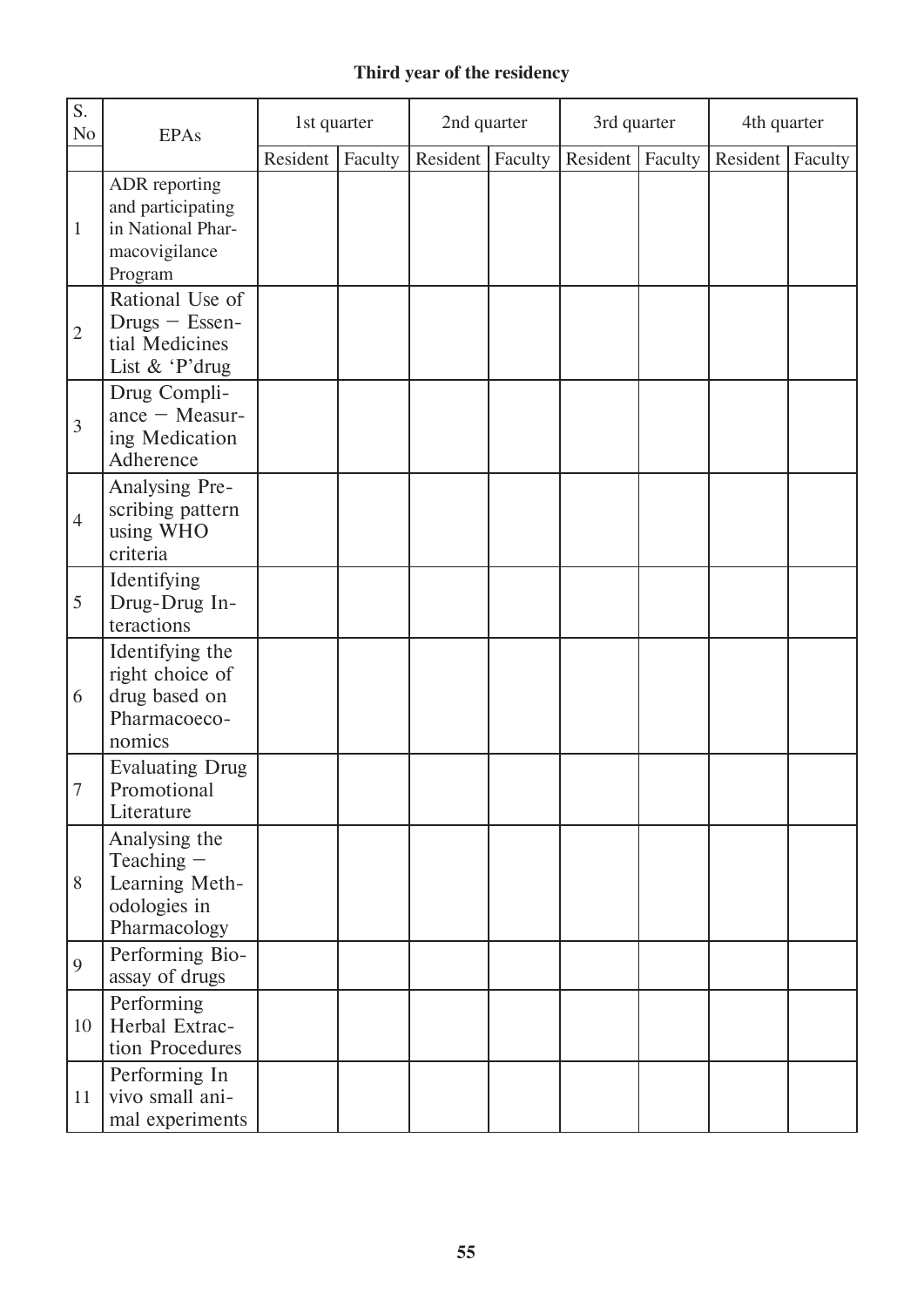| 12 | Understand-<br>ing Basics<br>of Research<br>Methodology<br>& Performing<br>a Clinical or<br>Experimental<br>research |  |  |  |  |
|----|----------------------------------------------------------------------------------------------------------------------|--|--|--|--|
| 13 | Obtaining In-<br>formed Consent<br>for participation<br>in the clinical<br>trial                                     |  |  |  |  |
| 14 | Applying basic<br>concepts of Bio-<br>statistics in Per-<br>forming Clinical<br>or Experimental<br>research          |  |  |  |  |
| 15 | Design a Proto-<br>col for a Clinical<br>or Experimental<br>study                                                    |  |  |  |  |
| 16 | CriticiseaJournal<br>Article                                                                                         |  |  |  |  |
| 17 | Writing a manu-<br>script for publica-<br>tion                                                                       |  |  |  |  |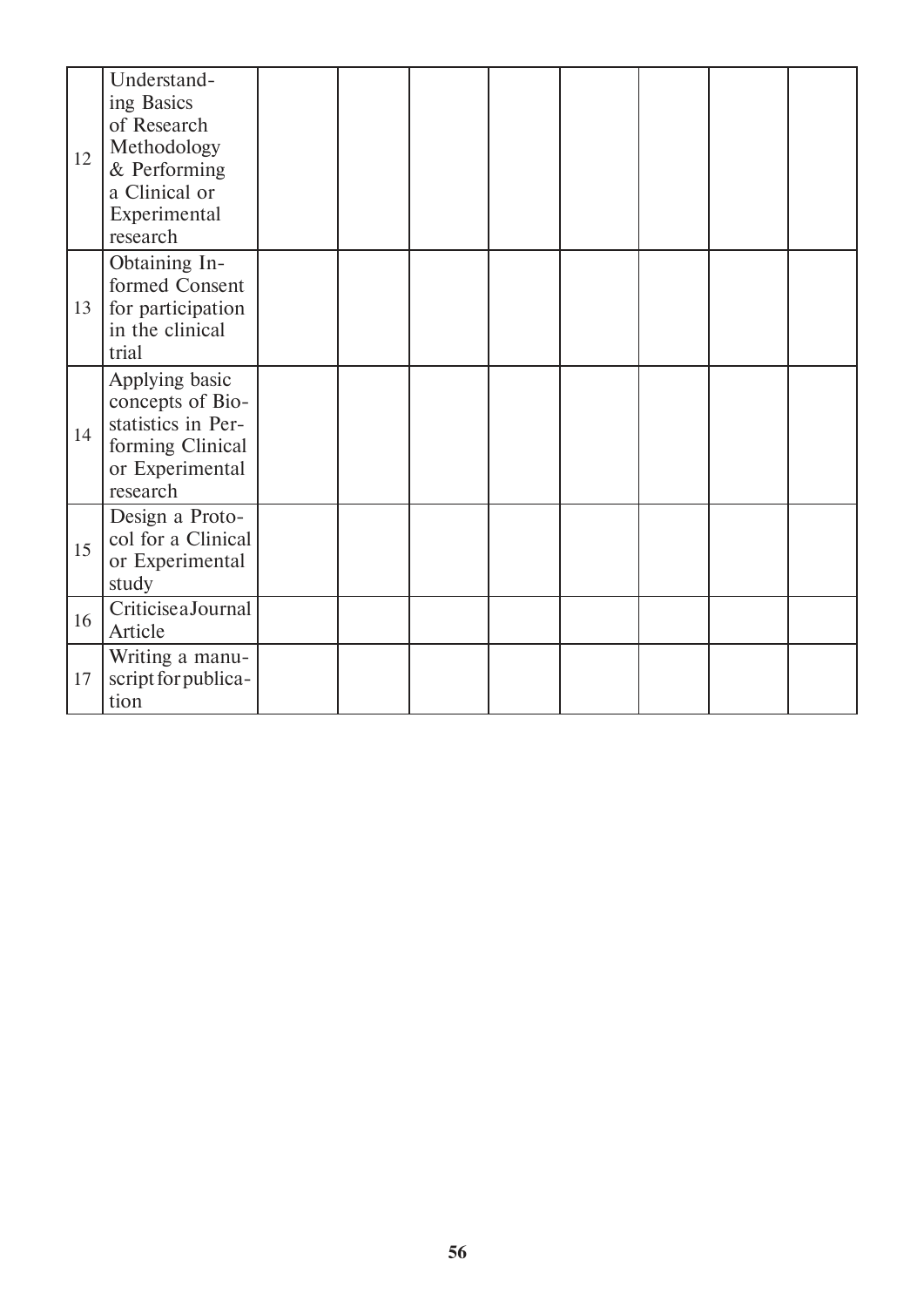#### **Annexure 2: Postgraduate Students Appraisal Form**

#### **Sri Balaji Vidyapeeth**

#### **Department of Pharmacology**

Name of the PG Student: UNI No:

Period of Training FROM............................................................TO.........................................

| Sr.<br>No.     | <b>PARTICULARS</b>                                        | Not Satisfactory | Satisfactory |    | More Than<br>Satisfactory | Remarks |
|----------------|-----------------------------------------------------------|------------------|--------------|----|---------------------------|---------|
|                |                                                           | 123              | 4            | 56 | 789                       |         |
| 1              | Journal based / recent advanc-<br>es learning             |                  |              |    |                           |         |
| $\overline{2}$ | Patient based /Laboratory or<br>Skill based learning      |                  |              |    |                           |         |
| 3              | Self directed learning and<br>teaching                    |                  |              |    |                           |         |
| $\overline{4}$ | Departmental and interde-<br>partmental learning activity |                  |              |    |                           |         |
| 5              | External and Outreach Ac-<br>tivities / CMEs              |                  |              |    |                           |         |
| 6              | Thesis / Research work                                    |                  |              |    |                           |         |
| 7              | E-portfolio Maintenance                                   |                  |              |    |                           |         |

Publications

Yes/ No

Remarks\*

\*REMARKS: Any significant positive or negative attributes of a postgraduate student to be mentioned. For score less than 4 in any category, remediation must be suggested. Individual feedback to postgraduate student is strongly recommended.

\_\_\_\_\_\_\_\_\_\_\_\_\_\_\_\_\_\_\_\_\_\_\_\_\_\_\_\_\_\_\_\_\_\_\_\_\_\_\_\_\_\_\_\_\_\_\_\_\_\_\_\_\_\_\_\_\_\_\_\_\_\_\_\_\_\_\_\_\_\_\_\_\_\_\_\_\_\_\_\_\_\_\_\_\_

\_\_\_\_\_\_\_\_\_\_\_\_\_\_\_\_\_\_\_\_\_\_\_\_\_\_\_\_\_\_\_\_\_\_\_\_\_\_\_\_\_\_\_\_\_\_\_\_\_\_\_\_\_\_\_\_\_\_\_\_\_\_\_\_\_\_\_\_\_\_\_\_\_\_\_\_\_\_\_\_\_\_\_\_\_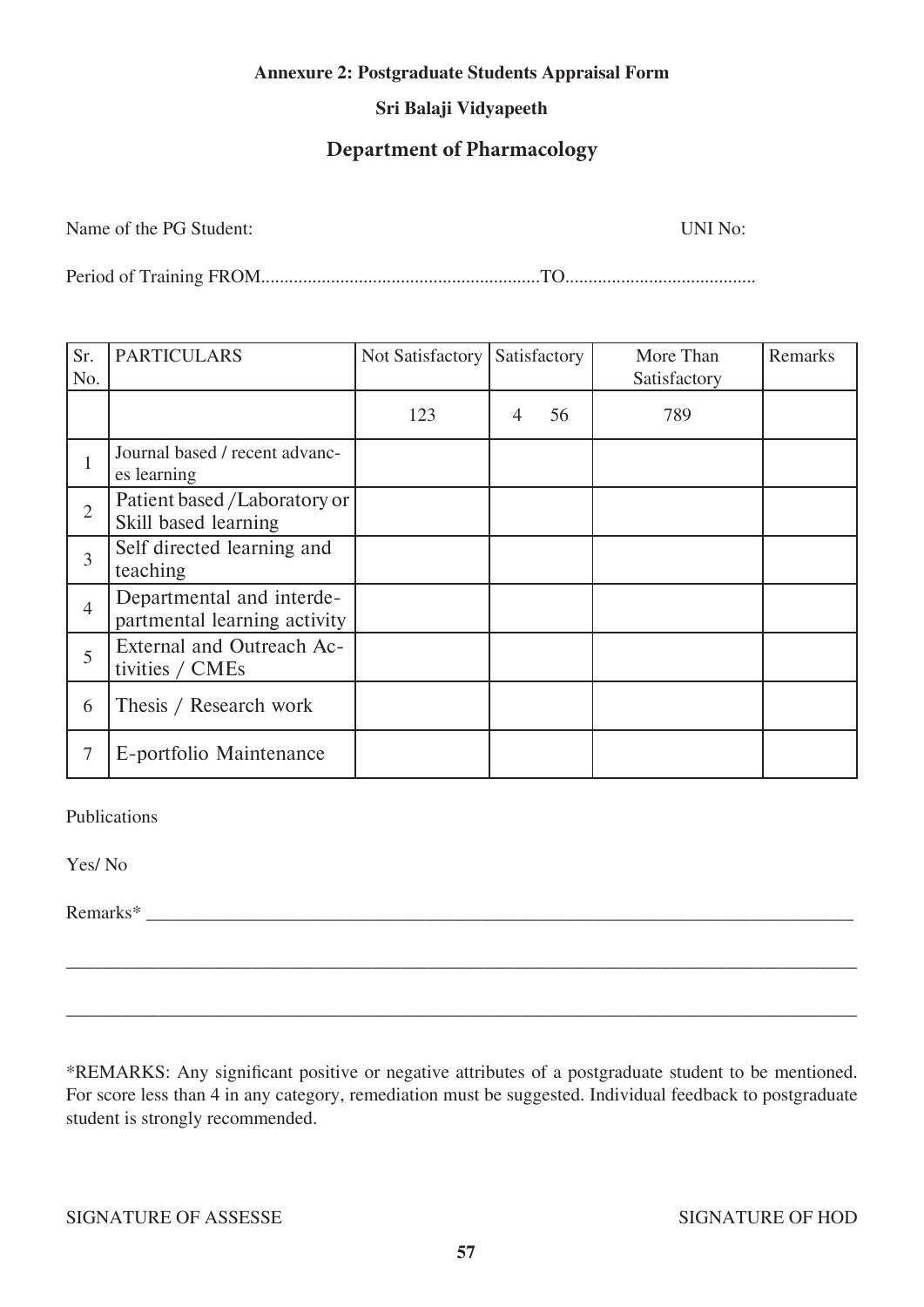#### **Annexure 3:Multisource feedback**

#### **Sri Balaji Vidyapeeth**

#### **Department of Pharmacology**

Multisource feedback

(To be completed by Faculty)

Name of the Resident: ………………………………………….. UIN No.: ………………………………

Name of the Faculty: ……………………………………………… Date: ………………………………..

|                |                                                     | Score     |        |           |  |  |
|----------------|-----------------------------------------------------|-----------|--------|-----------|--|--|
| <b>Sl. No.</b> | Criteria to be assessed                             | Below par | At par | Above par |  |  |
|                |                                                     | (1)       | (2)    | (3)       |  |  |
| 1              | <b>Teaching Methodology</b>                         |           |        |           |  |  |
| $\overline{2}$ | <b>Practical Skills</b>                             |           |        |           |  |  |
| $\overline{3}$ | ADR reporting                                       |           |        |           |  |  |
| $\overline{4}$ | <b>Communication skills</b>                         |           |        |           |  |  |
| 5              | Methodological skills                               |           |        |           |  |  |
| 6              | Self directed learning                              |           |        |           |  |  |
| 7              | Professionalism                                     |           |        |           |  |  |
| 8              | Proper and complete documentation                   |           |        |           |  |  |
| 9              | Relationship with peers                             |           |        |           |  |  |
| 10             | Works constructively in the health care system      |           |        |           |  |  |
|                |                                                     | Total     |        |           |  |  |
|                |                                                     | score:    |        |           |  |  |
|                | <b>General Comments:</b>                            |           |        |           |  |  |
|                | Highlights in performance (strengths)               |           |        |           |  |  |
|                | Possible suggested areas for improvement (weakness) |           |        |           |  |  |
|                | Signature:                                          |           |        |           |  |  |

(To be completed by Nurse / Technician / Other Health Professionals)

Name of the Resident: ………………………………………………….. UIN No.: ………………………. Name of the Respondent: ……………………………………………. Date: ……………………………….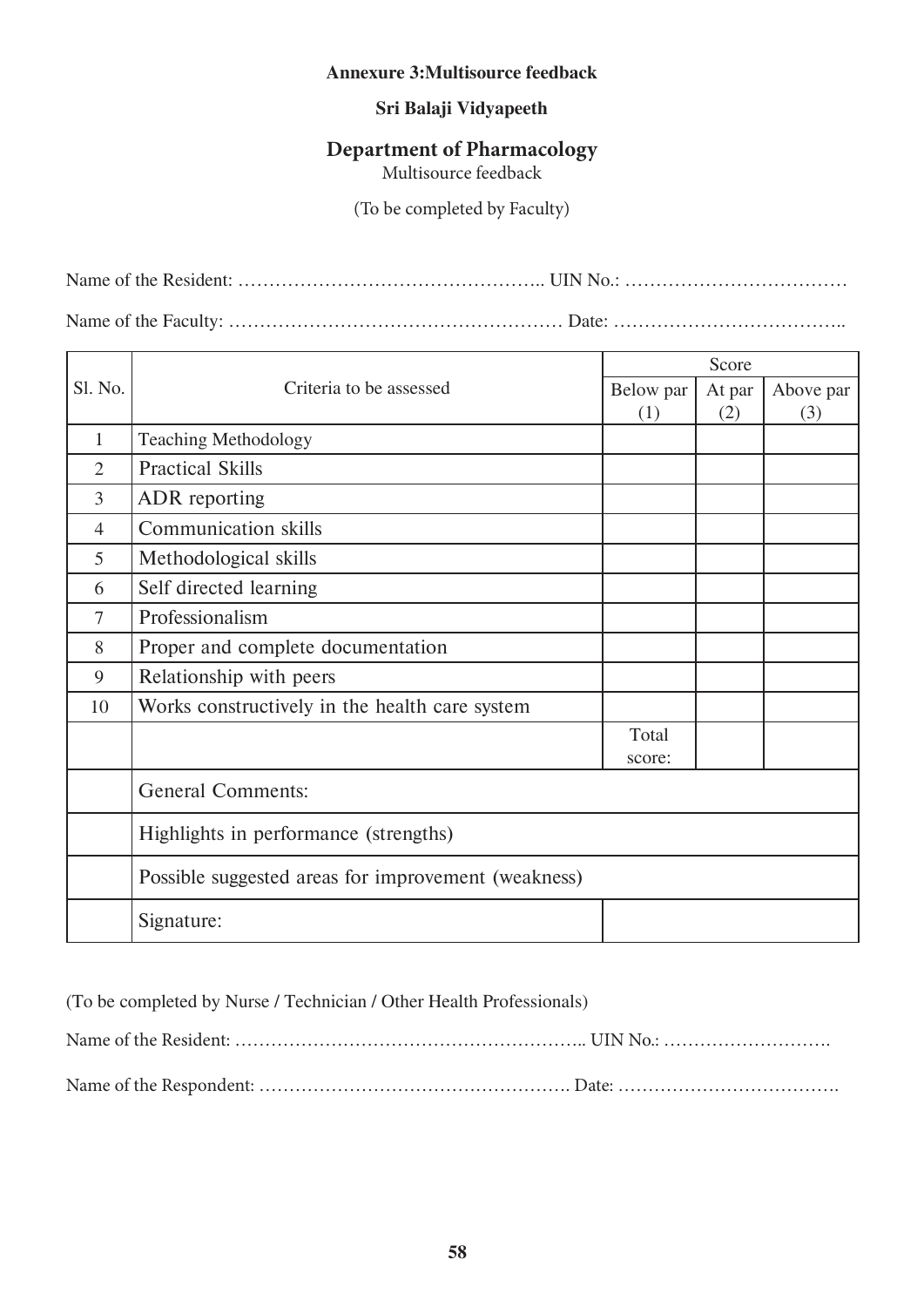|                |                                                             | Score     |        |           |  |  |
|----------------|-------------------------------------------------------------|-----------|--------|-----------|--|--|
| Sl. No.        | Criteria to be assessed                                     | Below par | At par | Above par |  |  |
|                |                                                             | (1)       | (2)    | (3)       |  |  |
| 1              | Shows ethics in animal care                                 |           |        |           |  |  |
| $\overline{2}$ | Follows guidelines                                          |           |        |           |  |  |
| $\overline{3}$ | Follows methodologies                                       |           |        |           |  |  |
| $\overline{4}$ | Performs experiments with confidence                        |           |        |           |  |  |
| 5              | Communicates effectively with technicians                   |           |        |           |  |  |
| 6              | Communicates effectively with nurses in ADR<br>reporting    |           |        |           |  |  |
| 7              | Communicates effectively with other health<br>professionals |           |        |           |  |  |
| 8              | Allows them to express their doubts or concern              |           |        |           |  |  |
| 9              | Proper and complete documentation                           |           |        |           |  |  |
| 10             | Works constructively in the health care system              |           |        |           |  |  |
|                |                                                             | Total     |        |           |  |  |
|                |                                                             | score:    |        |           |  |  |
|                | <b>General Comments:</b>                                    |           |        |           |  |  |
|                | Highlights in performance (strengths)                       |           |        |           |  |  |
|                | Possible suggested areas for improvement (weakness)         |           |        |           |  |  |
|                | Signature:                                                  |           |        |           |  |  |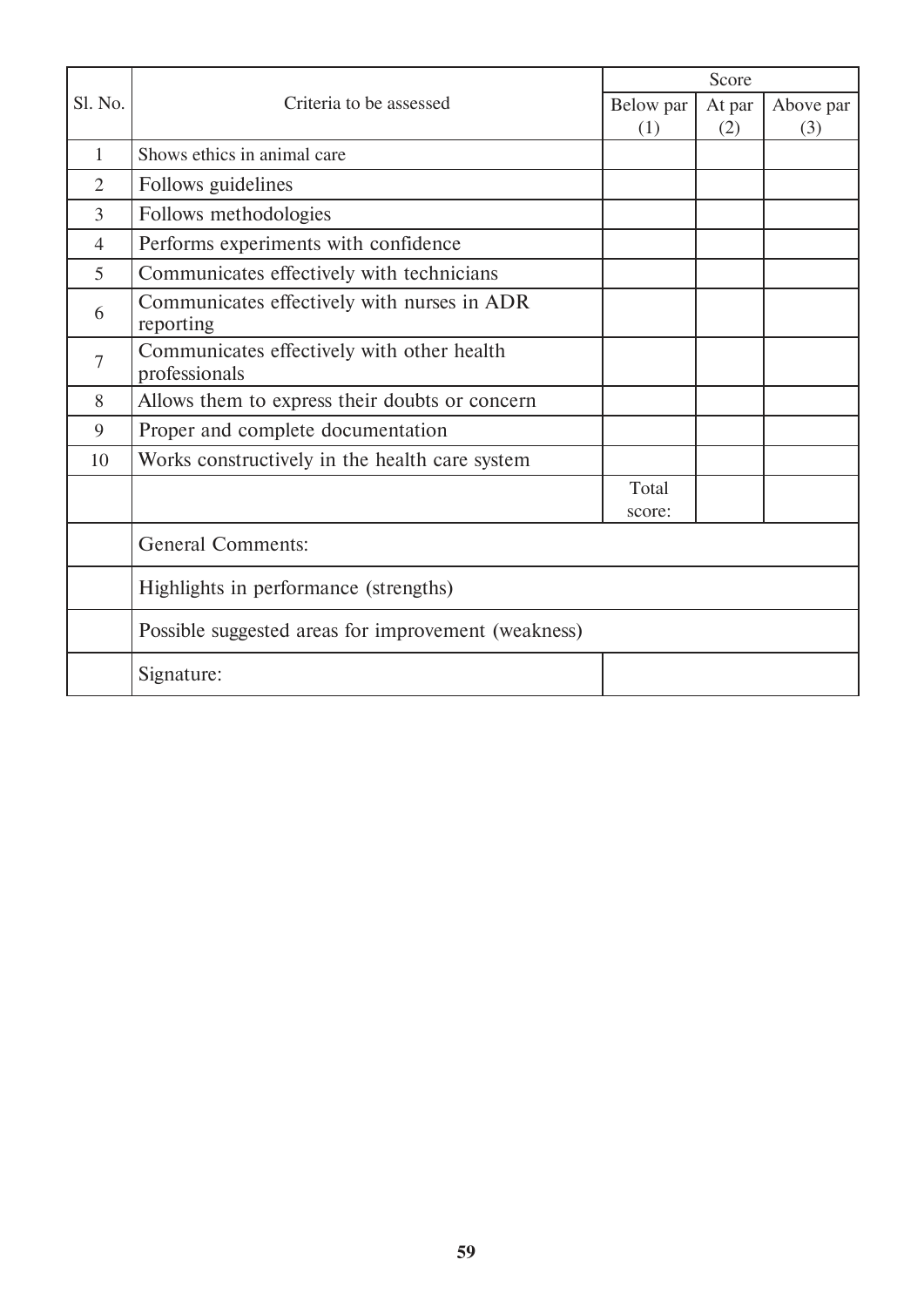(To be completed by Nurse / Technician / Other Health Professionals)

Name of the Resident: ……………………………… UIN No.: …………………………

Name of the Respondent: ………………….............. Date: ……………………………

Sl. No. **Criteria** to be assessed Score Below par (1) At par (2) Above par (3) 1 Shows ethics in animal care 2 Follows guidelines

| 3              | Follows methodologies                                       |                 |  |  |  |  |
|----------------|-------------------------------------------------------------|-----------------|--|--|--|--|
| 4              | Performs experiments with confidence                        |                 |  |  |  |  |
| 5              | Communicates effectively with technicians                   |                 |  |  |  |  |
| 6              | Communicates effectively with nurses in ADR<br>reporting    |                 |  |  |  |  |
| $\overline{7}$ | Communicates effectively with other health<br>professionals |                 |  |  |  |  |
| 8              | Allows them to express their doubts or concern              |                 |  |  |  |  |
| 9              | Proper and complete documentation                           |                 |  |  |  |  |
| 10             | Works constructively in the health care system              |                 |  |  |  |  |
|                |                                                             | Total<br>score: |  |  |  |  |
|                | <b>General Comments:</b>                                    |                 |  |  |  |  |
|                | Highlights in performance (strengths)                       |                 |  |  |  |  |
|                | Possible suggested areas for improvement (weakness)         |                 |  |  |  |  |
|                | Signature:                                                  |                 |  |  |  |  |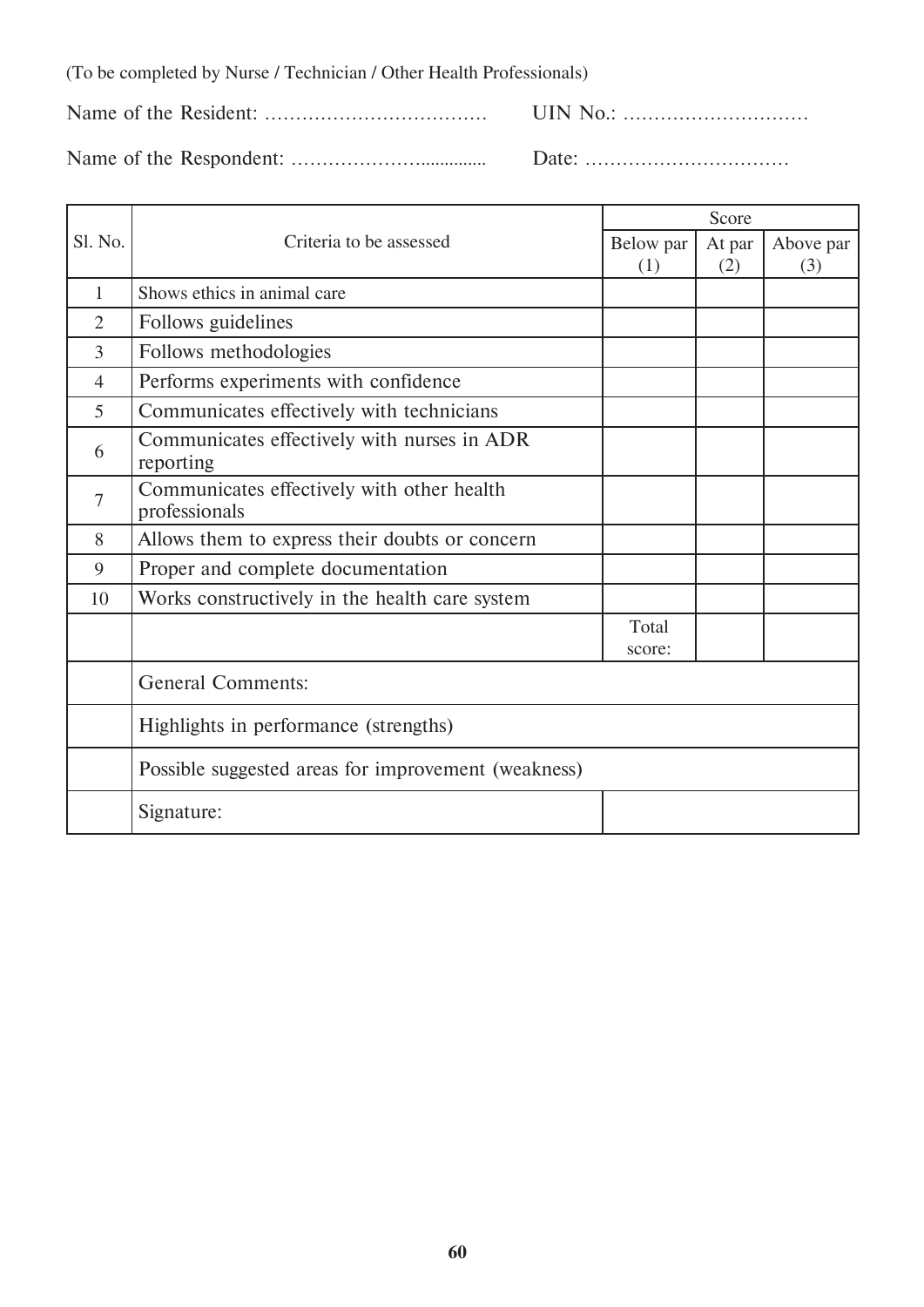(To be completed by Nurse / Technician / Other Health Professionals)

Name of the Resident: …………………………………… UIN No.: ………………………………

Name of the Respondent: …………………………......... Date: ……………………………

|                |                                                     | Score     |        |           |  |  |
|----------------|-----------------------------------------------------|-----------|--------|-----------|--|--|
| Sl. No.        | Criteria to be assessed                             | Below par | At par | Above par |  |  |
|                |                                                     | (1)       | (2)    | (3)       |  |  |
| 1              | Shows a caring attitude to patients                 |           |        |           |  |  |
| $\overline{2}$ | Effectively explains importance of medication       |           |        |           |  |  |
|                | adherence, side effects of drugs                    |           |        |           |  |  |
| 3              | Provides proper drug information                    |           |        |           |  |  |
| $\overline{4}$ | Communicates effectively with patients              |           |        |           |  |  |
| 5              | Effectively answers doubts or concern               |           |        |           |  |  |
|                |                                                     | Total     |        |           |  |  |
|                |                                                     | score:    |        |           |  |  |
|                | <b>General Comments:</b>                            |           |        |           |  |  |
|                | Highlights in performance (strengths)               |           |        |           |  |  |
|                | Possible suggested areas for improvement (weakness) |           |        |           |  |  |
|                | Signature:                                          |           |        |           |  |  |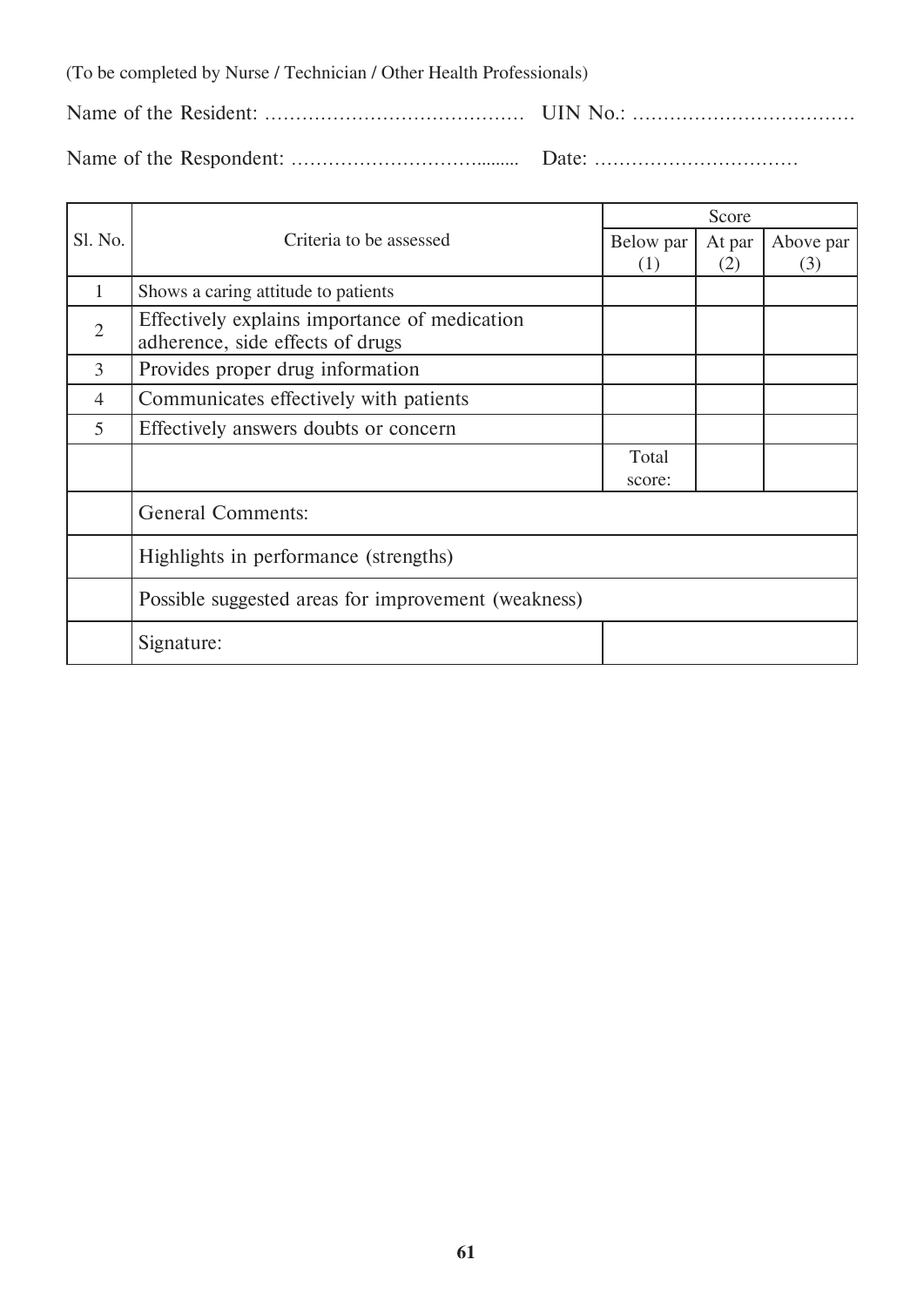#### **Annexure 4:Work Place Based Assessment**

#### **Sri Balaji Vidyapeeth**

#### **Department of Pharmacology**

Work Place Based Assessment

|                                | <b>Below</b><br>expectation | Borderline | Meet<br>expectation          | Above<br>expectation | Not observed |
|--------------------------------|-----------------------------|------------|------------------------------|----------------------|--------------|
| Teaching skill                 |                             |            |                              |                      |              |
| Experimental skill             |                             |            |                              |                      |              |
| Methodological skill           |                             |            |                              |                      |              |
| Communication skill            |                             |            |                              |                      |              |
| Clinical judgement             |                             |            |                              |                      |              |
| Professionalism                |                             |            |                              |                      |              |
| Organisational effi-<br>ciency |                             |            |                              |                      |              |
| <b>Overall Performance</b>     |                             |            |                              |                      |              |
| Anything good:                 |                             |            | Suggestions for improvement: |                      |              |
| Agreed upon action:            |                             |            |                              |                      |              |
| Signature of the resident      | Signature of the Assessor   |            |                              |                      |              |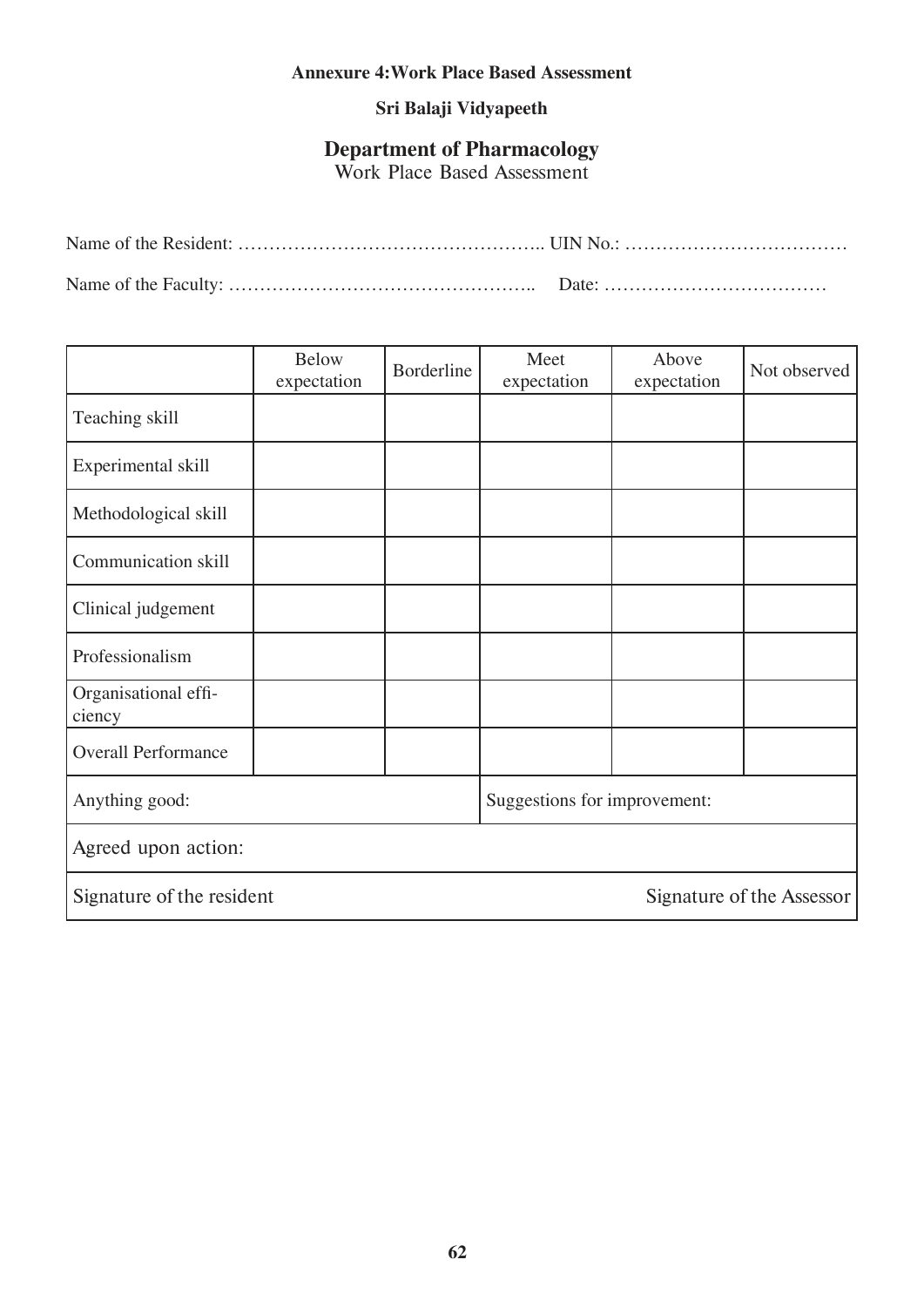#### **Annexure 5: Feedback for Journal club**

### **Sri Balaji Vidyapeeth Department of Pharmacology**

Evaluation Sheet For Postgraduate Journal Club (To Be Marked Individually By Each Faculty)

Name of the Resident: ………………………………………….. UIN No.: ……………………………… Name of the Faculty: …………………………………………… Date: ………………………………..

|                |                                                                                                       | Score           |        |           |
|----------------|-------------------------------------------------------------------------------------------------------|-----------------|--------|-----------|
| Sl. No.        | Criteria to be assessed                                                                               | Below par       | At par | Above par |
|                |                                                                                                       | (1)             | (2)    | (3)       |
| $\mathbf{1}$   | Relevance of article chosen                                                                           |                 |        |           |
| $\overline{2}$ | Identifies the problem addressed in the paper                                                         |                 |        |           |
| $\overline{3}$ | Completeness of presentation                                                                          |                 |        |           |
| $\overline{4}$ | Analysesandgivescommentsonmethodologyandstatistics                                                    |                 |        |           |
| 5              | Brief summary of results                                                                              |                 |        |           |
| 6              | Comparison of work with other published work                                                          |                 |        |           |
| $\tau$         | Merits and demerits of the paper                                                                      |                 |        |           |
| 8              | Summary and take home message                                                                         |                 |        |           |
| 9              | Time management                                                                                       |                 |        |           |
| 10             | Overall performance $-$ relevant answers to questions,<br>attitude during presentation and confidence |                 |        |           |
|                |                                                                                                       | Total<br>score: |        |           |
|                | <b>General Comments:</b>                                                                              |                 |        |           |
|                | Highlights in performance (strengths)                                                                 |                 |        |           |
|                | Possible suggested areas for improvement (weakness)                                                   |                 |        |           |
|                | Signature:                                                                                            |                 |        |           |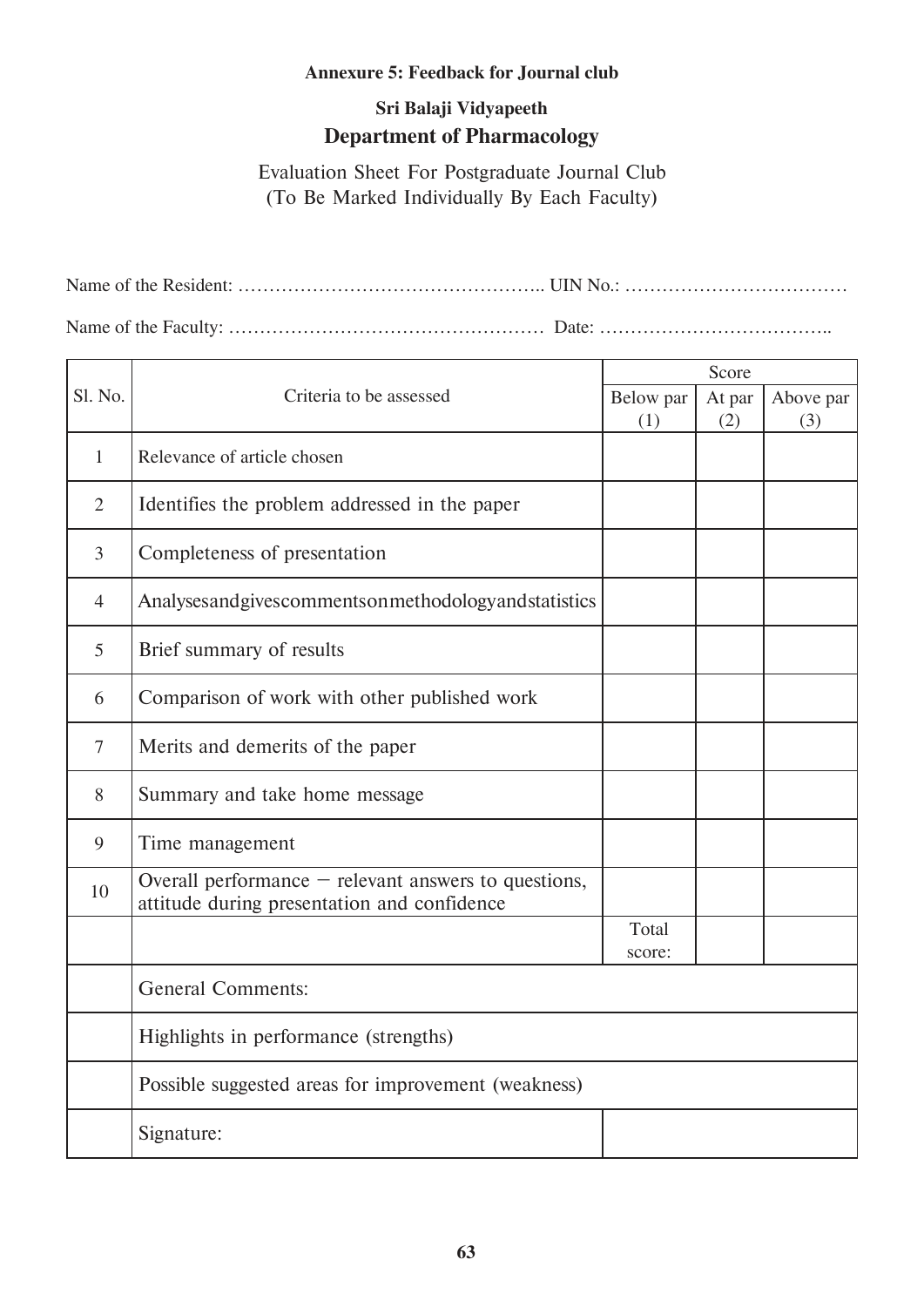#### **Annexure 6: Feedback for Seminar**

#### **Sri Balaji Vidyapeeth Department of Pharmacology**

Evaluation Sheet For Postgraduate Journal Club (To Be Marked Individually By Each Faculty)

Name of the Resident: ………………………………………….. UIN No.: ……………………………… Name of the Faculty: ……………………………………………… Date: ………………………………..

| Sl. No.        | Criteria to be assessed                                                                               | Score           |        |           |
|----------------|-------------------------------------------------------------------------------------------------------|-----------------|--------|-----------|
|                |                                                                                                       | Below par       | At par | Above par |
|                |                                                                                                       | (1)             | (2)    | (3)       |
| 1              | Introduction of subject and its importance / Objectives                                               |                 |        |           |
| $\overline{2}$ | Completeness of presentation                                                                          |                 |        |           |
| $\mathfrak{Z}$ | Coherency of presentation                                                                             |                 |        |           |
| $\overline{4}$ | Consulted all relevant literature                                                                     |                 |        |           |
| 5              | Use of audio-visual aids                                                                              |                 |        |           |
| 6              | Understanding of subject                                                                              |                 |        |           |
| $\overline{7}$ | Summary and take home message                                                                         |                 |        |           |
| 8              | Cites appropriate references / suggests further reading                                               |                 |        |           |
| 9              | Time management                                                                                       |                 |        |           |
| 10             | Overall performance $-$ relevant answers to questions,<br>attitude during presentation and confidence |                 |        |           |
|                |                                                                                                       | Total<br>score: |        |           |
|                | <b>General Comments:</b>                                                                              |                 |        |           |
|                | Highlights in performance (strengths)                                                                 |                 |        |           |
|                | Possible suggested areas for improvement (weakness)                                                   |                 |        |           |
|                | Signature:                                                                                            |                 |        |           |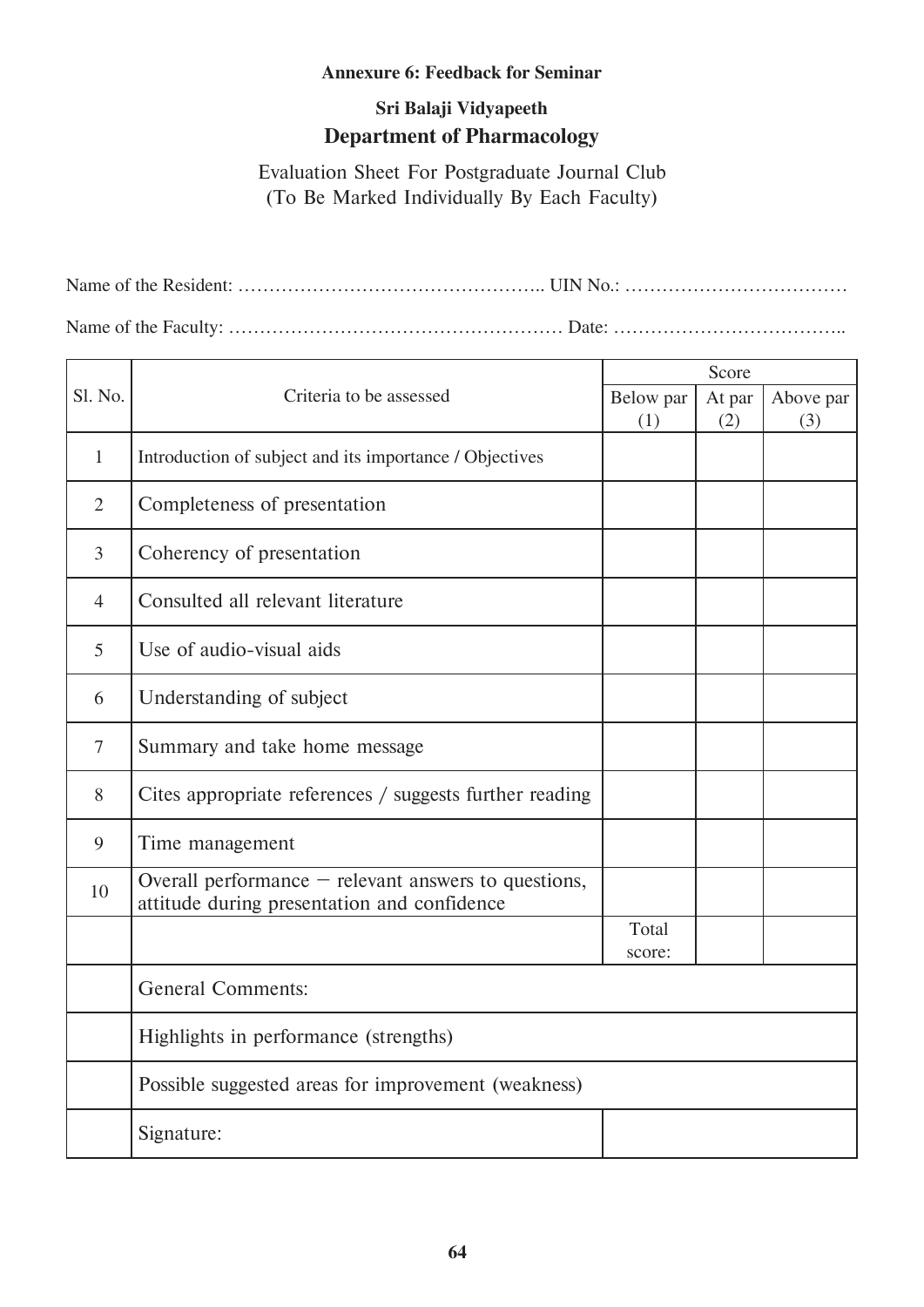#### **Annexure 7: Practical Procedural Skills Assessment**

#### **Sri Balaji Vidyapeeth Department of Pharmacology**

Evaluation Sheet For Postgraduate Practical Work (To be marked individually by each faculty)

Name of the Resident: ………………………………………….. UIN No.: ……………………………… Name of the Faculty: ……………………………………………… Date: ………………………………..

| Sl. No.        | Criteria to be assessed                             | Score           |        |           |
|----------------|-----------------------------------------------------|-----------------|--------|-----------|
|                |                                                     | Below par       | At par | Above par |
|                |                                                     | (1)             | (2)    | (3)       |
| $\mathbf{1}$   | Animal Handling                                     |                 |        |           |
| $\overline{2}$ | Setting up equipment                                |                 |        |           |
| $\overline{3}$ | Procedural skills                                   |                 |        |           |
| $\overline{4}$ | Calculational skills                                |                 |        |           |
| 5              | Problem Solving skills                              |                 |        |           |
| 6              | <b>Communication Skills</b>                         |                 |        |           |
| $\overline{7}$ | Documentation skills                                |                 |        |           |
| 8              | Management skills                                   |                 |        |           |
| 9              | Teaching skills                                     |                 |        |           |
| 10             | Overall performance                                 |                 |        |           |
|                |                                                     | Total<br>score: |        |           |
|                | <b>General Comments:</b>                            |                 |        |           |
|                | Highlights in performance (strengths)               |                 |        |           |
|                | Possible suggested areas for improvement (weakness) |                 |        |           |
|                | Signature:                                          |                 |        |           |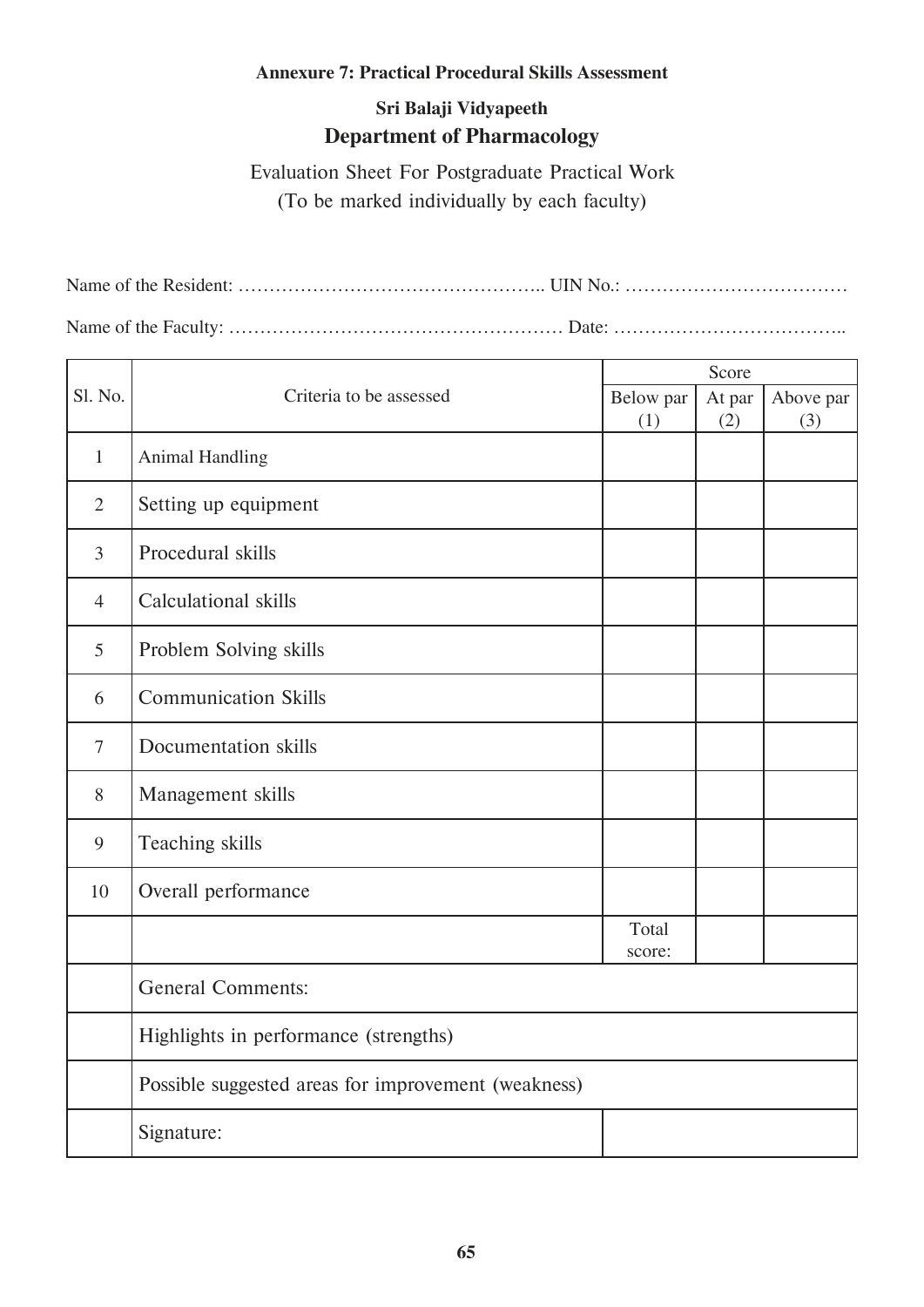#### **Annexure 8: Patient Information Sheet**

#### **Sri Balaji Vidyapeeth Department of Pharmacology**

#### **Information for Participants of the Study**

Evaluation Sheet For Postgraduate Practical Work (To be marked individually by each faculty)

#### **Information for Participants of the Study**

 Instructions – This is the patient information sheet. It should address the participant of this study. Depending upon the nature of the individual project, the details provided to the participant may vary. A separate consent form for the patient/test group and control (drug/procedure or placebo) should be provided as applicable. While formulating this sheet, the investigator must provide the following information as applicable in a simple language in English and Tamil which can be understood by the participant.

We welcome you and thank you for having accepted our request to consider whether you can participate in our study. This sheet contains the details of the study, the possible risks, discomfort and benefits for the participants are also given. You can read and understand by yourself; if you wish, we are ready to read and explain the same to you.

If you do not understand anything or if you want any more details we are ready to provide the details.

- 1. What is the title of the Research Project?
- 2. Who /where this study is being conducted?

 This study is being conducted by ---------------------------------- a Post graduate medical student belonging to …………………………………… Department under the guidance of ………………

- 3. What is the purpose of the study?
- 4. Procedure/Methods of the study (in brief, simple terms)

Note: Do not copy paste from the protocol

- 5. How long you are expected to participate in this study ?
- 6. Why I am being considered as one of the participant? Because………………………………………….
- 7. Should I definitely have to take part in this study?

 No. If you do not wish to participate you will not be included in this study. Also you will continue to get the medical treatment without any prejudice.

8. If I am participating in this study, what are my responsibilities?

You may have follow some simple rules.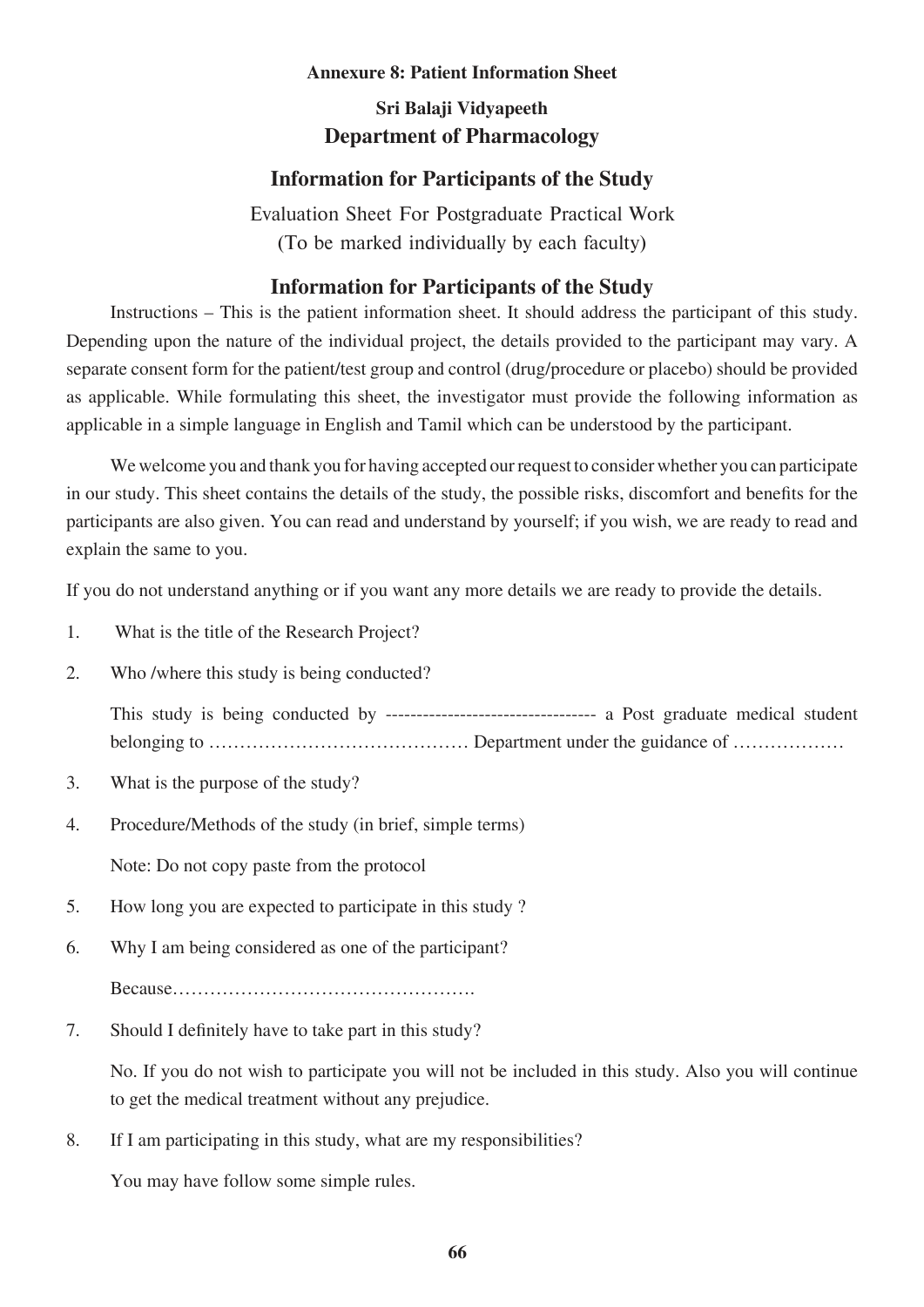These are:

9. Are there any benefits for me/Public ?

 Yes………….The benefits to be expected from the research to the participant or to others and the post-trial responsibilities of the investigator.

10. Will there be any discomfort / risks to me?

 No risks. But some discomforts may be there like giving few ml of blood for investigation, undergoing some medical examinations, or any other risks expected from the study to the participant.

11. Will my participating in this study, my personal details will be kept confidentially?

Yes, confidentiality will be maintained.

12. Will I be paid for the Study?

Provision of free treatment for research related injury.

13. Can I withdraw from this study at any time during the study period?

 Freedom to withdraw from the study at any time during the study period without the loss of benefits that the participant would otherwise be entitled.

- 14. Possible current and future uses of the biological material to be generated from the research and if the material is likely to be used for secondary purposes or would be shared with others, for which we seek your permission prior to the study inclusion?
- 15. Possible current and futures uses of the data to be generated from the research and if the data is likely to be used for secondary purposes or would be shared with others, for which we seek your permission prior to the study inclusion?
- 16. Will I be informed of this study's results and the findings?

Yes, on your request for the results of the study and its findings.

- 17. Address and mobile number of the Principal Investigator (PI) and Co-PI, if any:
- 18. Address and telephone number of the IHEC office, MGMCRI and Mobile numbers of the IHEC Member Secretary / Additional Member Secretary:

Signature of the Participant Signature of the Investigators